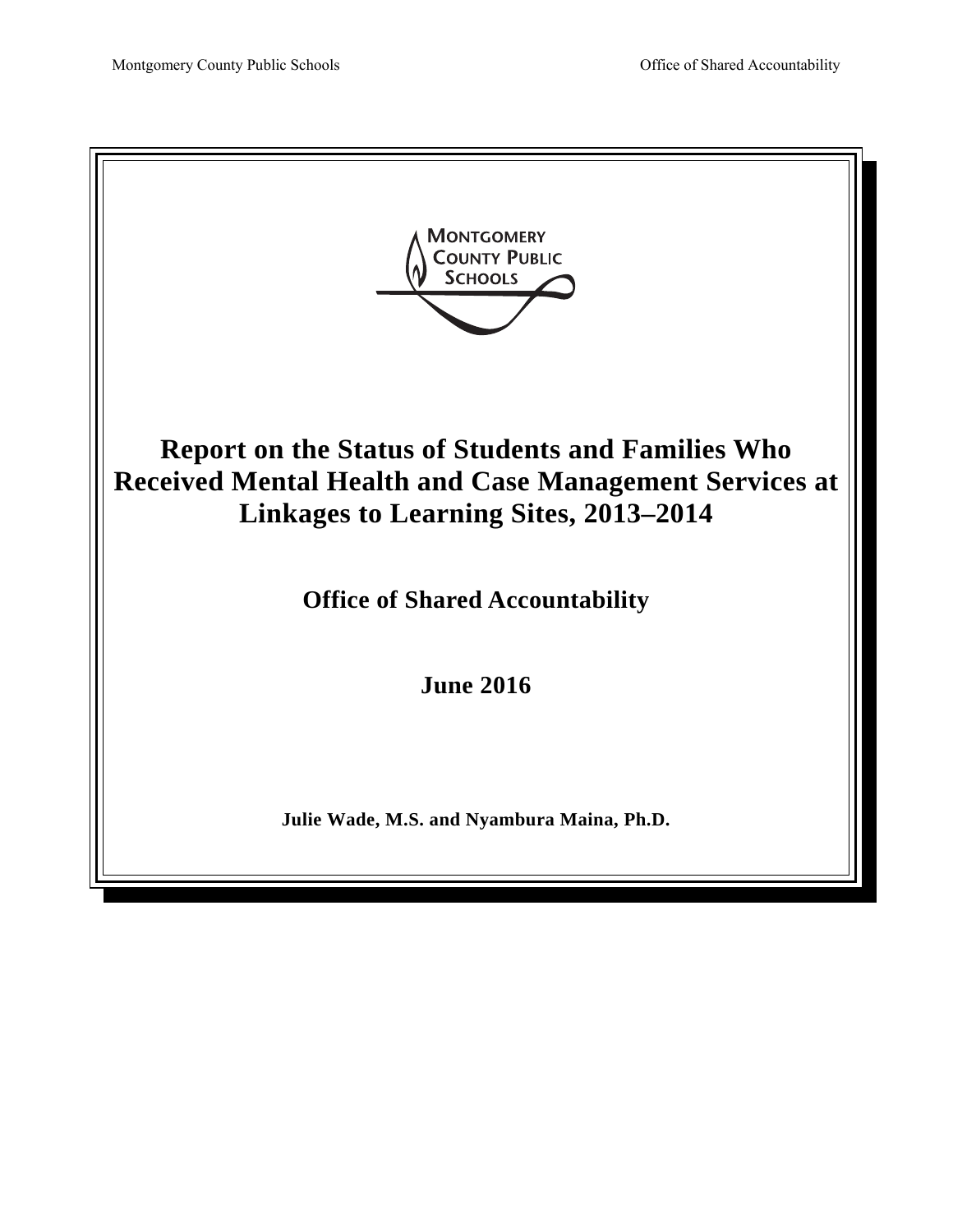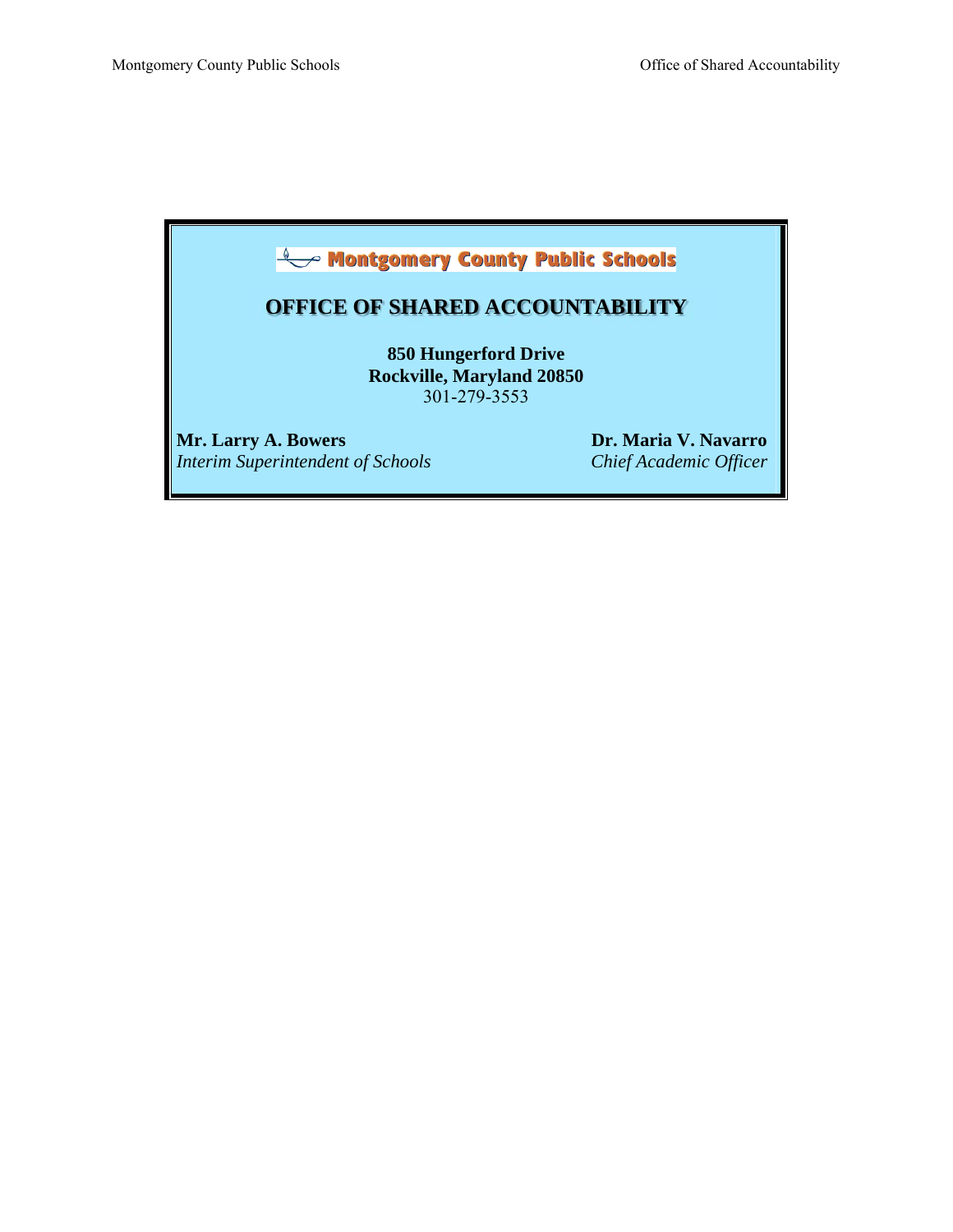# **Table of Contents**

 $\overline{i}$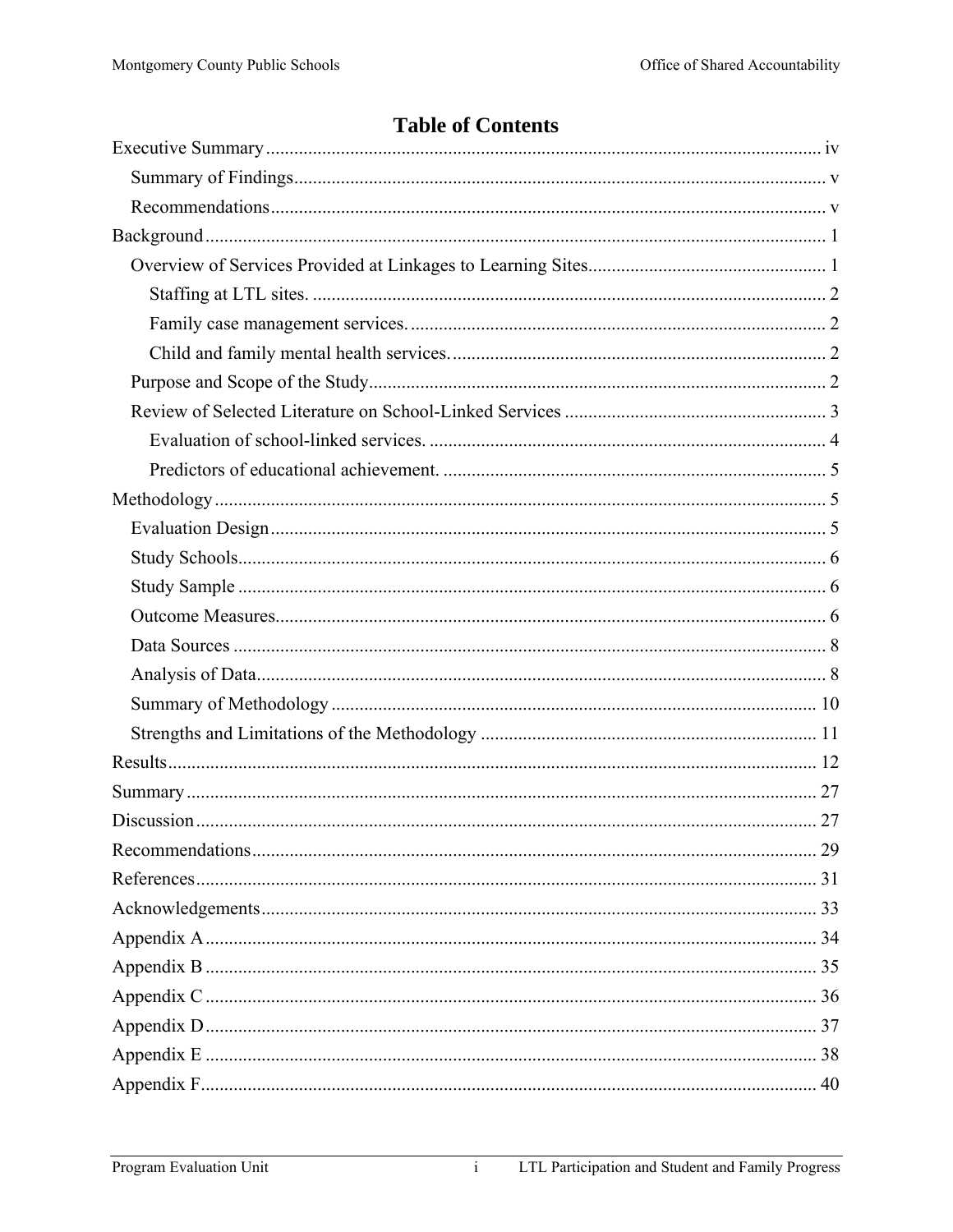# **List of Tables**

| Table 1 Summary of Measures and Data Collection Procedures for Students and Family Members                                                                                               |
|------------------------------------------------------------------------------------------------------------------------------------------------------------------------------------------|
| Table 2 Demographic Characteristics of Elementary and Middle School Students Who Received                                                                                                |
| Table 3 Demographic Characteristics of Elementary and Middle School Students With Pre-LTL                                                                                                |
| Table 4 Services Received by Students With Pre-LTL and Post-LTL Piers-Harris 2 Scores  14                                                                                                |
| Table 5 Self-Ratings of Well-Being on Piers-Harris 2 by Elementary School Students With LTL                                                                                              |
| Services in 2013–2014 at Referral (Pre-Service) and After Participation (Post-Service) 14                                                                                                |
| Table 6 Self-Ratings of Well-Being on the Piers-Harris 2 by Middle School Students With LTL<br>Services in 2013–2014 at Referral (Pre-Service) and After Participation (Post-Service) 15 |
| Table 7 Characteristics of Elementary and Middle School Students With Pre- and Post-LTL                                                                                                  |
|                                                                                                                                                                                          |
| Table 8 Services Received by Students with Pre- and Post-LTL Behavior Ratings on the SESBI-                                                                                              |
|                                                                                                                                                                                          |
| Table 9 Classroom Behavior Ratings on the SESBI-R for Elementary and Middle School Students                                                                                              |
| with LTL Services in 2013-2014 at Referral (Pre-Service) and After Participation (Post-                                                                                                  |
|                                                                                                                                                                                          |
| Table 10 Attendance Rate for Current and Previous Year by LTL Services Received for Students                                                                                             |
| Receiving LTL Mental Health and Family Case Management Services During 2013-2014                                                                                                         |
| Table 11 Number of Unexcused Absences for Current and Previous Year by Services Received                                                                                                 |
| for Students Receiving LTL Mental Health and/or Family Case Management Services                                                                                                          |
|                                                                                                                                                                                          |
| Table 12 Percentage of Students Demonstrating Specified Work Habits in 1st and 4th Marking                                                                                               |
| Periods: Students Receiving LTL Services During 2013-2014 by Services Received 20                                                                                                        |
| Table 13 Number and Percentage of Students Suspended During 2013–2014 and the Year                                                                                                       |
| Following: Middle School Students Receiving LTL Services During 2013-2014, All                                                                                                           |
|                                                                                                                                                                                          |
|                                                                                                                                                                                          |
| Table 14 Number and Percentage of Family Members Who Received LTL Case Management                                                                                                        |
|                                                                                                                                                                                          |
| Table 15 Ratings of Family Members' Self-Sufficiency at Referral to LTL and After Receiving                                                                                              |
|                                                                                                                                                                                          |
| Table 16 Level of Agreement With Statements on LTL Survey by Elementary and Middle School                                                                                                |
|                                                                                                                                                                                          |
| Table 17 Level of Agreement With Statements on LTL Survey by Elementary and Middle School                                                                                                |
|                                                                                                                                                                                          |
| Table 18 Community Education and Development Activities Provided by LTL During 2013-2014                                                                                                 |
|                                                                                                                                                                                          |
| Table E-1 Attendance Rate for Current and Previous Year by Grade for Students Receiving LTL                                                                                              |
|                                                                                                                                                                                          |
| Table E-2 Number of Unexcused Absences for Current and Previous Year by Grade for Students<br>Receiving LTL Mental Health and Family Case Management Services, 2013-2014 38              |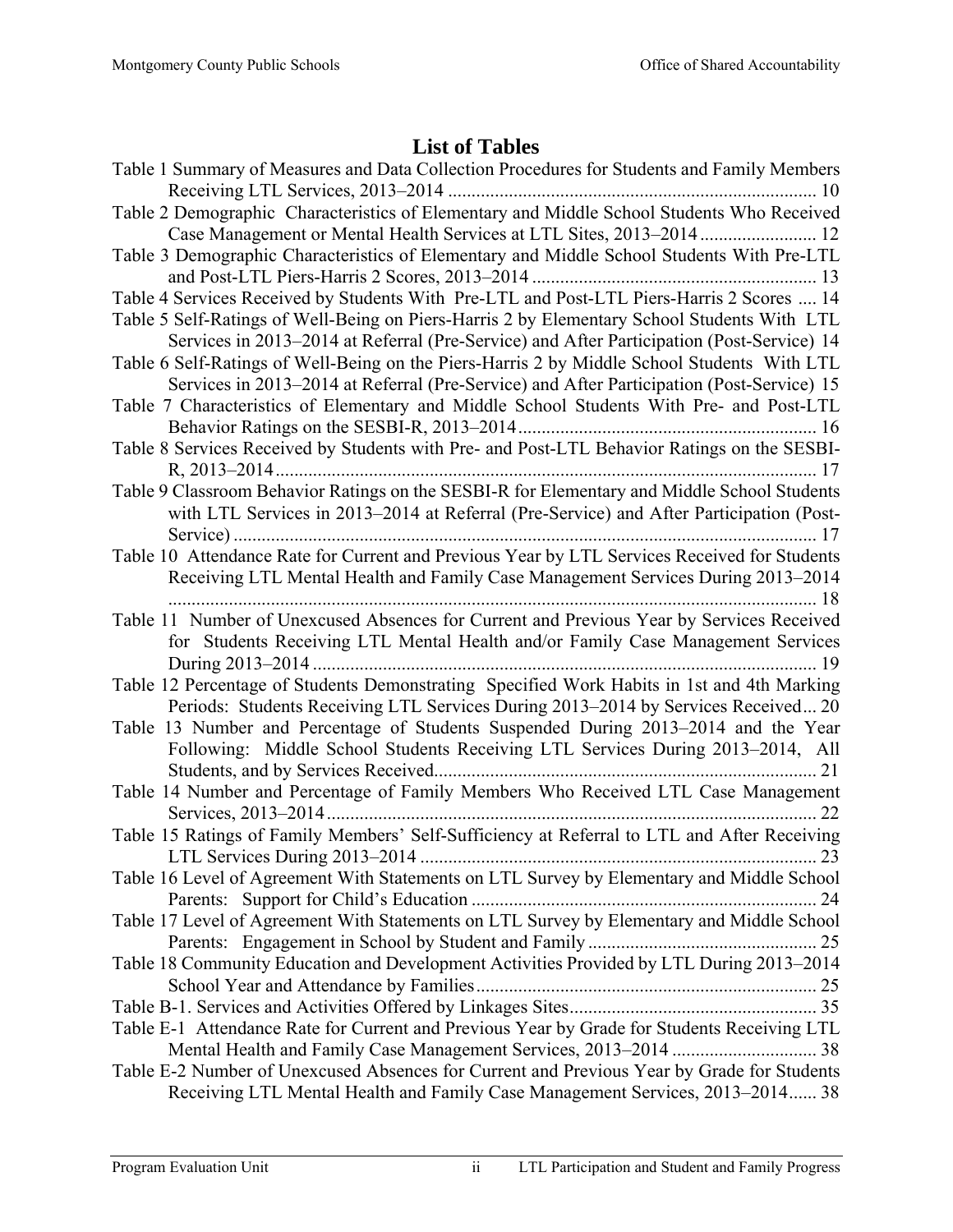- Table E-3 Ratings of Family Members' Self-Sufficiency at Referral to LTL and After Receiving LTL Services During 2013–2014 ..................................................................................... 39
- Table F-1 Number of Elementary and Middle School Students Receiving Mental Health and Family Case Management Services and Mean Number of Encounters per Service ......... 40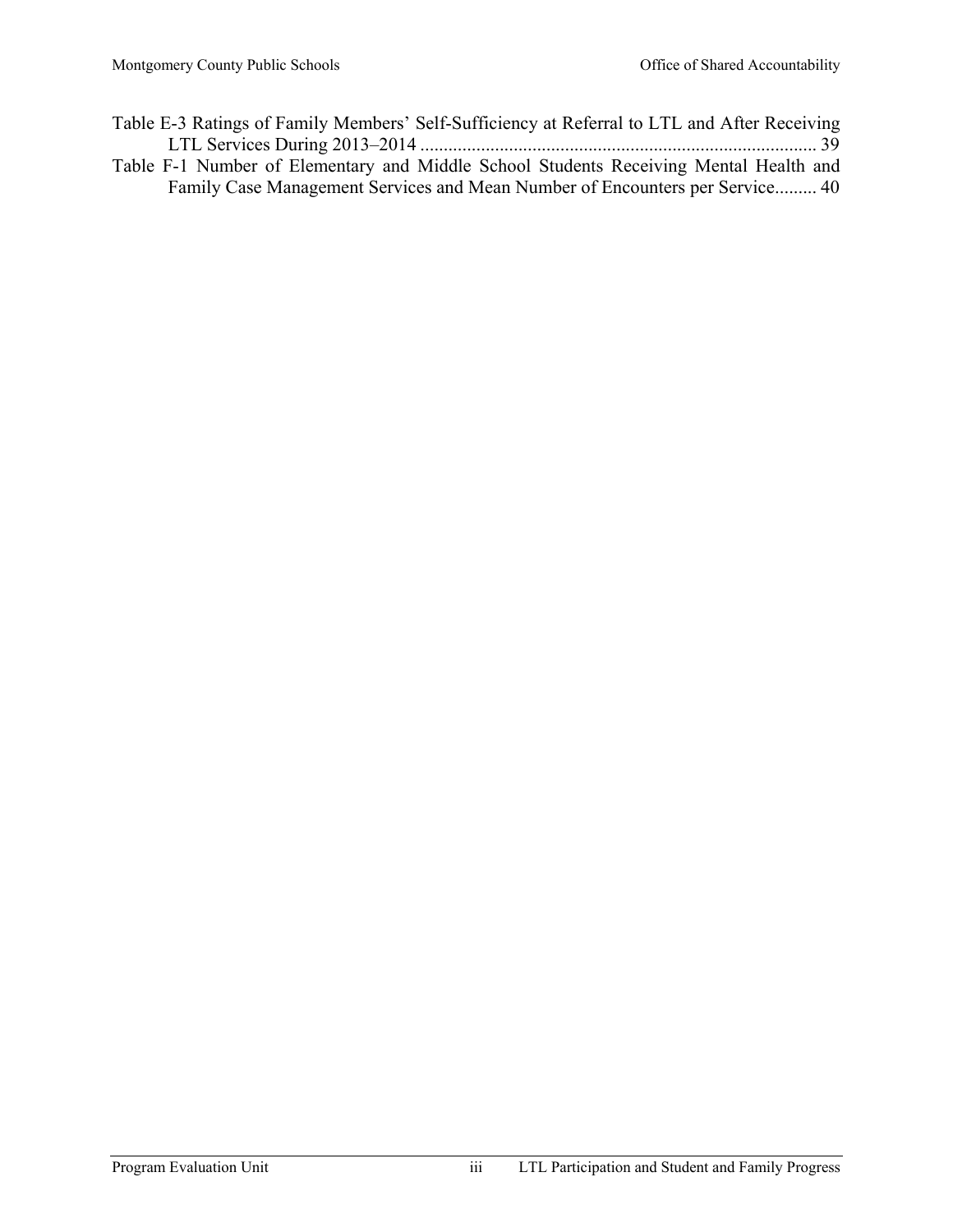# **Executive Summary**

The Office of Shared Accountability (OSA) conducted an evaluation of the Linkages to Learning initiative in Montgomery County Public Schools (MCPS). Linkages to Learning (LTL) is a collaborative initiative among the Montgomery County Department of Health and Human Services (MCDHHS), MCPS, and local non-profit agencies. The goal of the program is to address the social, economic, health, and emotional issues that interfere with the academic success of a child (MCDHHS, 2015). LTL focuses its services on addressing three broad areas of need:

- Student well-being. Services include assessment for social-emotional, behavioral concerns; consultation with teachers; child/family/group therapy; psychosocial skills development groups; primary care and treatment at LTL school-based health centers.
- Family services. Services include family needs assessments; family case management, linking to community resources; parenting groups; parent/guardian education.
- Community education and development. Services include community needs assessment; out-of-school-time activities; adult English literacy classes; other adult education; community-wide events.

This report, third in a series of studies addressing the implementation and outcomes of the Linkages to Learning initiative, examined whether students at LTL sites who received mental health services and/or had family members receive case management services demonstrated improvement in levels of well-being and school engagement. The study used a pre-post design: to assess change in status, relevant measures (student and family indicators) were analyzed at the time of intake for mental health or case management services or in the year prior to LTL participation, and after participation in these LTL services. Student outcomes were assessed with the use of nationally validated measures and MCPS student data; family outcomes were assessed with a matrix widely used by community action agencies to assess client needs and progress toward self-sufficiency, as well as locally developed measures.

The specific questions addressed in this report were:

- **To what extent did students who received mental health services and/or whose families received case management services at an LTL site show improvement on measures of well-being and school engagement?** 
	- o How did students rate their well-being at the start and end of participation in LTL child/family therapy services?
	- o How did teachers rate the behavior of students at the start and end of participation in LTL child/family therapy services?
	- o Was there a change in school attendance after participation in LTL mental health or family case management services?
	- o Was there a change in Work Habits grades for elementary students during the year LTL mental health and/or family case management services were received?
	- o Among middle school students who were suspended in 2013–2014 and received LTL mental health and/or family case management services, what was the rate of repeat suspension in 2014–2015?
- **After participating in Linkages to Learning case management services, to what extent did families show improvement in well-being and support of their child's education, and increased community participation?**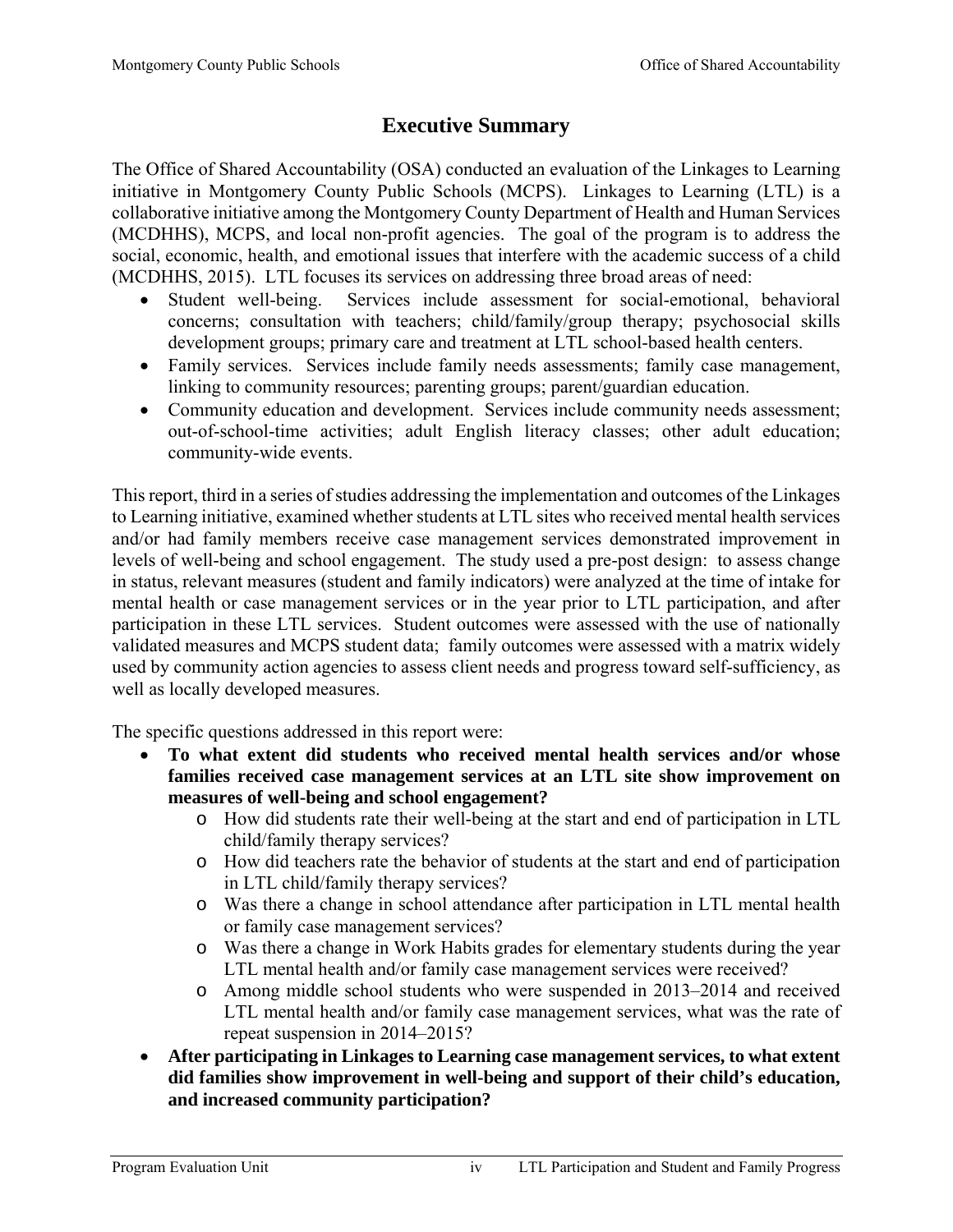- o Did parents/guardians show an increased capacity to meet basic needs?
- o Did families show increased support of students' education at home and at school and increased community participation?

# **Summary of Findings**

The key findings are summarized below.

- 1. Students who received mental health services at an LTL site showed improvement on some measures of well-being and school engagement. On self-ratings of self-concept at referral to LTL and when exiting, elementary students improved on five of six scales plus an overall measure, and middle school students improved on two of five scales plus an overall measure.
- 2. Teacher ratings of classroom behavior were not significantly different for students before and after they received mental health services through LTL.
- 3. Attendance (percentage of days attended) for elementary students who participated in recreation groups through LTL was statistically significantly higher during the year of LTL participation compared to the previous year. For middle school students whose families received case management services, attendance rate was significantly lower during the LTL service year, but among middle school students who participated in recreation activities through LTL, the number of unexcused absences was significantly fewer compared with the previous year. An examination of suspension rates for students who were suspended during the year they received LTL services showed that nearly three quarters of them (72%) were not suspended during the following school year.
- 4. Families who received case management services showed improvement on most areas of selfsufficiency. Ratings on health, nutrition, family development, income management, adult education, and community participation were statistically significantly higher after receiving LTL family case management services than at referral to LTL.
- 5. In an end-of-year LTL survey, large percentages of parents/guardians (more than 90%) agreed that LTL had helped them support their students' education and that LTL had helped their student and their family feel a part of school and become more engaged.

# **Recommendations**

1. *Utilize technology to strengthen the process for therapists and case managers to receive daily feedback about the attendance of students with whom they are working*. Some evidence of improvements in attendance was observed for students receiving services in LTL sites, particularly for elementary students. Since school attendance is a key ingredient for academic success, closer, more real-time monitoring may strengthen LTL's impact on attendance. Currently, LTL staff have access via parent/guardian consent to the MCPS student database; however, the database is not updated in real time. As such, outside of bi-weekly team meetings and direct contact with students and family members being served, LTL staff rely on notification from teachers, counselors, or other school-based staff. Workgroups are underway between MCDHHS and MCPS to develop a data-sharing process that will allow relevant information to be accessed more efficiently.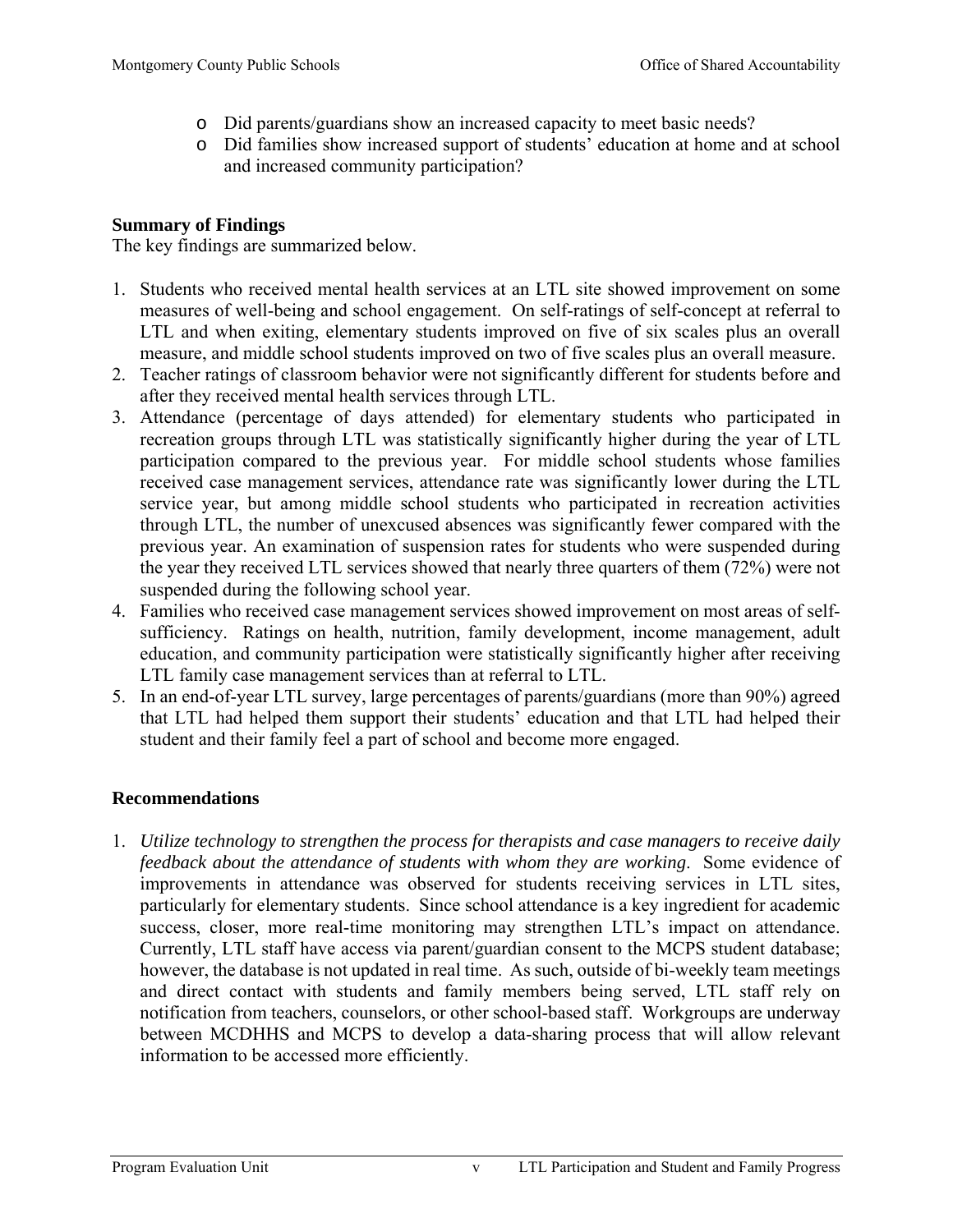- 2. *Explore ways to increase systematic collaboration between LTL service providers and teachers* to better understand specific issues and concerns of students who are not demonstrating skills associated with expected work habits. About one half of the students receiving mental health services and/or whose families were receiving case management at LTL sites were demonstrating the skills related to two report card work habits—Task Completion and Rules and Procedures—in marking period 4.
- 3. *Explore additional ways to support families in areas that appear most challenging to impact.* Many areas of family self-sufficiency showed statistically significant improvement after family members received LTL case management services. Some areas—such as employment and income management—did show improvement during LTL participation, but remain challenging for many families. Difficult problems such as these require additional resources and innovative approaches. LTL has been looking into new partnerships with Montgomery College to expand adult education opportunities offered on-site at LTL schools in hopes of improving opportunities for employment for parents/guardians. LTL should explore additional systemic partnerships to support outcomes in these areas.
- 4. *Institute more regular and consistent administration of LTL program assessments*. A relatively small number of students who exited LTL mental health services during the 2013-2014 school year completed measures of well-being at referral and when exiting LTL services; likewise, few students had behavior ratings completed by teachers. Ratings of family self-sufficiency also were completed for a relatively small number of families who received case management services at LTL sites, although larger numbers have been collected in subsequent years. (The year reviewed in this study was only the second year for administering the family selfsufficiency scale. In order to obtain consistent baseline measures, the scale was administered only with families who were new to the program at intake, not with families who had been previously receiving LTL case management services.) Obtaining LTL measures for all students and families who receive LTL services is needed so that a more reliable summary of the status of clients' well-being can be reported, more regular feedback can be provided to program staff, and additional information is available for monitoring and adjusting services. LTL is currently exploring the use of new electronic assessment measures in order to achieve this improvement.
- 5. *Increase means for feedback from students participating in LTL services.* At the time of data collection for this study, needs surveys were administered to parents/guardians in schools with an LTL site, satisfaction surveys were administered each year to parents/guardians who received (or their children received) any LTL services, data scales were collected from students who received behavioral health services, family self-sufficiency scales were collected with families receiving case management services, and surveys for specific events and programs were collected. However, no consistent satisfaction surveys of students receiving LTL services were conducted across the initiative. It is recommended that two versions of surveys be administered at all LTL sites: (1) to a sample of *all* students in the school to identify ways to make services more accessible and to target needs, interests, and ideas for groups and activities (to be coordinated with MCPS protocols for student survey administration); and (2) to students who have received any LTL service to ascertain what aspects of LTL have been most helpful and what additional services are needed. It should be noted that student needs and satisfaction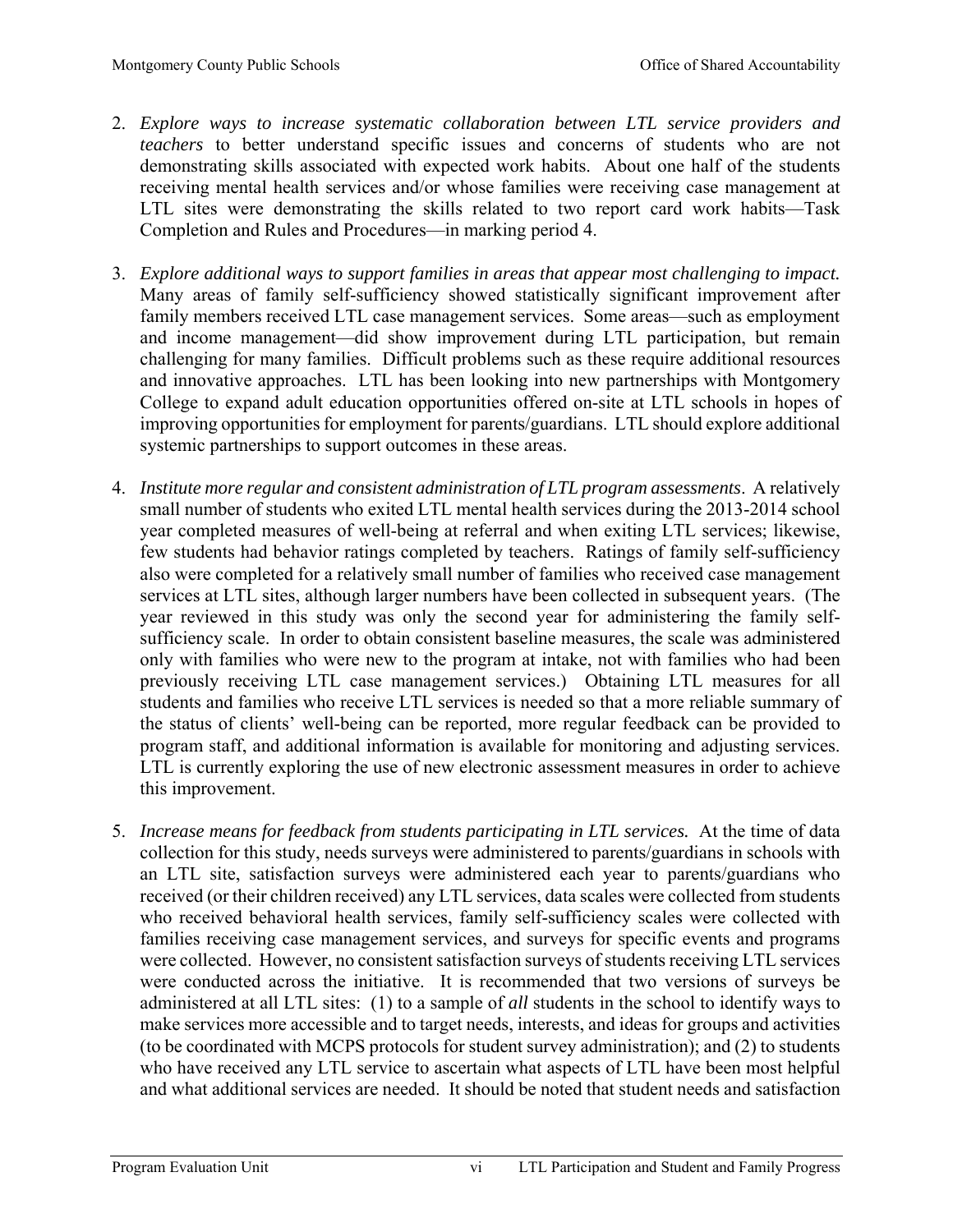surveys are now in place at LTL middle school sites, with plans underway to expand to higher elementary school grades in the future.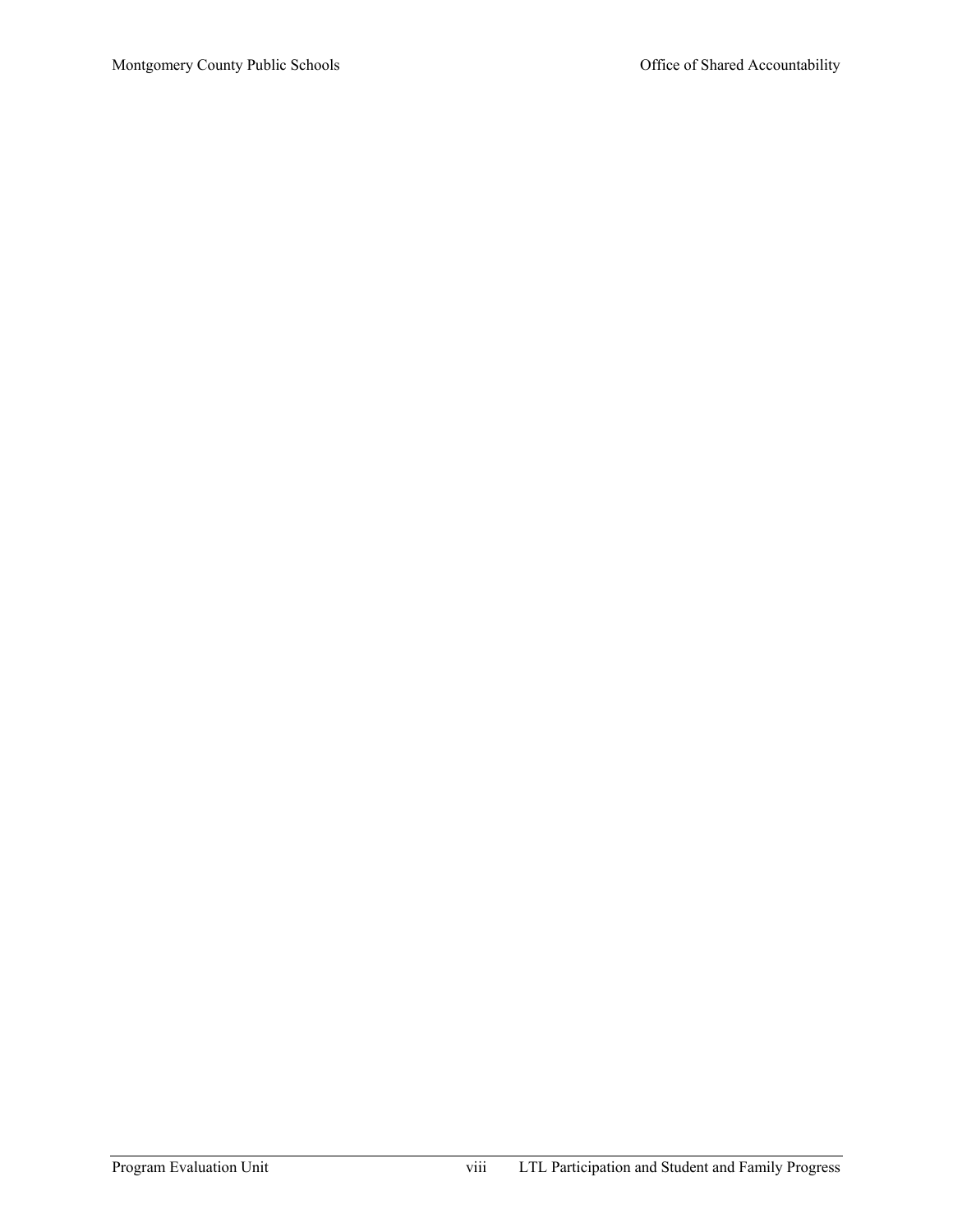# **Evaluation of Linkages to Learning: Report on the Status of Students and Families Who Received Mental Health and Family Case Management Services at Linkages to Learning Sites, 2013–2014**

Julie Wade, M.S. and Nyambura Maina, Ph.D.

The Office of Shared Accountability (OSA) conducted an evaluation of the Linkages to Learning initiative in Montgomery County Public Schools (MCPS). This report, third in a series of studies addressing the implementation and outcomes of the Linkages to Learning initiative, examines whether students and family members who received mental health and family case management services at LTL sites demonstrated improvement in levels of well-being and school engagement.

Linkages to Learning (LTL) is a collaborative initiative among the Montgomery County Department of Health and Human Services (MCDHHS), (MCPS), and local non-profit agencies. The goal of the program is to address the social, economic, health, and emotional issues that interfere with the academic success of a child (MCDHHS, 2015). LTL's collaborative model brings together providers within Montgomery County to deliver services that are integrated, accessible, needs-driven, and community-based (Weast, 2005). For more than 20 years, LTL has provided accessible services to at-risk children and their families in MCPS, with the goals of improving student well-being and success at school, home, and in the community (MCDHHS, 2015). Parents/guardians also serve as leaders in LTL, working as partners with program staff to develop strengths-based, culturally appropriate solutions to the challenges confronting their children, schools, and communities. Prevention and early intervention services include health and behavioral health services, social services, and community education and development (including after-school and family programming, and adult education classes). Today the initiative includes 29 sites in the Clarksburg, Gaithersburg, Wheaton, and Rockville clusters, the Northeast Consortium, and the Downcounty Consortium. Twenty-three of the sites are in elementary schools and six are in middle schools. Schools with an LTL site are listed in Appendix A, Figure A-1.

# **Background**

# **Overview of Services Provided at Linkages to Learning Sites**

To achieve its goals, LTL focuses its services on addressing three broad areas of need:

- **Student well-being.** Services include assessment for social-emotional, behavioral concerns; consultation with teachers; child/family/group therapy; psychosocial skill development groups; primary care and treatment at LTL school-based health centers.
- **Family services.** Services include family needs assessment; family case management; linking to community resources; parenting groups; parent/guardian education.
- **Community education and development.** Services include community needs assessment; out-of-school-time activities; adult English literacy classes; other adult education; community-wide events.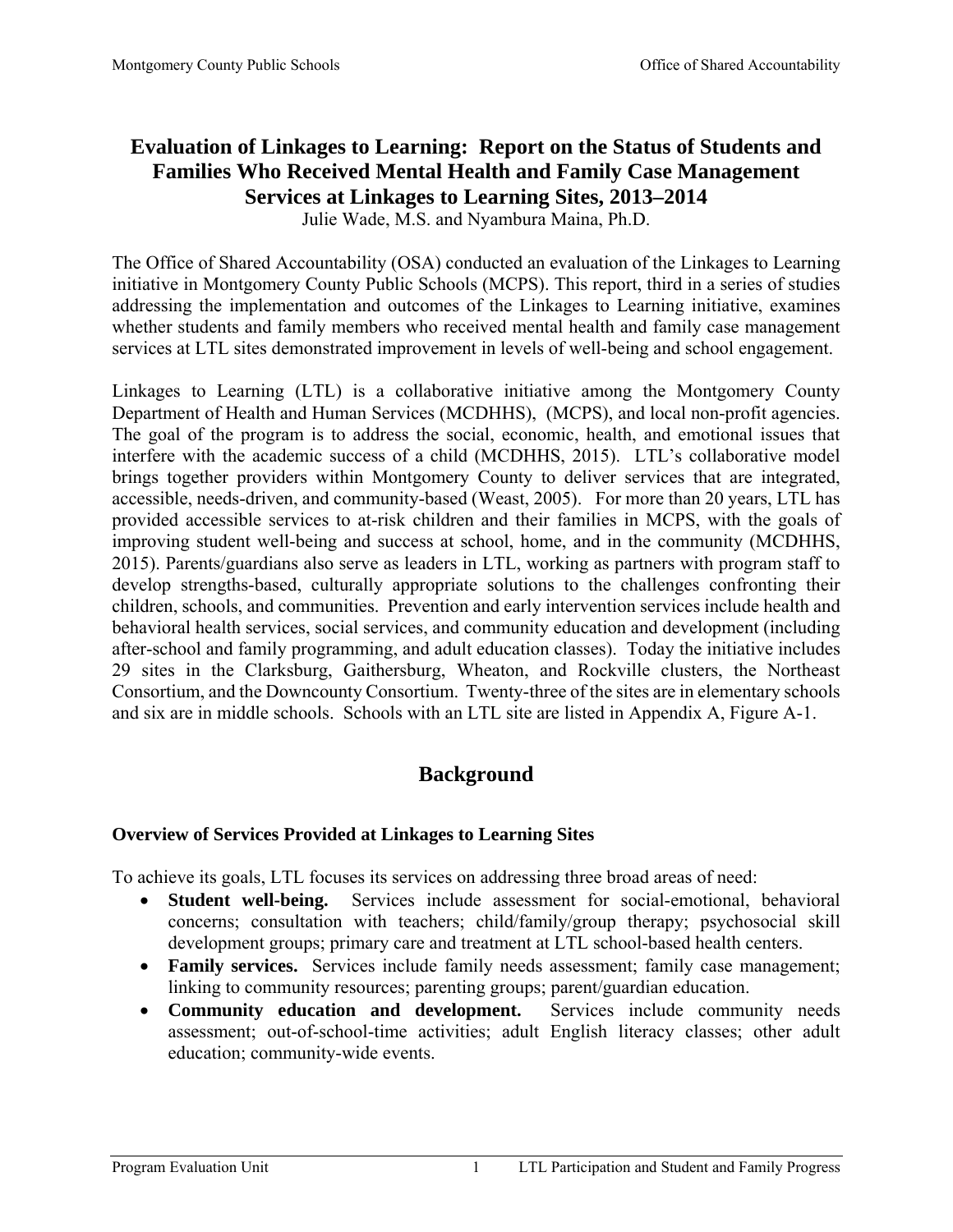The three service areas that LTL addresses—student well-being, family services, and community education and development—became the framework for a logic model that was developed in 2013 in a collaboration of MCPS evaluators, the LTL Advisory Group Program & Planning Committee, and consultation and assistance from Casey Family Programs. The logic model is depicted in Appendix A. Within each of the service areas, Linkages to Learning provides a range of activities and services for students and their families. The implementation of the activities detailed in each service area is expected to contribute to the realization of a series of outputs and short- and longterm outcomes, as depicted in the logic model. Since this updated logic model was constructed *after* the initiative had been in place for many years, the model was retrofitted to incorporate the existing services and activities, and readily available data related to the model's outcomes were utilized for this evaluation. A description of services and activities provided at LTL sites is shown in Appendix B.

*Staffing at LTL sites.* LTL is staffed by a multidisciplinary team at each of the school sites. The full staffing model<sup>1</sup> includes one full-time community school coordinator, one full-time family case manager, and one full-time child/family therapist to work at each school in conjunction with school staff. The full staffing model at LTL School-Based Health Centers (SBHC) includes a parttime community services aide, though not all SBHC sites have this. Nine of the elementary schools with LTL have SBHCs (see Appendix C), where pediatric nurse practitioners work with a fulltime school nurse and school health aide to provide primary health care services, including sick care, immunizations, and physical examinations.

*Family case management services.* The LTL family case manager works with families to help them become more able to provide for their basic needs. The family case manager conducts family needs assessments, links families to needed resources and benefits, helps families navigate the school system and become more engaged with their children's education, and helps families access support groups, parenting groups, adult English literacy classes, and adult education.

*Child and family mental health services.* The LTL child/family therapist works directly with students who are referred for individual/family therapy or participation in group therapeutic activities, such as self-esteem groups, psychosocial skills groups, or other groups based on student needs. Students are referred to the therapist either directly by the school counselor or by the collaborative problem solving team at each school site.

# **Purpose and Scope of the Study**

This report is the third in a series of reports addressing the implementation and outcomes of the LTL initiative. The goal of this section of the evaluation was to examine potential progress in the well-being and engagement of students and families who received mental health services and/or family case management services at LTL sites. Separate reports addressed evaluation questions focused on the implementation of the initiative and school-level differences.

 $\overline{a}$ <sup>1</sup> Not all schools have the staff designated in this model. Relatively flat funding at older sites and budget cuts implemented during the recession have left many schools with some part-time staff.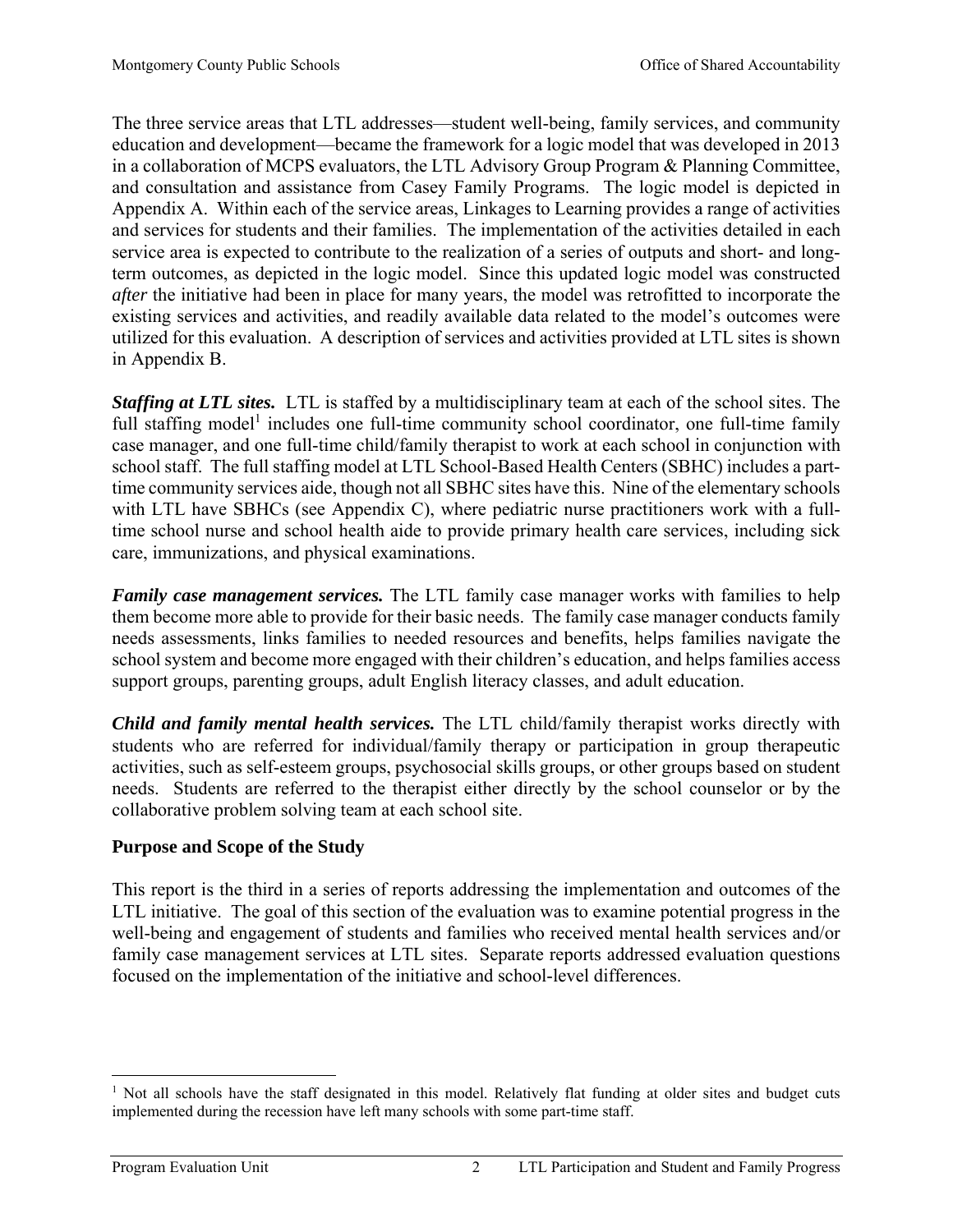The specific questions addressed in this report were:

- **To what extent did students who received mental health services and/or whose families received case management services at an LTL site show improvement on measures of well-being and school engagement?** 
	- o How did students rate their well-being at the start and end of participation in LTL child/family therapy services?
	- o How did teachers rate the behavior of students at the start and end of participation in LTL child/family therapy services?
	- o Was there a change in school attendance after participation in LTL mental health or family case management services?
	- o Was there a change in Work Habits grades for elementary students during the year LTL mental health and/or family case management services were received?
	- o Among middle school students who were suspended in 2013–2014 and received LTL mental health and/or family case management services, what was the rate of repeat suspension in 2014–2015?
- **After participating in Linkages to Learning case management services, to what extent did families show improvement in well-being and support of their students' education and increased community participation?** 
	- o Did parents/guardians show an increased capacity to meet basic needs?
	- o Did families show increased support of students' education at home and at school and increased community participation?

# **Review of Selected Literature on School-Linked Services**

Children living with social and economic challenges, such as poverty, physical and mental health problems, and unstable living conditions, are less likely to succeed in school and thrive intellectually, physically, and emotionally (Anderson-Butcher & Ashton, 2004; Barton & Coley, 2009; Morsy & Rothstein, 2015; Sandstrom & Huerta, 2013). Several approaches have emerged that aim to address the interconnected needs of students' learning and their physical and emotional health. A guiding premise of these efforts is the recognition that "the development of a child is affected by a range of proximal and distal influences and contexts, and that multiple influences can be leveraged to enhance the development of a child or adolescent over time" (Child Trends, 2014, p. 75).

# *Evaluation of Linkages to Learning in MCPS.*

In 1999, researchers from the University of Maryland conducted an evaluation of LTL at one MCPS elementary school (Fox et al., 1999). The study compared academic (mathematics, reading, and writing) and nonacademic (positive and negative behaviors, emotional distress, parents'/guardians' mental health) outcomes for children and parents/guardians at an LTL school and a comparison school without LTL. Findings revealed a decrease in parent/guardian-reported negative behaviors for students in the LTL school, while the negative behaviors of students in the non-LTL school remained the same. Examination of academic outcomes suggested some positive effects of educational services provided by LTL. Students at the school with LTL and the comparison school without LTL had significantly higher math achievement scores at the end of the study, but students who received educational services through LTL improved significantly more than those at the same school who did not receive these services.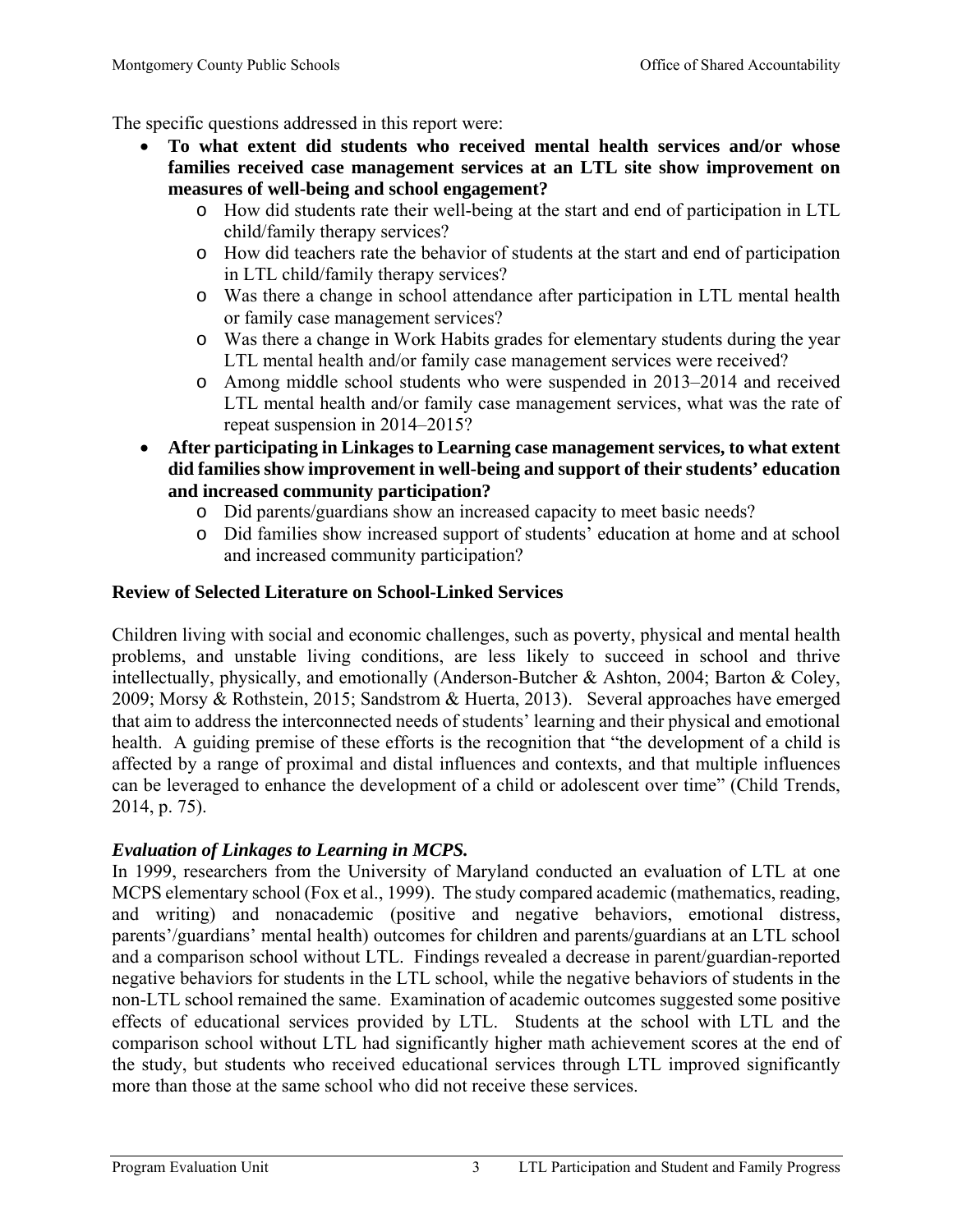# *Evaluation of school-linked services.*

Several recent reports provide findings for studies examining the impact of school-linked services on students' school engagement and academic performance. Castrechini and London (2012) studied community schools in Redwood City, California, where Family Resource Centers at the public elementary and middle schools provide integrated services to address students' and families' physical, social, emotional, and learning needs. To examine students' involvement across a range of programs and supports, the researchers classified the nearly 250 programs and activities into three main "strategy areas": family engagement, extended learning, and support. Analyses included examination of participation by demographic characteristics and number of strategy areas accessed. The study found a relationship between family engagement and English language proficiency, particularly in early grades, but no direct links between community school program participation and standardized mathematics and English language performance. Students who participated in community school programs, specifically in family engagement and extended learning, reported feeling more supported than students with no participation; and the researchers found that students' feelings of support had a significant effect on their motivation and confidence, suggesting a possible mediating effect. The researchers conclude that:

"Evidence in this study and others shows that when students feel connected to their schools, there are important positive implications for their academic motivation and confidence, both of which have strong links to academic performance....Findings showing a strong link between positive student attitudes and supplemental community school programs suggest that community schools, through the multiple opportunities they provide for positive interactions between students and their schools, could be a promising strategy for fostering positive attitudes that promote achievement" (Castrechini & London, 2012, p. 25).

An evaluation of Communities in Schools (CIS) examined the impact of CIS at the organizational level, the school level, and the student level using multiple measures and methods (ICF, 2010). Communities in Schools is a national organization with about 200 local affiliates serving more than 1 million students in more than 3,000 schools. The organization places a dedicated staff member inside partner schools who works with school staff to engage community partners and volunteers to effectively and efficiently address the academic and social service needs of students. This five-year national evaluation included a range of studies: an analysis of the level of implementation; a quasi-experimental study to analyze school-level outcomes; case studies; comparisons with peer organizations; and randomized controlled trials. The evaluation found positive effects (effect size greater than .25) for CIS schools on dropout and graduation rates, attendance in elementary schools, middle school math and reading performance, and student perception of personal responsibility. The strongest effects were seen in schools that implemented the model with the highest fidelity (ICF, 2010).

A review of the literature in school-community partnerships by Valli, Stefanski, and Jacobson (2014) examined student and family outcomes as well as organizational outcomes. Their study found that the most frequently studied outcome, and the one with the most consistently positive findings, was academic achievement, particularly in mathematics. Evidence for improvement in literacy, attendance, classroom behaviors, and attitude toward school also were seen across the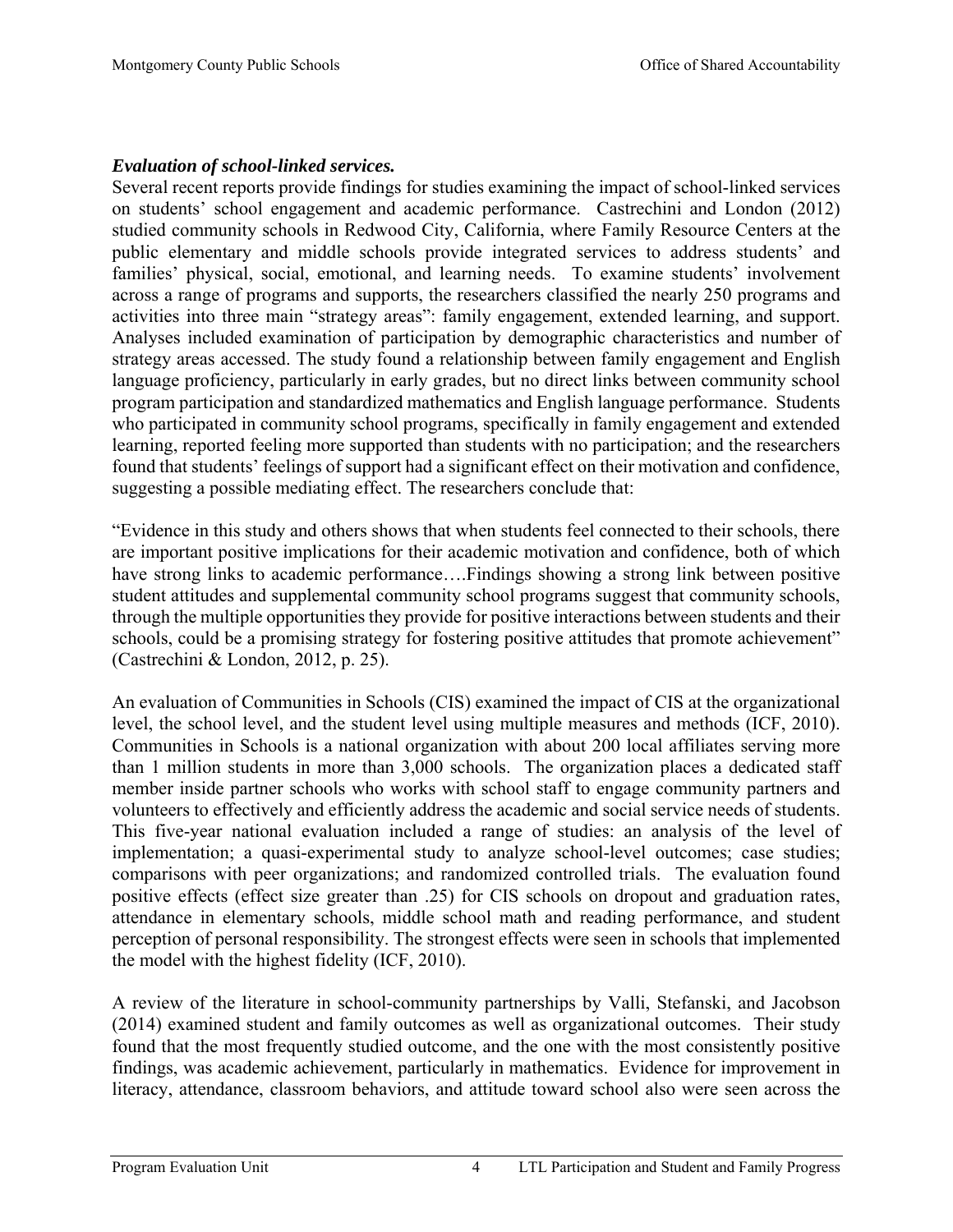studies reviewed for their report. Valli, Stefanski, and Jacobson (2014) also described factors that were identified as important intervening variables for academic achievement, including fidelity of program implementation and continuity of the services over time, as well as trust in the schools and family engagement.

## *Predictors of educational achievement.*

Much of the support provided by school-linked service approaches is not linked directly to academic outcomes. Instead, the programs target the needs of students and their families that would interfere with academic success. The Coalition for Community Schools' logic model (Coalition for Community Schools, 2009), for example, posits that providing services to support the social, physical, cognitive, and economic needs of students and their families will help ensure that the conditions necessary for learning are strengthened and students have greater chance for success.

A review of the literature on factors related to educational achievement conducted by Child Trends (Princiotta et al., 2014) identified the strongest predictors of educational success. The authors focused on factors that were malleable, so as to be amenable to programmatic or policy changes. The review identified factors concentrated in three domains: individual student factors, parent/guardian and family factors, and school factors. Those with the largest observed effects were:

Individual student factors

- Behavior in and out of class
- Attendance/engagement
- Academic self-concept/self-efficacy
- Social and emotional competence
- Health and well-being

Parent and family factors

- Parental expectations
- Parenting style
- Parenting behaviors

School factors

- Effectiveness of teachers
- School climate, including student-teacher relationships, academic press
- Average school achievement and attendance
- School-level poverty

This study examined some of these factors for students and parents/guardians receiving services at LTL sites.

# **Methodology**

## **Evaluation Design**

This study was designed to examine the extent to which students and family members who received mental health and/or case management services at LTL sites were making progress in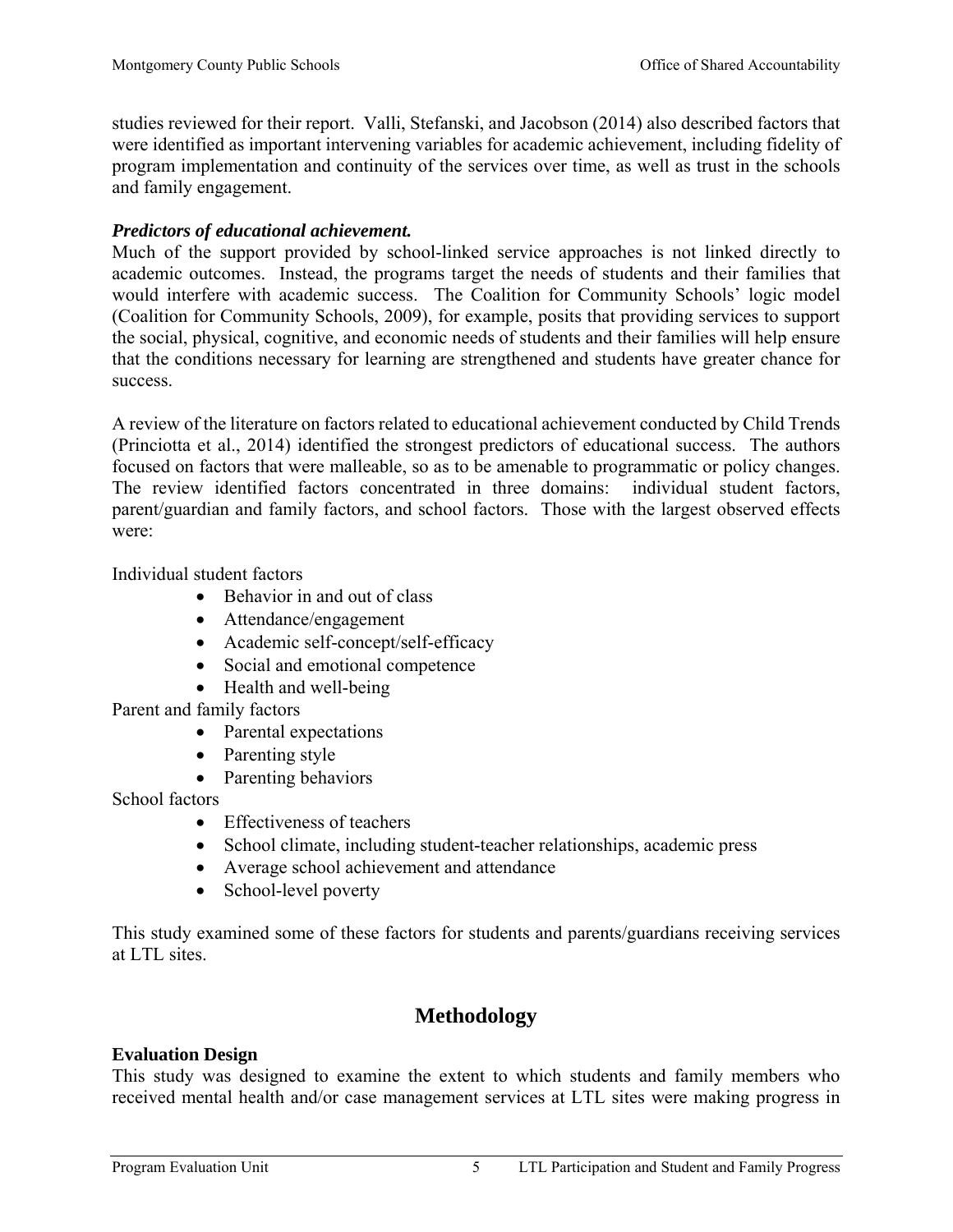measures of well-being and engagement. The evaluation questions were addressed with a pre-post design: relevant measures (student and family indicators) were analyzed at baseline (at intake into services, or in the year prior to LTL participation) and after LTL participation (depending on measure, either approximately six months after intake or at end of treatment for the 2013–2014 school year) to assess potential change. When the number of students was sufficient, some data were analyzed and reported within school level (elementary and middle school) and by type of LTL services received.

## **Study Schools**

Twenty-six of the current twenty-nine LTL schools had LTL in 2013–2014 and were included in the study (20 elementary schools and six middle schools). Three sites that opened in 2014 and 2015 (where LTL had been operating for less than one year) were not included in the study.

# **Study Sample**

Information included in this study is specific to the students and families who received family case management or mental health services at an LTL site during the 2013–2014 school year. A total of 2,120 students and 1,025 family members had records of family case management and/or mental health services from LTL during the 2013–2014 school year.

# **Outcome Measures**

Student and family outcomes were assessed with the use of nationally validated instruments as well as locally developed measures, and with MCPS student data. Some outcome measures, such as attendance, were examined for all students in the study, but some outcome measures were administered only to subsets of the students and family members with LTL service records. For example, the measure of student self-concept was administered only to children who received child or family therapy (not to those who only received group mental health services), and the instrument was not appropriate for children younger than second grade. The measure of family selfsufficiency was used only with families who were new to LTL services, not with families who were continuing services.

*Student self-concept.* The Piers-Harris Children's Self-Concept Scale, Second Edition (Piers-Harris 2; Piers, Harris, & Herzberg, 2002) was administered to students receiving mental health services at LTL sites to assess their self-perceived well-being at the time of intake and at planned discharge. The Piers-Harris 2 is a nationally normed measure of children's (age 7 to 18 years) psychological health. The scale assesses student's behavioral adjustment, student's selfperception of intellectual and academic abilities, student's self-esteem, student's report of anxiety and dysphoric mood, and student's happiness and satisfaction with life. The instrument consists of 60 items to which the child responds "yes" or "no." Analyses of the psychometric properties of the scale yielded acceptable reliability and validity. A Chronbach's alpha of .91 was reported for the total scale, and values ranging from .74 to .81 were reported for the subscales. Convergent validity of the original Piers Harris scale was examined with correlational studies of related constructs; in general the results demonstrated that a positive self-concept is inversely related to measures that target psychological problems. LTL staff administered the form to students referred for child/family therapy at the time of intake, and whenever possible, at the time of discharge. Since some terminations are unplanned, not all post-LTL administrations of the instrument can be administered.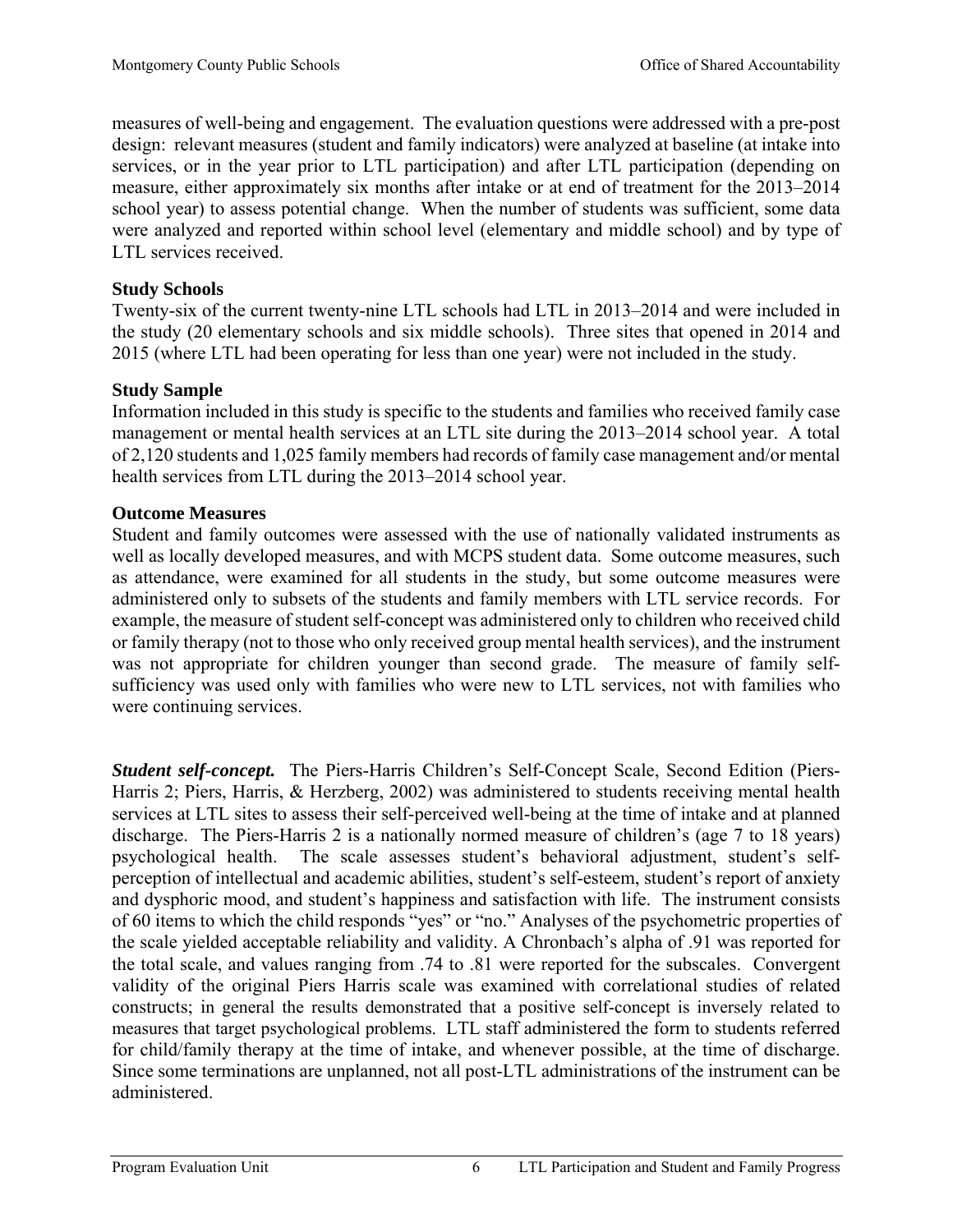*Student classroom behavior.* Teachers rated the classroom behavior of students receiving child/family therapy services using the Sutter-Eyberg Student Behavior Inventory, Revised (SESBI-R; Eyberg & Pincus, 1999). The SESBI-R is used to assess conduct problems in youth aged 2 to 16. The SESBI-R has shown high internal consistency (Chronbach's alpha was .98 and .96 on two scales). The instrument consists of 38 items rated on a seven-point scale from "Never" to "Always," and a yes/no indication of whether the behavior is a problem for the rater (the teacher). LTL staff worked with classroom teachers to arrange for completion of the rating scale at the time of referral and when the student exited child/family therapy services. Some SESBI-R ratings were completed by different teachers at intake and discharge, so changes in student behavior may be confounded by variability in raters.

*Work Habits grades.* For elementary students, MCPS report card grades for Work Habits (Task Completion and Rules and Procedures) were used to examine student behavior from Marking Period 1 to Marking Period 4 of the year that LTL services were received (2013–2014). Grades on Work Habits reflect the effort and behaviors that affect learning Work Habits grades for the same year were used so that the grades at the two marking periods would be assigned by the same teacher; only grades for students who were receiving LTL services during both Marking Period 1 and Marking Period 4 were included in the analysis.

*Student school attendance.* Student attendance data (percentage of days attended during school year; number of unexcused absences during school year) were used to measure attendance during the year prior to LTL services (2012–2013) and during the year of LTL services (2013–2014). Data for students in Grades 1 through 8 during 2013–2014 were included in the analysis.

*Suspensions.* Among middle school students who were suspended in 2013–2014 and received LTL services, the rate of repeat suspension in 2014–2015 was examined.

*Family self-sufficiency rating.* The Massachusetts Family Self-Sufficiency Scales and Ladders Assessment Form (Massachusetts Department of Housing and Community Development, 1999) was used with families receiving LTL case management services to assess their status in several key areas. The form was administered by the LTL case worker during the intake process and approximately every six months until the family exited services. Families were rated on a fivelevel scale from "in crisis" to "thriving" in areas of employment, child's education, adult education, health, childcare, youth and development, housing, income management, transportation, community participation, and nutrition.

*Parent's/guardian's perceptions of student's engagement in school.* The LTL parent survey assessed parent's/guardian's perceptions of student's engagement in school and attitude toward school, as well as parent's/guardian's engagement in student's education. Parents/guardians who received LTL services during 2013–2014 were asked to complete a survey; surveys were collected by LTL staff from April through June, 2014. Surveys were available in English and Spanish and were completed with paper and pencil; respondents were not identified by name. The estimated response rate was 23% (based on number of parents/guardians receiving services during 2013– 2014).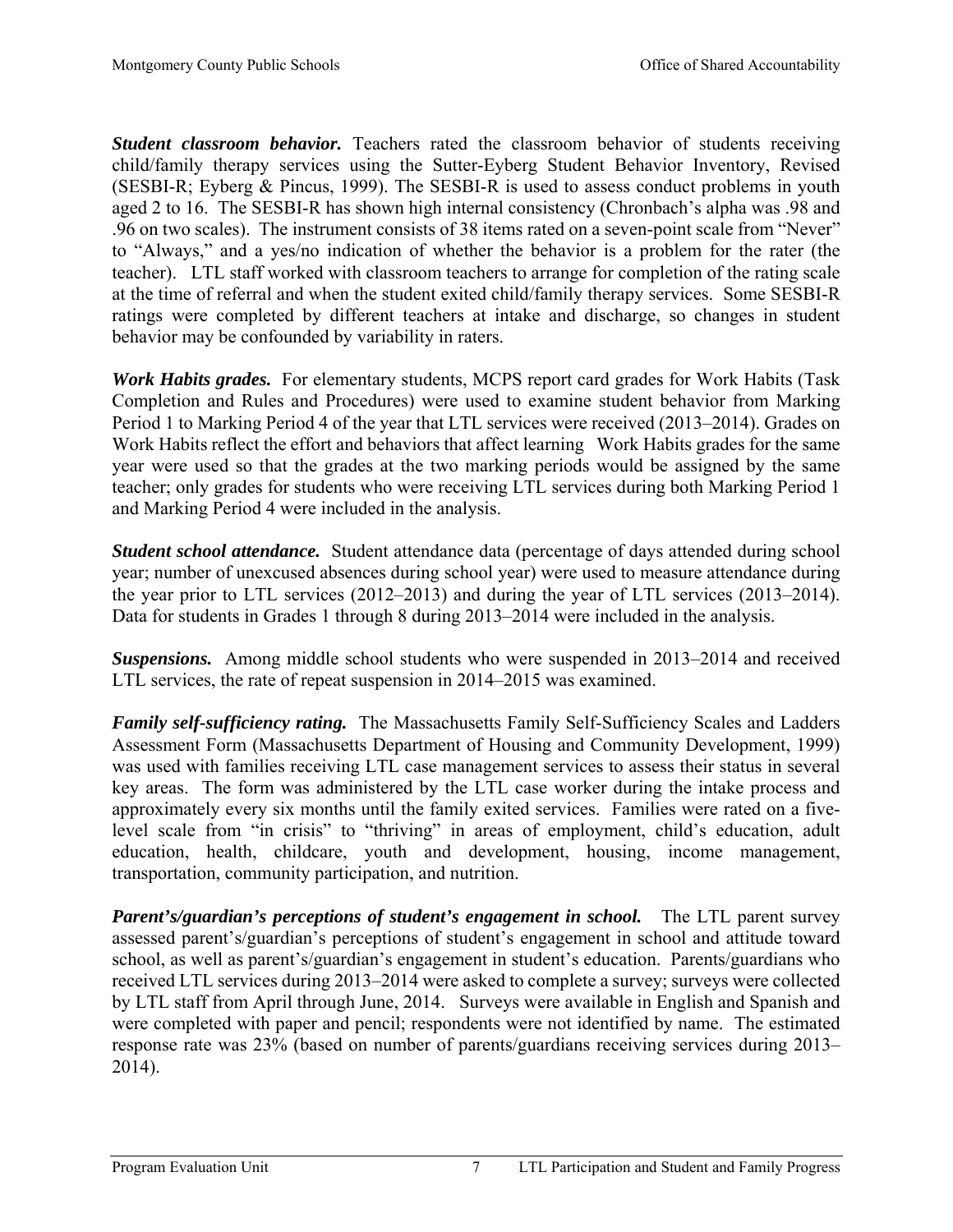## **Data Sources**

*LTL program records* provided data for students and families who received LTL case management or mental health services during the 2013–2014 school year. Staff from LTL provided secure files containing LTL service records for analysis by OSA.

*LTL program assessment data* was used for analyses of student and family outcomes (student self-concept; teacher-rated student behavior; family self-sufficiency). Staff from LTL provided secure files containing pre- and post-LTL assessment data for analysis by OSA.

*MCPS student records* provided demographic data for the students and were used to examine student attendance, numbers of unexcused absences, behavioral measures/learning behaviors on elementary report cards, and suspension data for middle school students.

## **Analysis of Data**

Paired t-tests were used with means (continuous data), and McNemar's tests<sup>2</sup> were used with percentages (dichotomous data) to address the first set of evaluation questions—students' measures of well-being and engagement. Descriptive statistics (percentages) and McNemar's tests were used to report findings related to the second set of evaluation questions—parent/guardian and family well-being and support of child's education and engagement. Specific analyses are described below for each evaluation question.

## *Evaluation Question:* **To what extent did students who received mental health services and/or whose families received case management services at an LTL site show improvement on measures of well-being and school engagement?**

- Two sets of paired t-tests were conducted with student measures: (1) analysis of students' selfratings of their well-being and (2) analysis of teachers' ratings of student behavior. Each of these measures were analyzed at two time periods: at referral to LTL and after receiving LTL services during the  $201\overline{3}$ –2014 school year. Ratings on the two instruments (dependent variables) were analyzed over the two time periods (independent variable).
- Attendance measures (mean percentage of days attended and mean number of unexcused absences during the school year) were analyzed with paired t-tests; the independent variable was time (previous school year and year of LTL service), and dependent variables were mean percentage of days attended and mean number of unexcused absences. Analyses were conducted separately for elementary and middle school students.
- Learning Skills (Work Habits and Rules and Procedures) were examined for elementary students at two points in time: Marking Period 1 and Marking Period 4, and the percentages of students demonstrating the skill at each time period were compared using McNemar's test. Only students who were receiving LTL services during the two marking periods were included in the analysis.
- The rate of repeat suspensions in 2014–2015 was examined descriptively for middle school students who were suspended in 2013–2014 and received LTL services.

1

<sup>&</sup>lt;sup>2</sup> McNemar's test is a statistical procedure used on paired nominal data to test whether the two related samples have the same distribution.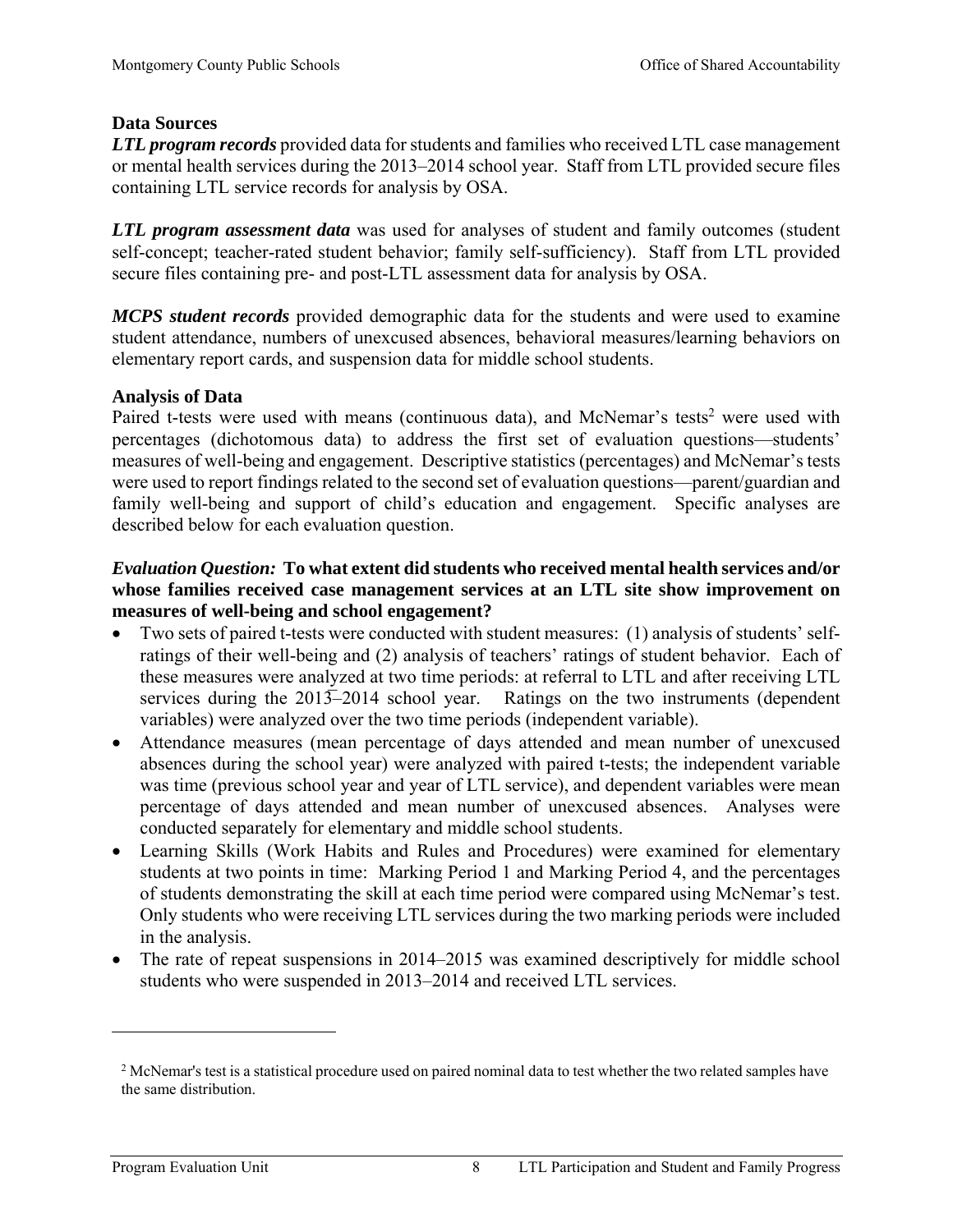# *Evaluation Question:* **After participating in Linkages to Learning services, to what extent did families show improvement in well-being and support of their student's education and increased community participation?**

- Findings related to family well-being were reported descriptively and pre- and post-LTL ratings were compared with McNemar's test. The percentage of families rated at each of five levels of self-sufficiency at referral and after LTL services were reported. Change in ratings over the course of LTL involvement was analyzed by comparing the percentages of families rated Safe, Stable or Thriving at referral and after receiving LTL services, using McNemar's test.
- Percentages of parents/guardians agreeing with post-LTL survey items pertaining to a child's engagement in school were reported descriptively.

In addition to tests of statistical significance, effect sizes (Cohen's *d* statistic, see Appendix D) were calculated to estimate the magnitude of the change and whether the difference is meaningful in an educational setting (American Psychological Association, 2010; Cohen, 1988). Cohen (1988) suggested that  $d = 0.2$  be considered a "small" effect size, 0.5 represents a "medium" effect size, and 0.8 a "large" effect size. In analyses of "paired" measures, such as pre- and post-service measures that compare the scores for the same subjects over time, the effect size must consider the correlation between the measurements; this correction is accomplished with a  $d_z$  statistic (Lakens, 2013).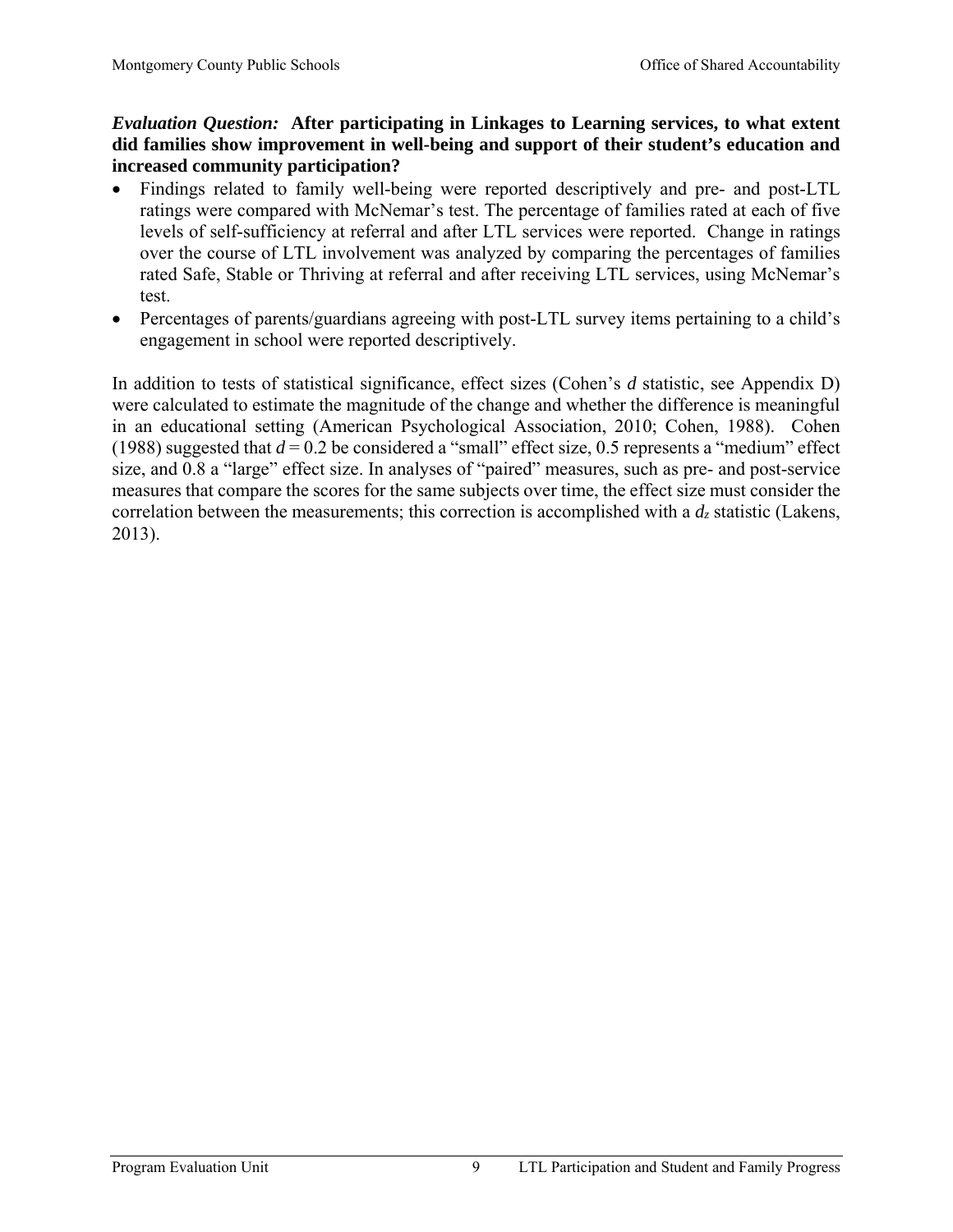# **Summary of Methodology**

Table 1 outlines the outcome measures, instruments, data collection, and analytic procedures used in the study.

| Students and Family Members Receiving LTL Services, 2013-2014                                        |                                                                                                    |                    |                    |                 |  |  |  |  |
|------------------------------------------------------------------------------------------------------|----------------------------------------------------------------------------------------------------|--------------------|--------------------|-----------------|--|--|--|--|
|                                                                                                      |                                                                                                    |                    | <b>Number of</b>   |                 |  |  |  |  |
|                                                                                                      |                                                                                                    | <b>Number and</b>  | students/family    |                 |  |  |  |  |
|                                                                                                      | Instrument/                                                                                        | schedule of        | members with       |                 |  |  |  |  |
| <b>Outcome Measure</b>                                                                               | <b>Data Source</b>                                                                                 | measures           | data <sup>a</sup>  | <b>Analysis</b> |  |  |  |  |
| To what extent do students who have received family case management and/or mental health services at |                                                                                                    |                    |                    |                 |  |  |  |  |
|                                                                                                      | an LTL site show improvement on measures of well-being and school engagement?                      |                    |                    |                 |  |  |  |  |
|                                                                                                      | Piers-Harris Children's                                                                            | 2 administrations: |                    | Pre-, post-LTL  |  |  |  |  |
| Student self-                                                                                        | Self-Concept Scale;                                                                                | at referral, after |                    | mean            |  |  |  |  |
| concept                                                                                              | administered by LTL                                                                                | services           | 58 students        | differences     |  |  |  |  |
|                                                                                                      | Sutter-Eyberg Student                                                                              | 2 administrations: |                    | Pre-, post-LTL  |  |  |  |  |
| Student classroom                                                                                    | Behavior Inventory;                                                                                | at referral, after |                    | mean            |  |  |  |  |
| behavior                                                                                             | administered by LTL                                                                                | services           | 66 students        | differences     |  |  |  |  |
|                                                                                                      | Elementary report card                                                                             |                    | 682 students in    |                 |  |  |  |  |
|                                                                                                      | grades on Task                                                                                     |                    | Grades 1-5 who     | % students      |  |  |  |  |
|                                                                                                      | Completion, Rules, and                                                                             | 2 measurements:    | were receiving LTL | demonstrating   |  |  |  |  |
| Student classroom                                                                                    | Procedures; MCPS                                                                                   | Marking periods    | services during    | skill, MP 1, MP |  |  |  |  |
| work habits                                                                                          | records                                                                                            | $(MP) 1$ and 4     | MP1 and MP4        | 4               |  |  |  |  |
|                                                                                                      | % days attended;                                                                                   | 2 measurements:    | Elementary         |                 |  |  |  |  |
|                                                                                                      | number of unexcused                                                                                | 2012-2013 and      | students: 1,090;   | Pre-, post-LTL  |  |  |  |  |
|                                                                                                      | absences; MCPS                                                                                     | 2013-2014 school   | Middle school      | mean            |  |  |  |  |
| School attendance                                                                                    | records                                                                                            | years              | students: 572      | differences     |  |  |  |  |
|                                                                                                      |                                                                                                    |                    | 61 MS students     |                 |  |  |  |  |
|                                                                                                      | Number and % students                                                                              |                    | who were           |                 |  |  |  |  |
|                                                                                                      | with suspension;                                                                                   |                    | suspended in 2013- |                 |  |  |  |  |
|                                                                                                      | number and % students                                                                              | Data reported for  | 2014 and received  |                 |  |  |  |  |
|                                                                                                      | repeating suspension                                                                               | 2 school years:    | family case        |                 |  |  |  |  |
|                                                                                                      | after LTL year; MCPS                                                                               | 2013-2014; 2014-   | management and/or  | Descriptive,    |  |  |  |  |
| Suspensions                                                                                          | records                                                                                            | 2015               | MH services        | percentages     |  |  |  |  |
|                                                                                                      | After participating in Linkages to Learning services, to what extent did families show improvement |                    |                    |                 |  |  |  |  |
|                                                                                                      | in well-being and support of their student's education, and increased community participation?     |                    |                    |                 |  |  |  |  |
|                                                                                                      | The Massachusetts                                                                                  |                    |                    |                 |  |  |  |  |
|                                                                                                      | Family Self-Sufficiency                                                                            |                    |                    | Pre-, post-LTL  |  |  |  |  |
|                                                                                                      | Scales and Ladders                                                                                 | 2 administrations: |                    | % families      |  |  |  |  |
| Family self-                                                                                         | Assessment Form;                                                                                   | at referral, after | 122                | rated safe or   |  |  |  |  |
| sufficiency                                                                                          | administered by LTL                                                                                | services           | parents/guardians  | better          |  |  |  |  |
| Parent engagement                                                                                    |                                                                                                    |                    |                    |                 |  |  |  |  |
| and perceptions of                                                                                   |                                                                                                    | 1 administration:  |                    | Descriptive,    |  |  |  |  |
| student's school                                                                                     | LTL Parent Survey;                                                                                 | at the end of the  | 299                | percentages or  |  |  |  |  |
| engagement                                                                                           | administered by LTL                                                                                | school year        | parents/guardians  | mean ratings    |  |  |  |  |
|                                                                                                      |                                                                                                    |                    |                    |                 |  |  |  |  |

| Table 1                                                      |
|--------------------------------------------------------------|
| Summary of Measures and Data Collection Procedures for       |
| Students and Family Members Receiving LTL Services 2013–2014 |

Data for students and family members were included only when both pre- and post-LTL assessments or records were available.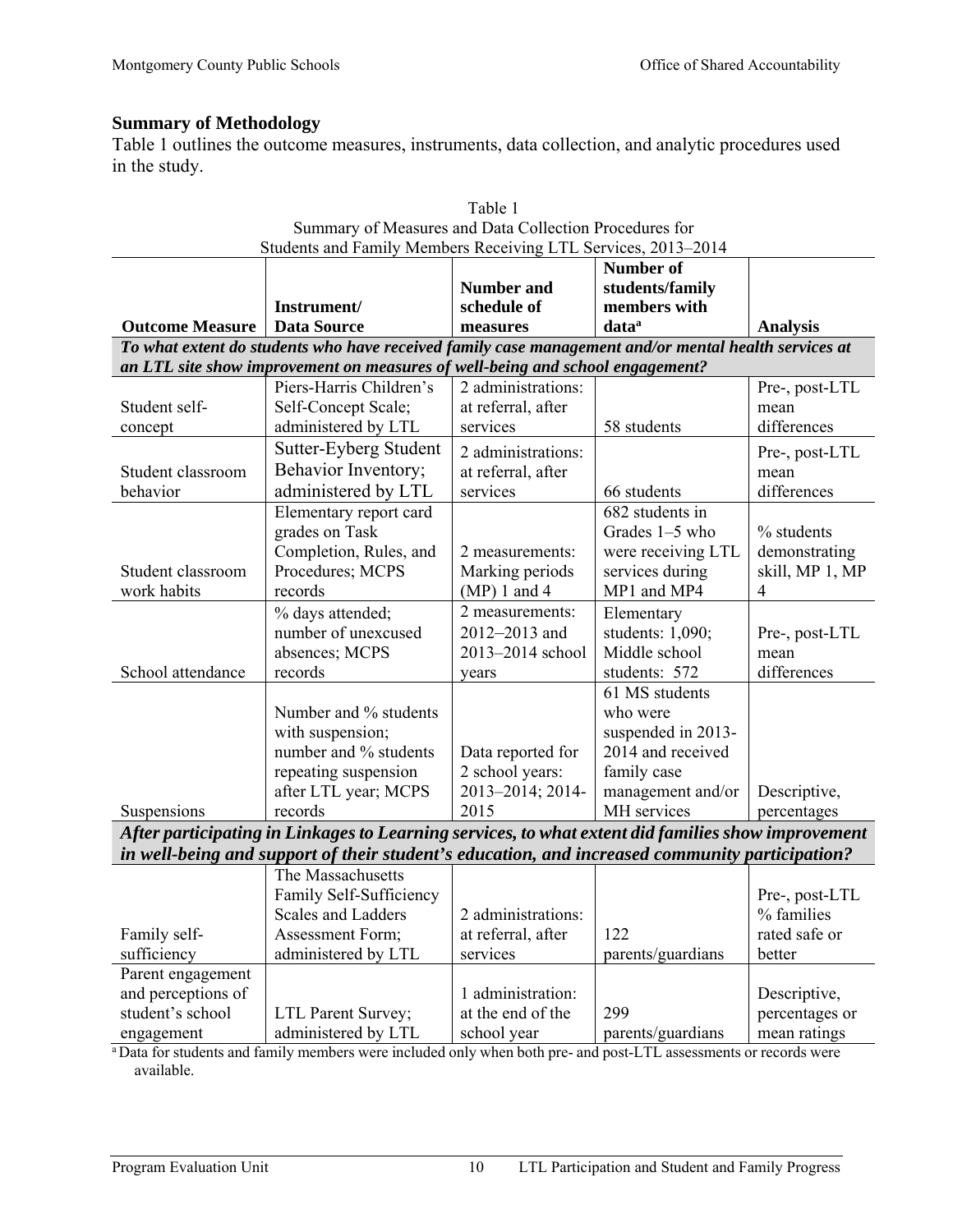# **Strengths and Limitations of the Methodology**

*Strengths***.** To ensure that the evaluation addressed the issues of most importance and interest to the administrators of the initiative, the evaluation plan was developed in collaboration with the Linkages leadership team, comprising administrators from HHS, MCPS, and the partner agencies. In addition, the stakeholder surveys were developed with input collected from LTL community school coordinators, who coordinate the Linkages services and activities at the school sites.

The evaluation used published measures and one locally developed survey. The Massachusetts Family Self-Sufficiency Scales and Ladders Assessment Form is a widely-used instrument for assessing levels of well-being in key life areas. The Piers-Harris Children's Self-Concept Scale is one of the most widely used measures of psychological health in children and adolescents, and the Sutter-Eyberg Student Behavior Inventory has been shown to be a reliable measure of student problem behaviors (Floyd et al., 2004). In addition, a parent/guardian survey was developed to obtain parents'/guardians' perceptions of their child's school engagement and their own involvement in their child's education. The survey was developed by evaluators in collaboration with LTL administrators.

In a program like LTL, with a wide array of services and activities, students and their families may participate in different services and combinations of services, and for different amounts of time. To ensure that students and families had a minimum of four months in LTL, analyses did not include those whose initial intake for LTL was April or later or for whom the number of months between intake and discharge was fewer than four. In addition, when the numbers of participants were sufficient, separate analyses were conducted for groups of students who received different types of services.

*Limitations.* The use of self-ratings on the Piers-Harris, teacher ratings on the Sutter-Eyberg, and case manager ratings on the Massachusetts Scales introduces the potential for bias, since all raters were aware that the student or family member being rated was referred to LTL, and subsequently received services from LTL.

Different amounts of services, over different amounts of time, were received by students and family members in LTL. In addition, the time between pre-LTL and post-LTL assessments varied. All students and family members in the study received services during the 2013–2014 school year, but they may have been referred at the start of the school year or later in the year (students and family members referred in April or later were not included). Some may have received services in a previous school year as well. Therefore, although the study included measures at two time periods, different amounts of services may have been received between the pre-LTL and post-LTL measures.

No appropriate comparison groups were available for the analyses in this report. Since the group of interest in this study comprised students or family members who received LTL services, the "defining characteristic"—the need for services—is not a characteristic that can be matched in a comparison group in this study. Therefore, the pre-post design was used, but it must be understood that observing changes in the study (LTL) group without an examination of change in an untreated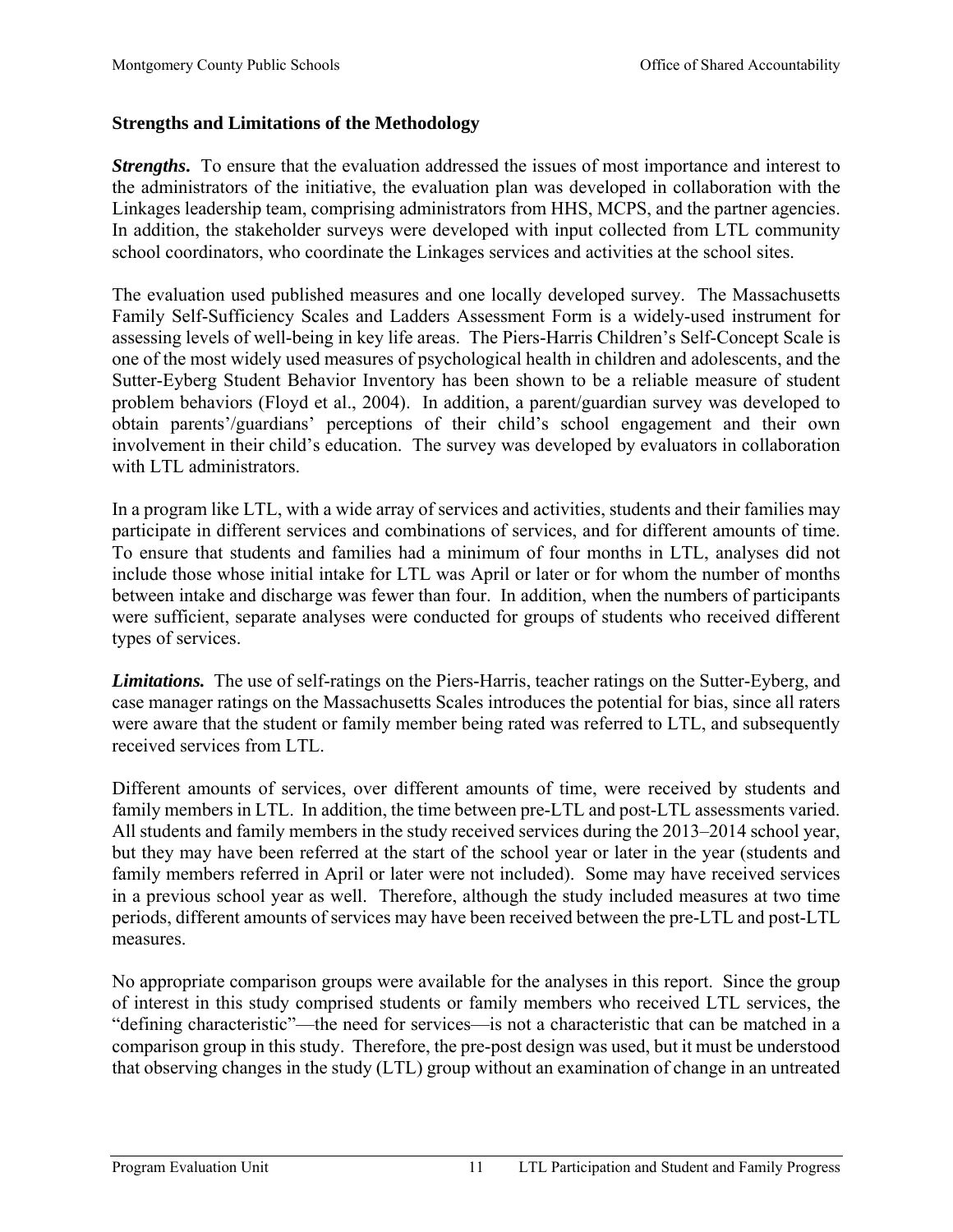group leaves open the possibility that the change was due to other factors (e.g., maturation, time of year) and that it may have occurred without LTL.

In analyses of student self-concept, student classroom behavior, and family self-sufficiency, the number of students and family members who had pre- and post-LTL assessments was small compared with the number of those who received LTL services because the instruments or the scheduling of them were not appropriate for all who received services. As a result, the analyses of student or family progress using these measures were conducted using small numbers of ratings and did not allow separate analyses by type of service received.

# **Results**

## *Evaluation question***: To what extent do students who have received family case management or mental health services at an LTL site show improvement on measures of well-being and school engagement?**

The demographic characteristics of students who received LTL family case management or mental health services during the 2013–2014 school year are shown in Table 2.

| Demographic Characteristics of Elementary and Middle School Students<br>who Received Case Management or Mental Health Services at LTL sites, 2013–2014           |                                   |      |  |  |  |  |  |
|------------------------------------------------------------------------------------------------------------------------------------------------------------------|-----------------------------------|------|--|--|--|--|--|
| Characteristics                                                                                                                                                  | $N = 2,125$                       |      |  |  |  |  |  |
| Grade Level                                                                                                                                                      | $\frac{0}{0}$<br>$\boldsymbol{n}$ |      |  |  |  |  |  |
| Kindergarten, 1st, 2nd                                                                                                                                           | 560                               | 26.4 |  |  |  |  |  |
| $3^{\text{rd}}, 4^{\text{th}}$                                                                                                                                   | 509                               | 23.9 |  |  |  |  |  |
| $5^{\text{th}}$                                                                                                                                                  | 285                               | 13.4 |  |  |  |  |  |
| 6 <sup>th</sup>                                                                                                                                                  | 257                               | 12.1 |  |  |  |  |  |
| 7 <sup>th</sup>                                                                                                                                                  | 237                               | 11.2 |  |  |  |  |  |
| 8 <sup>th</sup>                                                                                                                                                  | 192                               | 9.0  |  |  |  |  |  |
| q <sup>th a</sup>                                                                                                                                                | 85                                | 4.0  |  |  |  |  |  |
| Race/Ethnicity                                                                                                                                                   |                                   |      |  |  |  |  |  |
| <b>Black or African American</b>                                                                                                                                 | 370                               | 17.4 |  |  |  |  |  |
| Asian American                                                                                                                                                   | 38                                | 1.8  |  |  |  |  |  |
| Hispanic/Latino                                                                                                                                                  | 1,556                             | 73.2 |  |  |  |  |  |
| White                                                                                                                                                            | 107                               | 5.0  |  |  |  |  |  |
| Two or More Races                                                                                                                                                | 49                                | 2.3  |  |  |  |  |  |
| Gender                                                                                                                                                           |                                   |      |  |  |  |  |  |
| Female                                                                                                                                                           | 1,026                             | 48.3 |  |  |  |  |  |
| Male                                                                                                                                                             | 1,099                             | 51.7 |  |  |  |  |  |
| <b>Service Provided</b>                                                                                                                                          |                                   |      |  |  |  |  |  |
| ESOL (current)                                                                                                                                                   | 814                               | 38.3 |  |  |  |  |  |
| Spec. Educ. (current)                                                                                                                                            | 484                               | 22.8 |  |  |  |  |  |
| FARMS (current or prior)<br>$\mathbf{I} = \mathbf{I} + \mathbf{I} + \mathbf{I} + \mathbf{I} + \mathbf{I} + \mathbf{I}$<br>$\overline{M}$ .<br>$-1$ $-1$ $-1$ $1$ | 1,994<br>>10                      | 93.9 |  |  |  |  |  |

Table 2 Demographic Characteristics of Elementary and Middle School Students

*Note.* American Indian students were not included because  $n < 10$ .<br><sup>a</sup> Students in 9<sup>th</sup> grade who received LTL family case management or mental health services were those who were referred previously in middle school and were still receiving services in 2013–2014.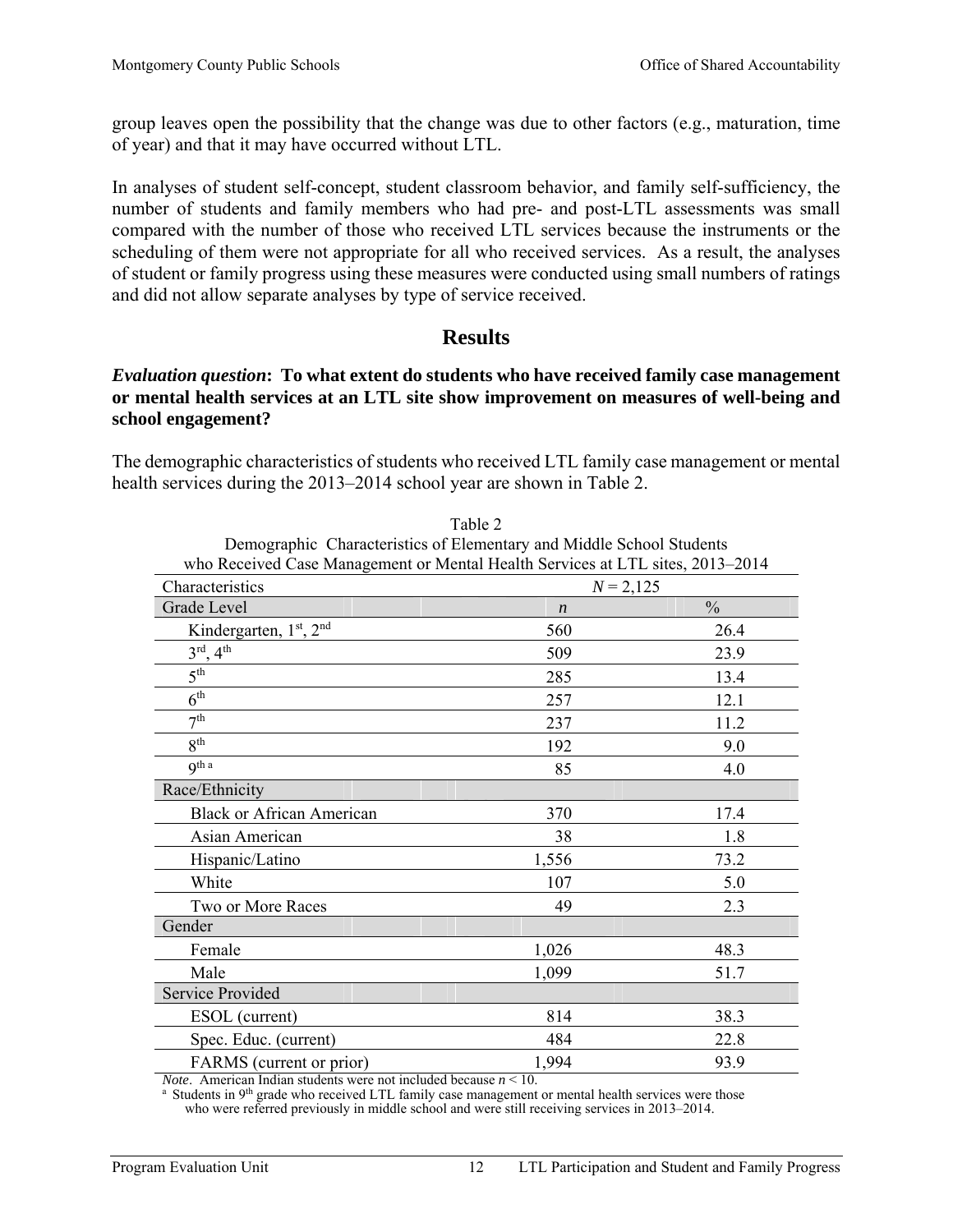The demographic characteristics of the students who received mental health or family case management services through LTL were similar to that of the school populations in the LTL sites, particularly compared with the segment of the school population receiving FARMS, which is the target group for services provided by LTL. A description of the characteristics of LTL schools and the students receiving services is included in a previous report (Wade & Maina, November 2015).

## *How do students rate their well-being at the start of and after LTL participation?*

For a subset of students receiving mental health or family case management services at an LTL site  $(N = 58)$ , self-ratings of their well-being were available at referral to LTL and after LTL participation. Table 3 shows the characteristics of the students with pre- and post-LTL ratings on the Piers-Harris 2.

| Pre-LTL and Post-LTL Piers-Harris 2 Scores, 2013–2014 |                  |               |  |  |  |  |
|-------------------------------------------------------|------------------|---------------|--|--|--|--|
| Characteristics                                       | $N = 58$         |               |  |  |  |  |
| School Level                                          | $\boldsymbol{n}$ | $\frac{0}{0}$ |  |  |  |  |
| Elementary                                            | 30               | 51.7          |  |  |  |  |
| Middle School                                         | 28               | 48.3          |  |  |  |  |
| Race/Ethnicity                                        |                  |               |  |  |  |  |
| <b>Black or African American</b>                      | 14               | 24.1          |  |  |  |  |
| Asian American                                        | $\leq$ 5         |               |  |  |  |  |
| Hispanic                                              | 36               | 62.1          |  |  |  |  |
| White                                                 | $<$ 5            |               |  |  |  |  |
| Two or More Races                                     | $<$ 5            |               |  |  |  |  |
| Gender                                                |                  |               |  |  |  |  |
| Female                                                | 27               | 46.6          |  |  |  |  |
| Male                                                  | 31               | 53.4          |  |  |  |  |
| Service Provided                                      |                  |               |  |  |  |  |
| ESOL (current)                                        | 15               | 25.9          |  |  |  |  |
| Spec. Educ. (current)                                 | 18               | 31.0          |  |  |  |  |
| FARMS (current or prior)                              | 57               | 98.3          |  |  |  |  |
|                                                       |                  |               |  |  |  |  |

| Table 3                                                                   |
|---------------------------------------------------------------------------|
| Demographic Characteristics of Elementary and Middle School Students With |
| Pre-LTL and Post-LTL Piers-Harris 2 Scores, 2013–2014                     |

The characteristics of the students with Piers-Harris 2 ratings were similar, for the most part, to the characteristics of all students who received LTL services (see Table 2). The LTL services received in 2013–2014 by the students with Piers-Harris 2 data are shown in Table 4. It should be remembered that students may have received more than one type of service, and each service may have been received multiple times. Most of the students with Piers-Harris 2 data received family case management services and individual psychotherapy; about two thirds received family therapy.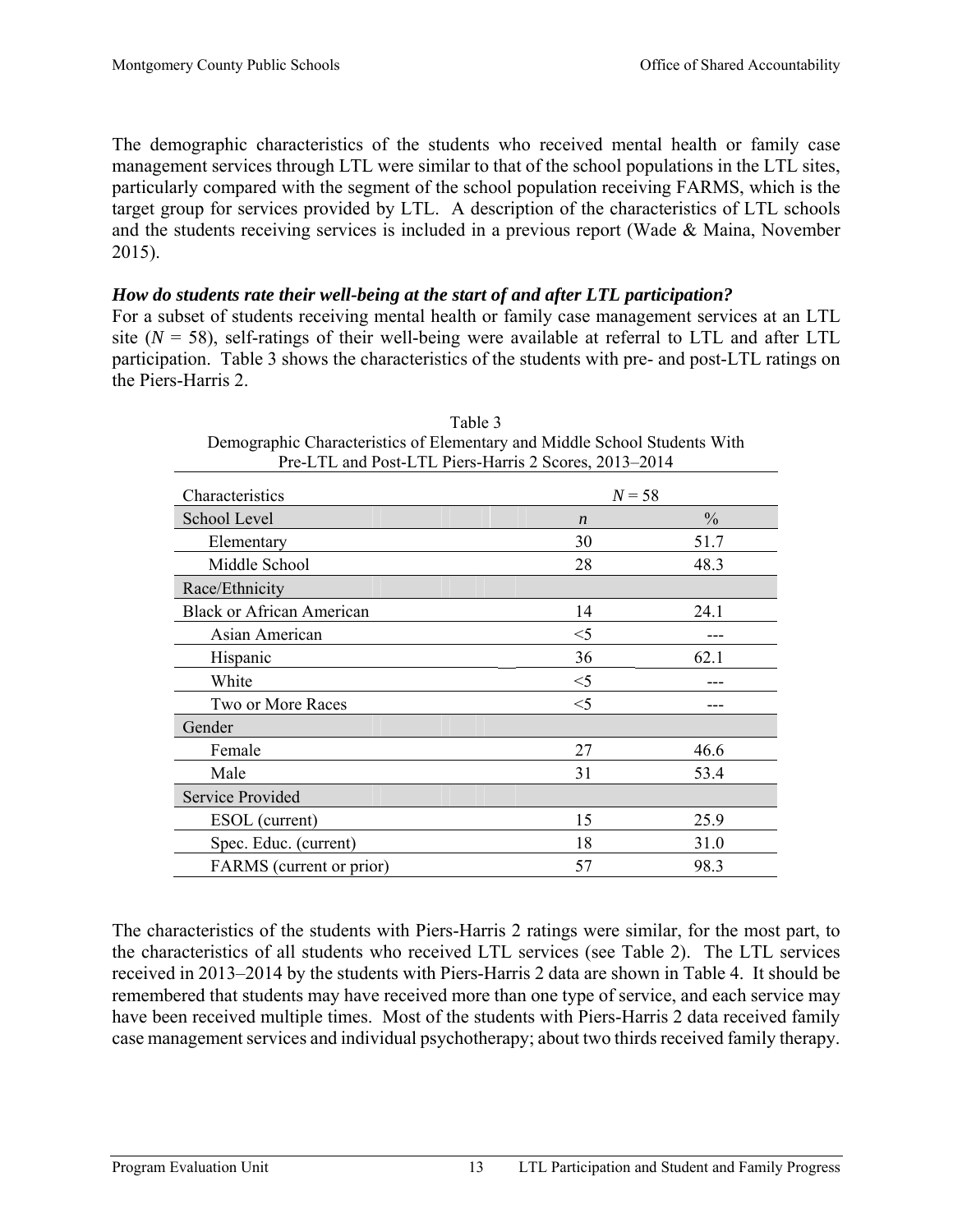| Services Received by Students With Pre-LTL and Post-LTL Piers-Harris 2 Scores ( $N = 58$ ) |                                    |                               |                                                             |  |  |  |  |  |
|--------------------------------------------------------------------------------------------|------------------------------------|-------------------------------|-------------------------------------------------------------|--|--|--|--|--|
| Type of mental health or case<br>management service                                        | Number of students<br>with service | % of students<br>with service | Median times service<br>received /participated <sup>a</sup> |  |  |  |  |  |
| Family case management                                                                     | 54                                 | 93.1                          |                                                             |  |  |  |  |  |
| Family therapy                                                                             | 38                                 | 65.5                          |                                                             |  |  |  |  |  |
| Individual therapy                                                                         | 56                                 | 96.6                          | 20                                                          |  |  |  |  |  |
| Group therapy                                                                              |                                    | 397                           |                                                             |  |  |  |  |  |

Table 4

<sup>a</sup> Number of service encounters includes services provided for students and family members; services were received during 2013–2014.

Responses of elementary students who completed the Piers-Harris 2 at referral to LTL and after LTL participation are shown in Table 5. Self-rated well-being scores were significantly higher (*p* < .05) after LTL participation on five of the six scales and on the total score representing "General self-concept" ( $p < .01$ ). Effect sizes were in the small to medium range, using Cohen's criteria, indicating that the increases in Piers-Harris 2 scores were of practical significance. "Freedom from anxiety" had the largest effect size of the six scales for elementary students.

|                                         | $\frac{1}{2}$ and $\frac{1}{2}$ are the set that $\frac{1}{2}$ is the $\frac{1}{2}$ such that $\frac{1}{2}$ and $\frac{1}{2}$ are $\frac{1}{2}$ and $\frac{1}{2}$ are $\frac{1}{2}$<br>Post-Service<br>Pre-Service |         |         |                |       |      |                  |              |
|-----------------------------------------|--------------------------------------------------------------------------------------------------------------------------------------------------------------------------------------------------------------------|---------|---------|----------------|-------|------|------------------|--------------|
|                                         |                                                                                                                                                                                                                    | T score | T score |                |       |      |                  |              |
|                                         |                                                                                                                                                                                                                    |         |         | Paired<br>Mean | Std.  |      |                  | Effect       |
| <b>Scales</b>                           | $\overline{N}$                                                                                                                                                                                                     | Mean    | Mean    | difference     | error | t    | $\boldsymbol{n}$ | size $(d_z)$ |
| Total score/                            |                                                                                                                                                                                                                    |         |         |                |       |      |                  |              |
| General self-concept                    | 30                                                                                                                                                                                                                 | 49.73   | 56.43   | $6.70**$       | 2.16  | 3.11 | .004             | .57          |
| Behavioral adjustment/                  |                                                                                                                                                                                                                    |         |         |                |       |      |                  |              |
| Self-perception of positive             |                                                                                                                                                                                                                    |         |         |                |       |      |                  |              |
| and negative behaviors                  | 30                                                                                                                                                                                                                 | 50.80   | 54.90   | $4.10*$        | 1.84  | 2.23 | .034             | .41          |
| Intellectual status/                    |                                                                                                                                                                                                                    |         |         |                |       |      |                  |              |
| Self-assessment of intellectual         |                                                                                                                                                                                                                    |         |         |                |       |      |                  |              |
| and academic abilities                  | 30                                                                                                                                                                                                                 | 51.70   | 56.33   | $4.63*$        | 2.00  | 2.31 | .028             | .42          |
| Physical appearance & attributes/ Self- |                                                                                                                                                                                                                    |         |         |                |       |      |                  |              |
| appraisal of appearance, leadership,    |                                                                                                                                                                                                                    |         |         |                |       |      |                  |              |
| ability to express ideas                | 30                                                                                                                                                                                                                 | 49.87   | 53.80   | $3.93*$        | 1.63  | 2.41 | .023             | .44          |
| Freedom from anxiety/                   |                                                                                                                                                                                                                    |         |         |                |       |      |                  |              |
| Positive emotional states, not          |                                                                                                                                                                                                                    |         |         |                |       |      |                  |              |
| bothered by sadness, worry,             |                                                                                                                                                                                                                    |         |         |                |       |      |                  |              |
| unpleasant mood                         | 30                                                                                                                                                                                                                 | 49.57   | 55.03   | $5.47*$        | 2.06  | 2.65 | .013             | .48          |
| Popularity/                             |                                                                                                                                                                                                                    |         |         |                |       |      |                  |              |
| Self-evaluation of social               |                                                                                                                                                                                                                    |         |         |                |       |      |                  |              |
| functioning, peer relationships         | 30                                                                                                                                                                                                                 | 46.33   | 50.87   | $4.53*$        | 1.90  | 2.39 | .024             | .44          |
| Happiness and satisfaction /            |                                                                                                                                                                                                                    |         |         |                |       |      |                  |              |
| Feelings of happiness and               |                                                                                                                                                                                                                    |         |         |                |       |      |                  |              |
| satisfaction with life                  | 30                                                                                                                                                                                                                 | 53.93   | 55.80   | 1.87           | 1.43  | 1.31 | .200             | .24          |

Table 5 Self-Ratings of Well-Being on Piers-Harris 2 by Elementary School Students With LTL Services in 2013–2014 at Referral (Pre-Service) and After Participation (Post-Service)

*Note*. T scores are standardized scores with a mean of 50 and a standard deviation of 10. On all Piers-Harris 2 scales except the total score, T scores from 40 to 55 are considered to be within the average range. On total score, T scores between 40 and 59 comprise the average range. On all scales and total score, higher scores represent higher ratings of well-being.

\* p < .05; \*\* p < .01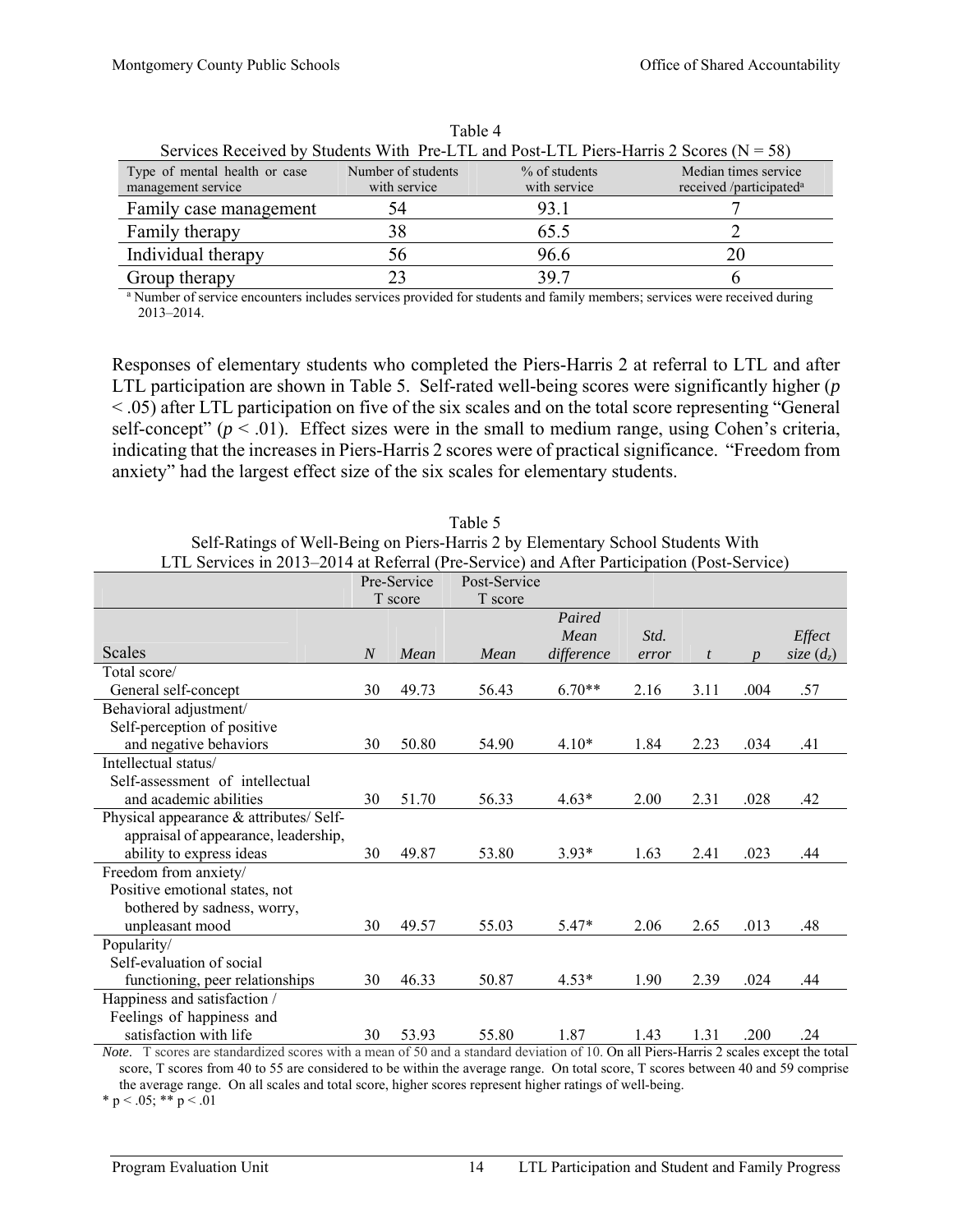Among the middle school students who completed Piers-Harris 2 at referral to LTL and after receiving services at LTL sites (Table 6), their wellbeing scores were significantly higher after receiving services on two of the six scales—"Freedom from anxiety" and "Happiness and satisfaction"—and on the total score representing "General self-concept" ( $p < .05$ ). Effect sizes for differences on these three scales were between small and medium (.40 to .56), indicating that the differences were large enough to be of practical significance.

| With LTL Services in 2013–2014 at Referral (Pre-Service) and After Participation (Post-Service) |                  |             |              |            |       |                |      |         |
|-------------------------------------------------------------------------------------------------|------------------|-------------|--------------|------------|-------|----------------|------|---------|
|                                                                                                 |                  | Pre-Service | Post-Service |            |       |                |      |         |
|                                                                                                 |                  | T Score     | T Score      |            |       |                |      |         |
|                                                                                                 |                  |             |              | Paired     |       |                |      | Effect  |
|                                                                                                 |                  |             |              | Mean       | Std.  |                |      | size    |
|                                                                                                 | $\boldsymbol{N}$ | Mean        | Mean         | difference | error | $\mathfrak{t}$ |      | $(d_z)$ |
| Total score/                                                                                    |                  |             |              |            |       |                |      |         |
| General self-concept*                                                                           | 28               | 44.50       | 48.50        | $4.00*$    | 1.87  | 2.14           | .042 | .40     |
| Behavioral adjustment/                                                                          |                  |             |              |            |       |                |      |         |
| Self-perception of positive and                                                                 |                  |             |              |            |       |                |      |         |
| negative behaviors                                                                              | 28               | 47.43       | 47.50        | 0.07       | 1.38  | 0.05           | .959 | .01     |
| Intellectual status/                                                                            |                  |             |              |            |       |                |      |         |
| Self-assessment of intellectual                                                                 |                  |             |              |            |       |                |      |         |
| and academic abilities                                                                          | 28               | 45.43       | 45.64        | 0.21       | 1.27  | 0.17           | .867 | .03     |
| Physical appearance & attributes/                                                               |                  |             |              |            |       |                |      |         |
| Self-appraisal of appearance,                                                                   |                  |             |              |            |       |                |      |         |
| leadership, ability to express                                                                  |                  |             |              |            |       |                |      |         |
| ideas                                                                                           | 28               | 48.39       | 49.14        | 0.75       | 1.36  | 0.55           | .584 | .10     |
| Freedom from anxiety/                                                                           |                  |             |              |            |       |                |      |         |
| Positive emotional states, not                                                                  |                  |             |              |            |       |                |      |         |
| bothered by sadness, worry,                                                                     |                  |             |              |            |       |                |      |         |
| unpleasant mood states                                                                          | 28               | 46.36       | 51.00        | $4.64*$    | 1.71  | 2.72           | .011 | .51     |
| Popularity/                                                                                     |                  |             |              |            |       |                |      |         |
| Self-evaluation of social                                                                       |                  |             |              |            |       |                |      |         |
| functioning, peer                                                                               |                  |             |              |            |       |                |      |         |
| relationships                                                                                   | 28               | 47.86       | 50.79        | 2.93       | 1.72  | 1.70           | .100 | .32     |
| Happiness and satisfaction /                                                                    |                  |             |              |            |       |                |      |         |
| Feelings of happiness and                                                                       |                  |             |              |            |       |                |      |         |
| satisfaction with life                                                                          | 28               | 47.25       | 51.18        | $3.93**$   | 1.32  | 2.97           | .006 | .56     |

| Table 6                                                                                        |
|------------------------------------------------------------------------------------------------|
| Self-Ratings of Well-Being on the Piers-Harris 2 by Middle School Students                     |
| With LTL Services in 2013–2014 at Referral (Pre-Service) and After Participation (Post-Service |

*Note.* T scores are standardized scores with a mean of 50 and a standard deviation of 10. On all Piers-Harris 2 scales except the total score, T scores from 40 to 55 are considered to be within the average range. On total score, T scores between 40 and 59 comprise the average range. On all scales and total score, higher scores represent higher ratings of well-being. \* p < .05; \*\* p < .01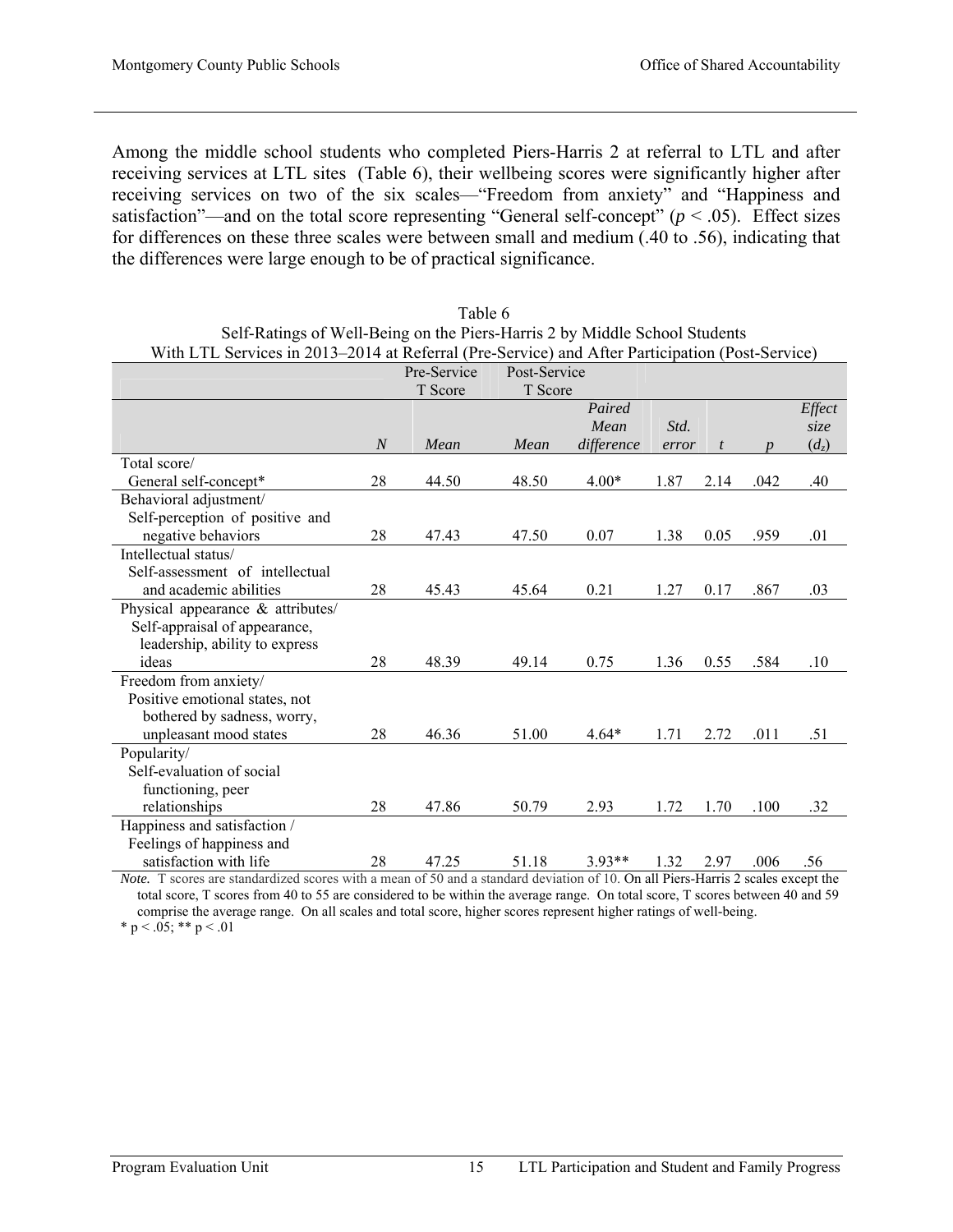# *How do teachers rate the classroom behavior of students at referral to LTL and after receiving services?*

The classroom behavior of a subset of students  $(N = 66)$  was rated by teachers using the Sutter-Eyberg Student Behavior Inventory-Revised (SESBI-R). Teachers rated the students' behavior at referral to LTL and, during the same school year, after the student received mental health or family case management services at an LTL site. The therapist requested that the teacher complete the ratings; a total of 66 students were rated by their teachers at two time periods. Table 7 describes the students in this analysis.

| Characteristics                  | $N = 66$         |               |  |
|----------------------------------|------------------|---------------|--|
| School Level                     | $\boldsymbol{n}$ | $\frac{0}{0}$ |  |
| <b>Elementary School</b>         | 45               | 68.2          |  |
| Middle School                    | 21               | 31.8          |  |
| Race/Ethnicity                   |                  |               |  |
| <b>Black or African American</b> | 11               | 16.7          |  |
| American Indian                  | $<$ 5            |               |  |
| Asian American                   | $<$ 5            |               |  |
| Hispanic/Latino                  | 41               | 62.1          |  |
| White                            | 8                | 12.1          |  |
| Two or More Races                | $<$ 5            |               |  |
| Gender                           |                  |               |  |
| Female                           | 32               | 48.5          |  |
| Male                             | 34               | 51.5          |  |
| <b>Service Provided</b>          |                  |               |  |
| ESOL (current)                   | 21               | 31.8          |  |
| Spec. Educ. (current)            | 15               | 22.7          |  |
| <b>FARMS</b> (current)           | 58               | 87.9          |  |

Table 7 Characteristics of Elementary and Middle School Students With Pre- and Post-LTL Behavior Ratings on the SESBI-R, 2013–2014

Overall, the demographic characteristics of the students with behavior ratings were similar to students who received LTL mental health and case management services (see Table 2). Table 8 summarizes the main types of LTL services received by students who had pre- and post-LTL behavior ratings. It should be remembered that students may have received more than one type of service, and each service may have been received multiple times. Most of the students with Piers-Harris 2 data received family case management services and individual psychotherapy; about two thirds received family therapy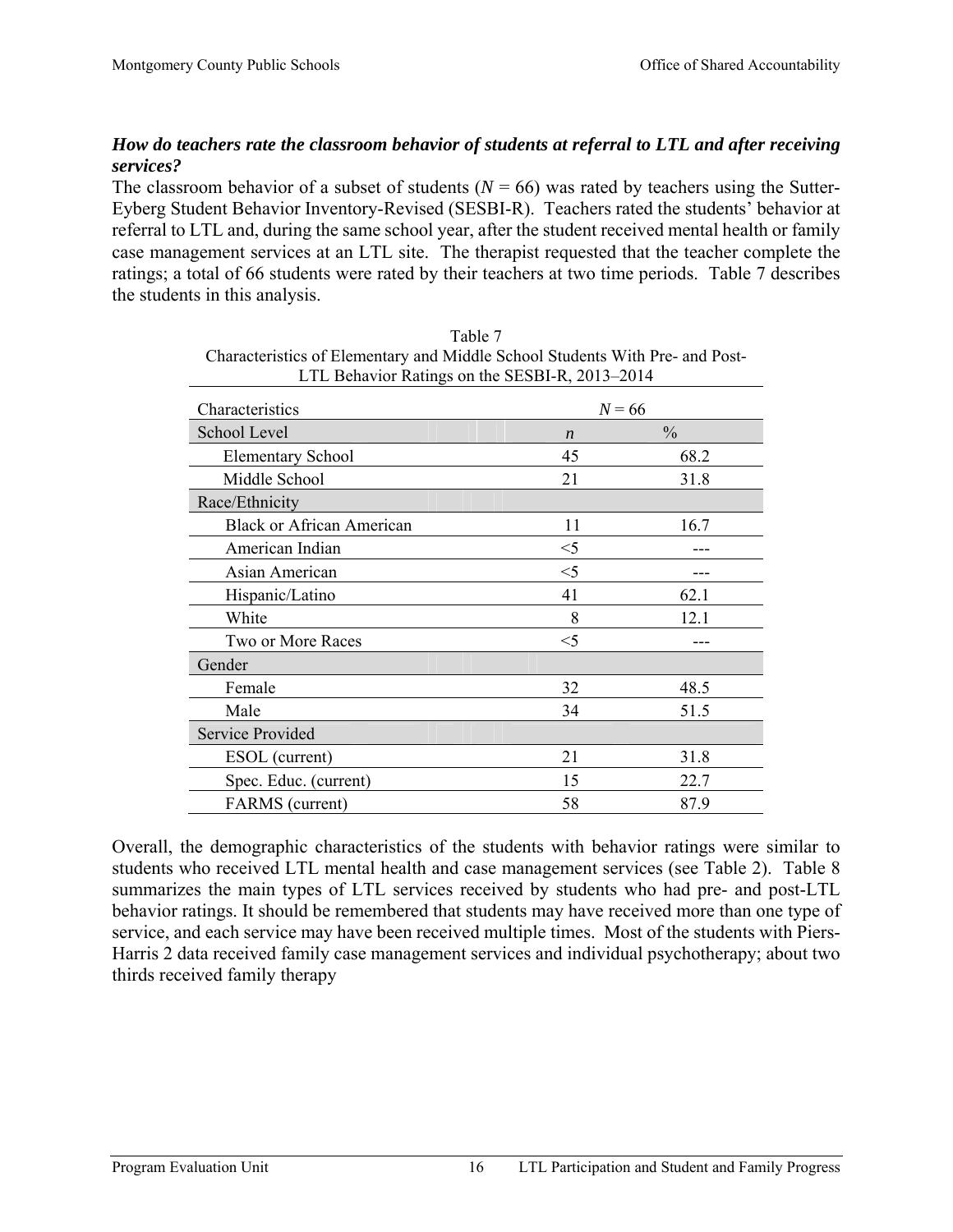|                                                     | $(N = 66)$                         |                               |                                                |
|-----------------------------------------------------|------------------------------------|-------------------------------|------------------------------------------------|
| Type of mental health or case<br>management service | Number of students<br>with service | % of students with<br>service | Median times service<br>received /participated |
| Family case management                              | 63                                 | 95.5                          | n                                              |
| Family therapy                                      | 44                                 | 66.7                          |                                                |
| Individual therapy                                  | 66                                 | 100.0                         | 22.5                                           |
| Group therapy                                       | 21                                 | 31.8                          |                                                |

| Table 8                                                                                         |
|-------------------------------------------------------------------------------------------------|
| Services Received by Students With Pre- and Post-LTL Behavior Ratings on the SESBI-R, 2013–2014 |
|                                                                                                 |

\* Number of service encounters includes services provided for students and family members; services were received during 2013–2014.

Table 9 shows the "Intensity" and "Problem" scale behavior ratings for elementary and middle school students at referral and after participation in LTL. The Intensity scale assesses the frequency with which the child displays problem behaviors. The Problem scale assesses the degree to which the rater (teacher) considers the behavior a problem.

| With LTL Services in 2013–2014 at Referral (Pre-Service) and After Participation (Post-Service) |                  |             |         |              |       |         |     |             |  |  |
|-------------------------------------------------------------------------------------------------|------------------|-------------|---------|--------------|-------|---------|-----|-------------|--|--|
|                                                                                                 |                  | Pre-Service |         | Post-Service |       |         |     |             |  |  |
|                                                                                                 |                  | T score     | T score |              |       |         |     |             |  |  |
|                                                                                                 |                  |             |         | Paired       |       |         |     |             |  |  |
|                                                                                                 |                  |             |         | Mean         | Std.  |         |     | Effect size |  |  |
| Elementary School                                                                               | $\boldsymbol{n}$ | Mean        | Mean    | difference   | error | t       |     | $(d_z)$     |  |  |
| Intensity<br>(frequency)                                                                        |                  |             |         |              |       |         |     |             |  |  |
| of problem)                                                                                     | 45               | 51.42       | 50.98   | 0.44         | 1.06  | 0.42    | .68 | .06         |  |  |
| Problem<br>(degree of                                                                           |                  |             |         |              |       |         |     |             |  |  |
| problem)                                                                                        | 45               | 51.00       | 49.80   | 1.20         | 1.11  | 1.08    | .29 | .16         |  |  |
| Middle School                                                                                   |                  |             |         |              |       |         |     |             |  |  |
| (frequency)<br>Intensity                                                                        |                  |             |         |              |       |         |     |             |  |  |
| of problem)                                                                                     | 21               | 48.95       | 51.24   | $-2.29$      | 1.90  | $-1.21$ | .24 | $-.11$      |  |  |
| Problem<br>(degree of                                                                           |                  |             |         |              |       |         |     |             |  |  |
| problem)                                                                                        | 21               | 48.19       | 50.10   | $-1.91$      | 2.06  | $-0.92$ | .37 | $-.08$      |  |  |

Table 9 Classroom Behavior Ratings on the SESBI-R for Elementary and Middle School Students

*Note*. T scores are standardized scores with a mean of 50 and a standard deviation of 10. High scores indicate a greater level of conduct-disordered behavior (Intensity) and greater impact on the rater (teacher) (Problem). On both scales, T scores greater than or equal to 60 are considered clinically significant; T scores below 60 are within normal range.

Behavior ratings for elementary students decreased but were not statistically significantly different from the time of referral to after LTL services were received. Among middle school students, the ratings for the frequency of the behavior (Intensity) and the degree to which the behavior is a problem (Problem) increased over the course of the two ratings, but differences were not statistically significant (see Table 9). The mean ratings of both elementary and middle school groups, at referral and after LTL participation, were within the normal range  $(T \text{ scores} < 60)$ .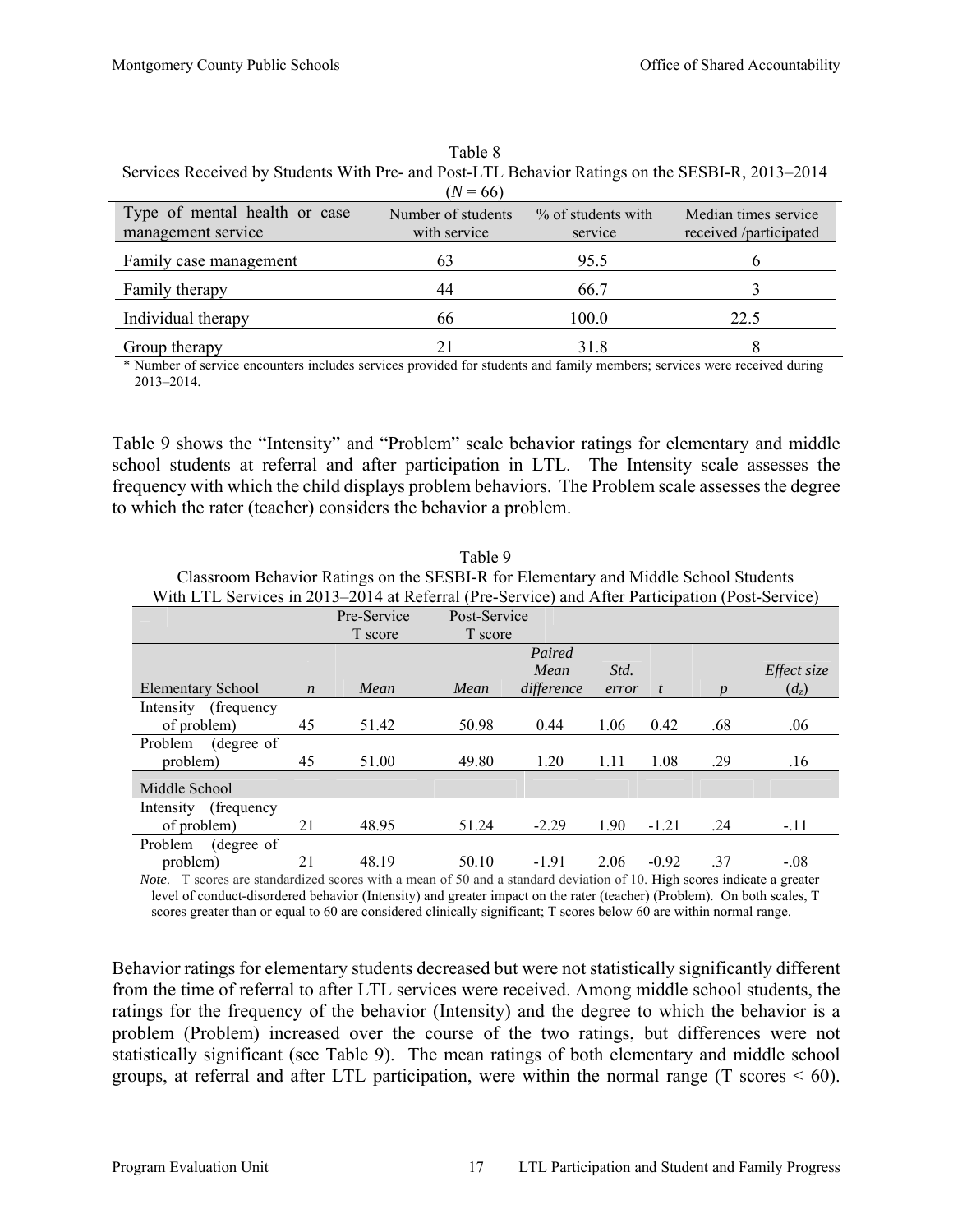Ratings for some individual students were clinically significant; maximum T score was 75 for elementary students and 73 for middle school students.

### *Was there a change in school attendance after LTL participation?*

The attendance rates and mean number of unexcused absences were measured for students who received mental health or case management services at LTL sites during the 2013–2014 school year and compared with their attendance measures the previous year. Table 10 summarizes attendance rates during 2013–2014 and the previous year for elementary and middle school students who received various LTL mental health and family case management services.

| Attendance Rate for Current and Previous Year by LTL Services Received for Students Receiving<br>LTL Mental Health and Family Case Management Services During 2013–2014 |                  |                         |                         |                           |               |                  |                  |                        |
|-------------------------------------------------------------------------------------------------------------------------------------------------------------------------|------------------|-------------------------|-------------------------|---------------------------|---------------|------------------|------------------|------------------------|
| Attendance Rate (% days attended)                                                                                                                                       |                  |                         |                         |                           |               |                  |                  |                        |
| Elementary School                                                                                                                                                       | $\boldsymbol{N}$ | $2012-$<br>2013<br>Mean | $2013-$<br>2014<br>Mean | Paired mean<br>difference | Std.<br>error | $\boldsymbol{t}$ | $\boldsymbol{n}$ | Effect<br>size $(d_z)$ |
| families<br><b>Students</b><br>whose<br>received case management                                                                                                        | 503              | 94.83                   | 94.79                   | $-0.05$                   | 0.21          | 0.64             | .818             | .04                    |
| <b>Students</b><br>who received<br>family therapy                                                                                                                       | 304              | 94.63                   | 94.73                   | 0.10                      | 0.22          | 0.46             | .645             | .04                    |
| received<br><b>Students</b><br>who<br>individual therapy                                                                                                                | 369              | 94.74                   | 94.68                   | $-0.05$                   | 0.20          | 0.26             | .794             | .02                    |
| Students who participated<br>in therapeutic group                                                                                                                       | 215              | 95.01                   | 95.34                   | 0.37                      | 0.26          | 1.31             | .193             | .13                    |
| Students who participated<br>in recreation group                                                                                                                        | 278              | 94.96                   | 95.53                   | $0.57**$                  | 0.22          | 2.60             | .010             | .22                    |
| Middle School                                                                                                                                                           |                  |                         |                         |                           |               |                  |                  |                        |
| families<br><b>Students</b><br>whose<br>received case management                                                                                                        | 240              | 93.53                   | 92.66                   | $-0.86*$                  | 0.43          | $-2.02$          | .044             | $-.18$                 |
| <b>Students</b><br>who<br>received<br>family therapy                                                                                                                    | 123              | 93.26                   | 92.27                   | $-0.99$                   | 0.69          | $-1.48$          | .142             | $-19$                  |
| <b>Students</b><br>who<br>received<br>individual therapy                                                                                                                | 144              | 92.85                   | 91.85                   | $-1.00$                   | 0.57          | $-1.76$          | .080             | $-.21$                 |
| Students who participated<br>in therapeutic group                                                                                                                       | 141              | 93.61                   | 93.71                   | 0.10                      | 0.61          | 0.17             | .867             | .02                    |
| Students who participated<br>in recreation group                                                                                                                        | 68               | 95.70                   | 95.67                   | $-0.03$                   | 0.40          | $-0.08$          | .933             | $-.01$                 |

Table 10 Attendance Rate for Current and Previous Year by LTL Services Received for Students Receiving

*Note*. Only students who were enrolled in LTL for four months or more during 2013–2014 and were in Grades 1 through 8

with attendance data for 2012–2013 and 2013–2014 were included in the analysis.

 $* p < .05; ** p < .01$ 

Among elementary students who received mental health and/or family case management services at LTL sites, attendance was significantly higher during 2013–2014 than the previous year for students who participated in a recreation group ( $t = 2.60$ ,  $p = .01$ ). The difference was about 0.6 percentage point, which is equal to about one day in a 180-day school year, and large enough to yield an effect size of practical significance  $(d_z = .22)$  (see Table 10).

Among middle school students who received mental health and family case management services at LTL sites, one subgroup—students whose families received case management—showed a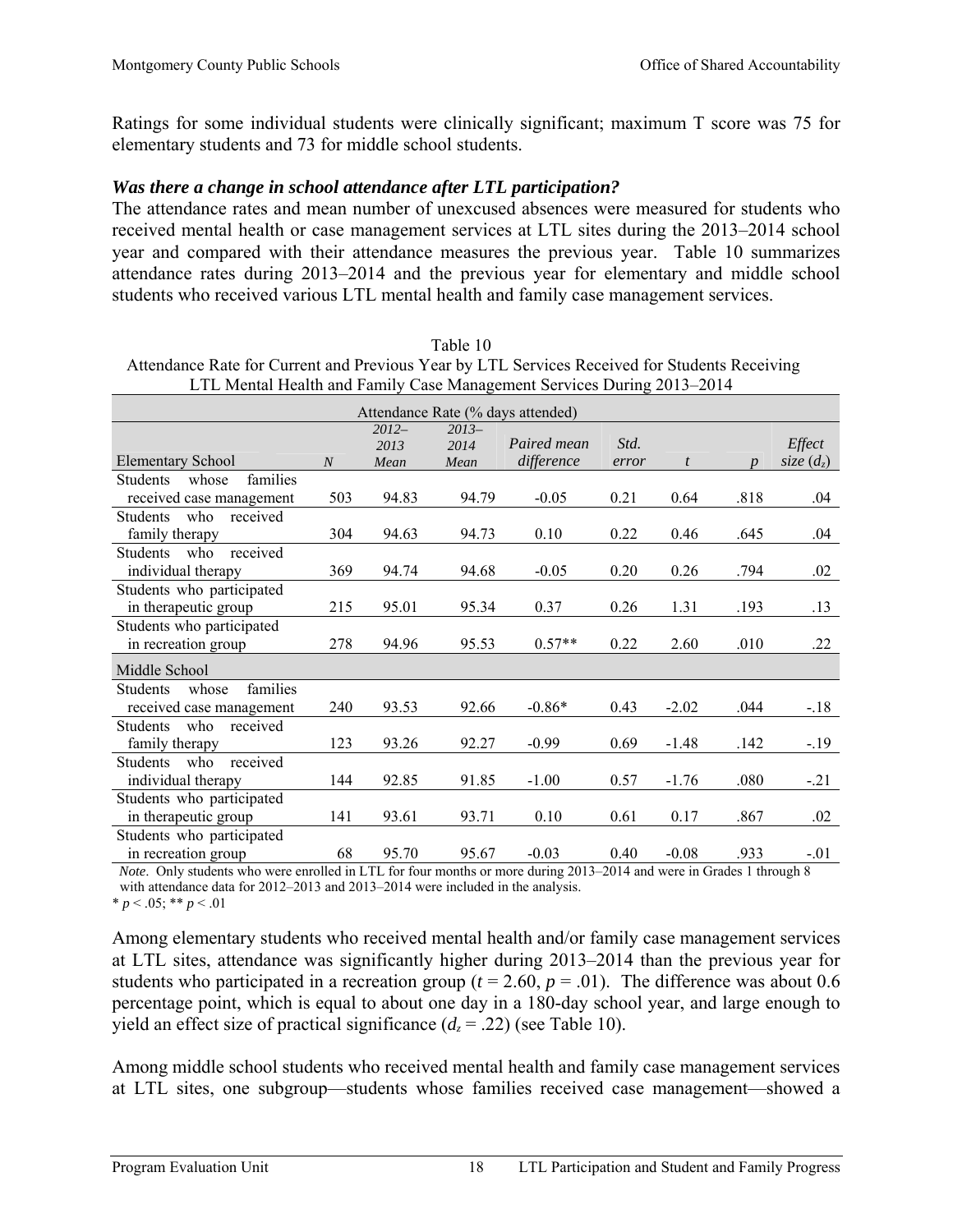statistically significant *decrease* in attendance rate from 2012–2013 to 2013–2014 (from 93.5 to 92.7;  $t = -2.02$ ,  $p < .05$  [equivalent to about  $\frac{3}{4}$  of one day in a 180-day year]), but the effect size  $(d_z = .18)$  did not reach the threshold for practical significance (see Table 10).

Table 11 shows the mean number of unexcused absences for elementary and middle school students who received mental health and family case management services at LTL sites in 2013– 2014, compared with the number of unexcused absences the previous year.

| $\beta$ udents Keelving LTL mental Health and/01 Fannly Case management Services During 2019–2014 |                |           |           |            |       |         |      |              |
|---------------------------------------------------------------------------------------------------|----------------|-----------|-----------|------------|-------|---------|------|--------------|
| Number of Unexcused Absences                                                                      |                |           |           |            |       |         |      |              |
|                                                                                                   |                | 2012-2013 | 2013-2014 | Mean       | Std.  |         |      | Effect       |
| <b>Elementary School</b>                                                                          | $\overline{N}$ | Mean      | Mean      | difference | error |         |      | size $(d_z)$ |
| Students whose families received                                                                  |                |           |           |            |       |         |      |              |
| case management                                                                                   | 506            | 5.64      | 5.95      | $-0.31$    | 0.24  | $-1.28$ | .200 | $-0.08$      |
| Students who received family                                                                      |                |           |           |            |       |         |      |              |
| therapy                                                                                           | 304            | 5.79      | 6.19      | $-0.21$    | 0.33  | $-0.64$ | .525 | $-.05$       |
| Students who received individual                                                                  |                |           |           |            |       |         |      |              |
| therapy                                                                                           | 371            | 5.83      | 6.31      | $-0.49$    | 0.29  | $-1.68$ | .093 | $-.12$       |
| Students who participated in                                                                      |                |           |           |            |       |         |      |              |
| therapeutic group                                                                                 | 215            | 5.43      | 5.80      | $-0.37$    | 0.40  | $-0.91$ | .362 | $-.09$       |
| Students who participated in                                                                      |                |           |           |            |       |         |      |              |
| recreation group                                                                                  | 278            | 4.85      | 4.86      | $-0.01$    | 0.31  | $-0.02$ | .981 | .00.         |
| Middle School                                                                                     |                |           |           |            |       |         |      |              |
| Students whose families received                                                                  |                |           |           |            |       |         |      |              |
| case management                                                                                   | 242            | 7.25      | 7.21      | 0.03       | 0.58  | 0.05    | .957 | .00.         |
| Students who received family                                                                      |                |           |           |            |       |         |      |              |
| therapy                                                                                           | 125            | 7.31      | 7.84      | $-0.53$    | 0.88  | $-0.60$ | .550 | $-.08$       |
| Students who received individual                                                                  |                |           |           |            |       |         |      |              |
| therapy                                                                                           | 145            | 8.06      | 8.52      | $-0.46$    | 0.85  | $-0.54$ | .588 | $-.06$       |
| Students who participated in                                                                      |                |           |           |            |       |         |      |              |
| therapeutic group                                                                                 | 142            | 7.25      | 6.32      | 0.93       | 0.82  | 1.13    | .259 | .13          |
| Students who participated in                                                                      |                |           |           |            |       |         |      |              |
| recreation group                                                                                  | 68             | 4.80      | 3.49      | $1.31*$    | 0.65  | 2.00    | .050 | .34          |

| Table 11.                                                                                    |
|----------------------------------------------------------------------------------------------|
| Number of Unexcused Absences for Current and Previous Year by Services Received for          |
| Students Receiving LTL Mental Health and/or Family Case Management Services During 2013–2014 |

 *Note*. Only students who were enrolled in LTL for four months or more during 2013–2014 and were in Grades 1 through 8 with attendance data for 2012–2013 and 2013–2014 were included in the analysis.  $* p < .05$ 

Among elementary students who received LTL mental health and/or family case management services, differences in the number of unexcused absences were not statistically significantly different from 2012–2013 to 2013–2014 for any of the service subgroups. Among middle school students, however, analyses of unexcused absences revealed that students who participated in a recreation group through LTL had statistically significantly fewer unexcused absences in 2013– 2014 than in the previous year ( $t = 2.0$ ,  $p = .05$ ); the effect size ( $d_z = .34$ ) indicated the difference was large enough to be of practical significance (see Table 11).

Analyses of attendance measures also were conducted by grade level, and results are shown in Appendix E, Tables E-1 (attendance rate) and E-2 (unexcused absences). Among elementary students who received services in LTL, attendance gains (percentage of days attended) were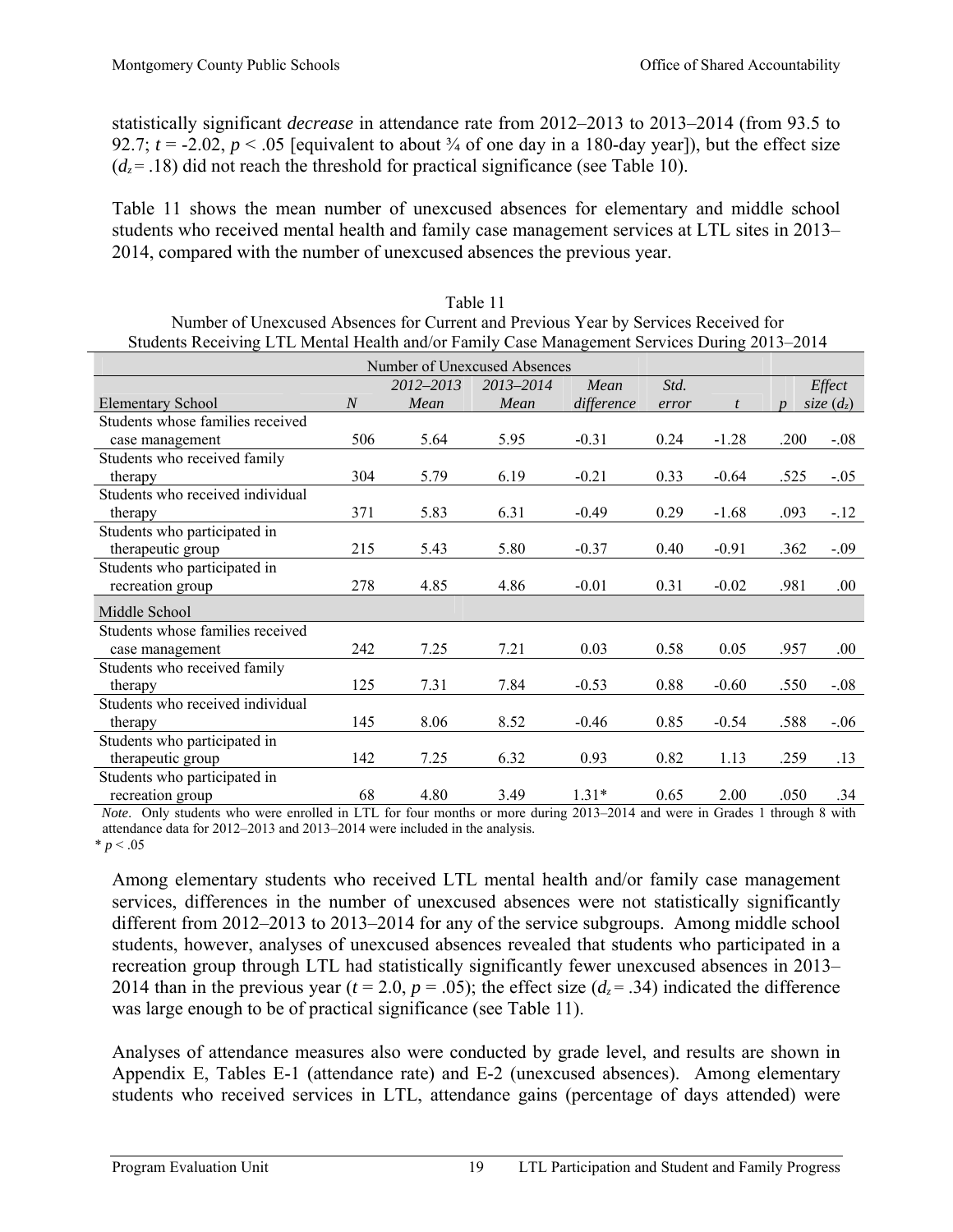greatest in Grade 3 ( $p < 0.10$ ); Grade 5 students, however, had higher rates of unexcused absences the year following LTL services ( $p < .05$ ). Findings by grade also were mixed for middle school students: Grade 6 students had lower attendance rates during 2013–2014 compared with the previous year ( $p < .05$ ); however, students in Grades 7 and 8 reduced their rate of unexcused absences ( $p < .10$ ).

## *Was there a change in Work Habits grades for elementary students during the year LTL services were received?*

Two work habits that are graded on Grades 1 through 5 elementary report cards at each marking period were examined for elementary students who received services in LTL: Task Completion and Rules and Procedures. For each marking period, teachers assign one of three grades to each of these two learning skills: Not yet evident; Progressing; or Demonstrating. To examine change from Marking Period 1 to Marking Period 4, the scores for each student were classified dichotomously as "Demonstrating" or "Not demonstrating" (i.e., not yet evident or progressing). Table 12 shows the percentage of students demonstrating each of the skills at Marking Period 1 and at Marking Period 4 by the LTL service received. Only students who were receiving LTL services during both Marking Period 1 and Marking Period 4 were included in the analysis.

| Students Receiving LTL Services During 2013–2014 by Services Received |                |                  |               |                  |                  |                  |  |  |  |
|-----------------------------------------------------------------------|----------------|------------------|---------------|------------------|------------------|------------------|--|--|--|
| Number and Percentage Demonstrating Work                              |                |                  |               |                  |                  |                  |  |  |  |
|                                                                       |                |                  | Habit         |                  |                  | McNemar's        |  |  |  |
| Work Habit                                                            |                | Marking Period 1 |               |                  | Marking Period 4 | test             |  |  |  |
| <b>Task Completion</b>                                                | $\overline{N}$ | $\boldsymbol{n}$ | $\frac{0}{0}$ | $\boldsymbol{n}$ | $\frac{0}{0}$    | $\boldsymbol{p}$ |  |  |  |
| Students whose families received                                      |                |                  |               |                  |                  |                  |  |  |  |
| case management                                                       | 333            | 150              | 45.0          | 156              | 46.8             | .627             |  |  |  |
| Students who received family                                          |                |                  |               |                  |                  |                  |  |  |  |
| therapy                                                               | 210            | 85               | 40.5          | 100              | 47.6             | .086             |  |  |  |
| Students who received individual                                      |                |                  |               |                  |                  |                  |  |  |  |
| therapy                                                               | 241            | 96               | 39.8          | 107              | 44.4             | .278             |  |  |  |
| Students who participated in                                          |                |                  |               |                  |                  |                  |  |  |  |
| therapeutic group                                                     | 104            | 45               | 43.3          | 43               | 41.3             | .851             |  |  |  |
| Students who participated in                                          |                |                  |               |                  |                  |                  |  |  |  |
| recreation group                                                      | 213            | 107              | 50.2          | 111              | 52.1             | .699             |  |  |  |
| <b>Rules and Procedures</b>                                           |                |                  |               |                  |                  |                  |  |  |  |
| Students whose families received                                      |                |                  |               |                  |                  |                  |  |  |  |
| case management                                                       | 332            | 176              | 53.0          | 169              | 50.9             | .515             |  |  |  |
| Students who received family                                          |                |                  |               |                  |                  |                  |  |  |  |
| therapy                                                               | 210            | 107              | 51.0          | 103              | 49.0             | .678             |  |  |  |
| Students who received individual                                      |                |                  |               |                  |                  |                  |  |  |  |
| therapy                                                               | 241            | 111              | 46.1          | 109              | 45.2             | .897             |  |  |  |
| Students who participated in                                          |                |                  |               |                  |                  |                  |  |  |  |
| therapeutic group                                                     | 104            | 55               | 52.9          | 52               | 50.0             | .678             |  |  |  |
| Students who participated in                                          |                |                  |               |                  |                  |                  |  |  |  |
| recreation group                                                      | 213            | 119              | 55.9          | 121              | 56.8             | .904             |  |  |  |

Table 12

Percentage of Students Demonstrating Specified Work Habits in 1st and 4th Marking Periods:

*Note*. Only students who were receiving LTL services during 1<sup>st</sup> and 4<sup>th</sup> marking periods were included in analysis.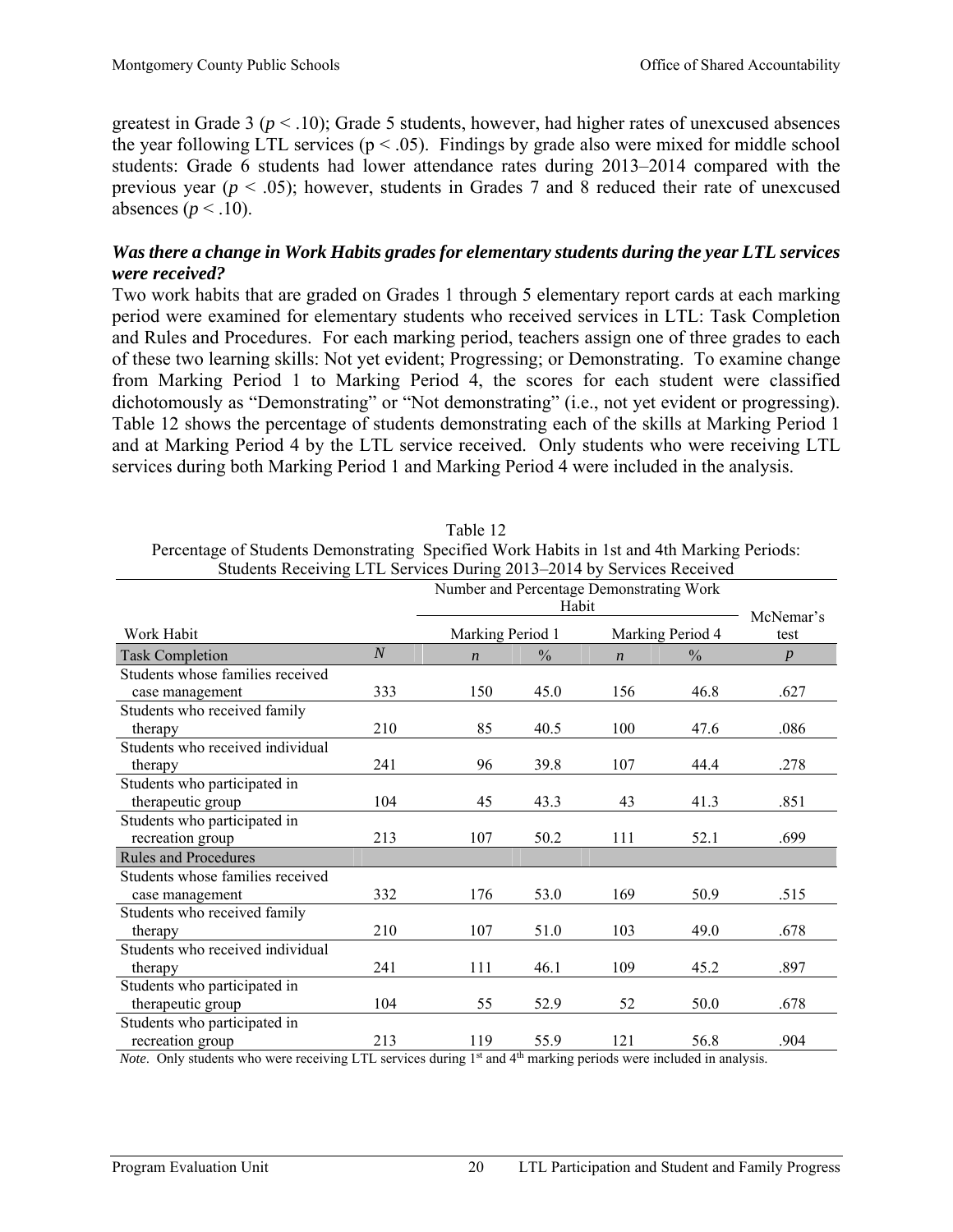On Task Completion, slightly higher percentages of students in four of the five service groups were demonstrating the work habit in Marking Period 4 than in Marking Period 1 of the year they received LTL services, but the differences were not statistically significant. On Rules and Procedures, differences in percentages of students demonstrating the work habit were even smaller, and percentages for most of the service groups were lower in Marking Period 4 than in Marking Period 1. On average, the percentage of students demonstrating Task Completion and Rules and Procedures were only around half, even at Marking Period 4.

# *Among middle school students who were suspended in 2013***–***2014 and received LTL services, what was the rate of repeat suspension in 2014***–***2015?*

Among all middle school students who received mental health or family case management services in LTL during 2013–2014 ( $N = 762$ ), the percentage who were suspended during that year was  $8.0\%$  (*n* = 61).

The data were examined to determine whether students who were suspended in 2013–2014 and who received LTL services, were also suspended in the year following (2014–2015). Table 13 shows the numbers of students suspended in 2013–2014 who were also suspended the following year.

| Middle School Students Receiving LTL Services During 2013–2014, |                |  |                  |      |                            |  |  |  |  |
|-----------------------------------------------------------------|----------------|--|------------------|------|----------------------------|--|--|--|--|
| All Students, and by Services Received                          |                |  |                  |      |                            |  |  |  |  |
|                                                                 |                |  |                  |      | Of students suspended in   |  |  |  |  |
|                                                                 |                |  | Suspended in     |      | 2013–2014, number          |  |  |  |  |
| <b>Rules and Procedures</b>                                     |                |  | 2013-2014        |      | suspended in $2014 - 2015$ |  |  |  |  |
|                                                                 | $\overline{N}$ |  | $\boldsymbol{n}$ | $\%$ | $\boldsymbol{n}$           |  |  |  |  |
| All students who received family case                           |                |  |                  |      |                            |  |  |  |  |
| management and mental health services                           | 762            |  | 61               | 8.0  | 17                         |  |  |  |  |
| Students who received family therapy                            | 150            |  | 15               | 10.0 | 4                          |  |  |  |  |
| Students who received individual therapy                        | 171            |  | 27               | 15.8 | 6                          |  |  |  |  |
| Students who participated in the rapeutic                       |                |  |                  |      |                            |  |  |  |  |
| group                                                           | 164            |  | 14               | 8.5  | 5                          |  |  |  |  |
| Students who participated in recreation                         |                |  |                  |      |                            |  |  |  |  |
| group                                                           | 79             |  | <10              |      |                            |  |  |  |  |

Number and Percentage of Students Suspended During 2013–2014 and the Year Following: Middle School Students Receiving LTL Services During 2013–2014,

Table 13

 *Note*. Students whose intake dates were April 2014 or after were not included in analysis.

Of the middle school students in LTL who were suspended during  $2013-2014$  ( $n = 61$ ), only 17 were suspended during the following school year. Although the numbers of students are small, when the suspensions are examined by services received, students who received individual therapy had the lowest percentage of repeat suspensions in the following year (6 of  $27 = 22\%$ ).

## *Evaluation question***: After participating in Linkages to Learning services, to what extent did families show improvement in well-being and support of their student's education, and increased community participation?**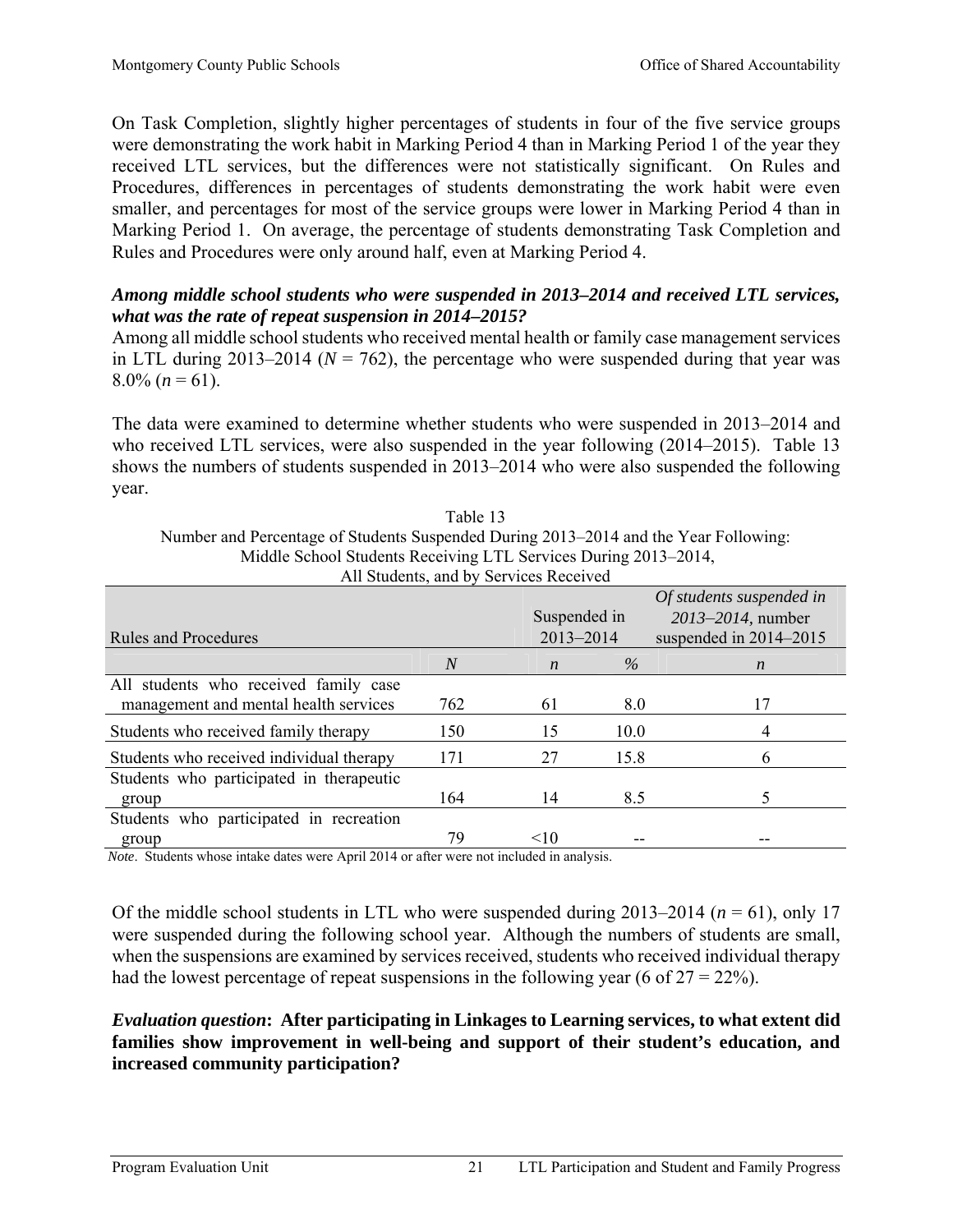The demographic characteristics of family members who received LTL family case management or mental health services during the 2013–2014 school year are shown in Table 14. The demographic information reported in the table is based on LTL program records; race and ethnicity is recorded by the family case manager when a case is opened. More than three quarters of the family members who received LTL case management or mental health services in 2013–2014 were at elementary school LTL sites. Most of those who received LTL services were Hispanic/Latino (79%), and the largest race group served was white (57%), according to program records.

Table 14

| Number and Percentage of Family Members              |                  |               |  |  |  |  |  |  |
|------------------------------------------------------|------------------|---------------|--|--|--|--|--|--|
| Who Received LTL Case Management Services, 2013–2014 |                  |               |  |  |  |  |  |  |
| Characteristics                                      |                  | $N = 1,025$   |  |  |  |  |  |  |
| School level of LTL site                             | $\boldsymbol{n}$ | $\frac{0}{0}$ |  |  |  |  |  |  |
| <b>Elementary School</b>                             | 834              | 81.4          |  |  |  |  |  |  |
| Middle School                                        | 191              | 18.6          |  |  |  |  |  |  |
| Race                                                 |                  |               |  |  |  |  |  |  |
| <b>Black or African American</b>                     | 149              | 14.5          |  |  |  |  |  |  |
| American Indian                                      | 4                | 0.4           |  |  |  |  |  |  |
| Asian American                                       | 13               | 1.3           |  |  |  |  |  |  |
| White                                                | 585              | 57.1          |  |  |  |  |  |  |
| Information not captured                             | 274              | 26.7          |  |  |  |  |  |  |
| Ethnicity                                            |                  |               |  |  |  |  |  |  |
| Hispanic/Latino                                      | 810              | 79.0          |  |  |  |  |  |  |
| Non-Hispanic/Latino                                  | 159              | 15.5          |  |  |  |  |  |  |
| Information not captured                             | 56               | 5.5           |  |  |  |  |  |  |

*Note.* Race and ethnicity based on information collected by LTL program staff.

A subset of family members receiving LTL services  $(N = 125)$  had ratings on the Massachusetts Family Self-Sufficiency Scales and Ladders Assessment Form (referred to in this report as the Massachusetts Scales) at intake into LTL and after receiving case management services for approximately six months. Families were rated on a five-point scale from "In-crisis" to "Thriving" in areas of employment, health, childcare, family development, housing, income management, transportation, nutrition, child's education, adult education, and community participation. Table 15 provides a summary of the ratings of these 125 families at the time of their referral to LTL and after receiving LTL services, with ratings combined into "Thriving/Stable/Safe" or "At-risk/Incrisis." The percentage of families rated on all five levels of the Massachusetts Scales is shown in Appendix E, Table E-4.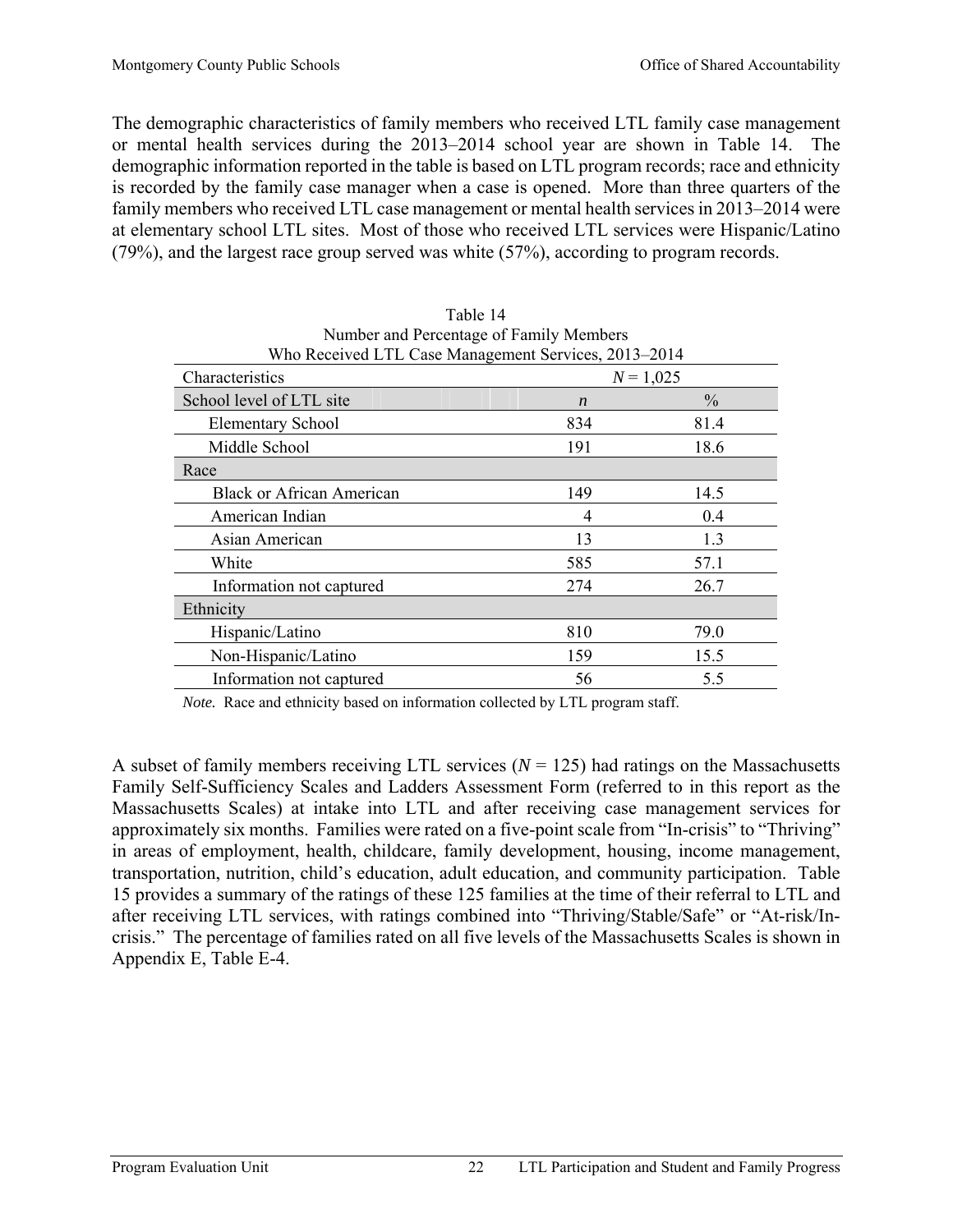| Self-Sufficiency                                                            |                  |                                           |                                        |                                           |                                        |                              |                 |
|-----------------------------------------------------------------------------|------------------|-------------------------------------------|----------------------------------------|-------------------------------------------|----------------------------------------|------------------------------|-----------------|
| Rating <sup>a</sup>                                                         |                  | At Intake                                 |                                        | After 6 months                            |                                        |                              |                 |
| <b>Basic</b> needs                                                          | $\boldsymbol{N}$ | Thriving/<br>Stable/Safe<br>$\frac{0}{0}$ | At Risk/<br>In-crisis<br>$\frac{0}{0}$ | Thriving/<br>Stable/Safe<br>$\frac{0}{0}$ | At Risk/<br>In-crisis<br>$\frac{0}{0}$ | Change<br>in $%$<br>$Safe/+$ | McNemar<br>Test |
|                                                                             |                  |                                           |                                        |                                           |                                        |                              | $p =$           |
| Employment                                                                  | 121              | 43.0                                      | 57.0                                   | 58.7                                      | 41.3                                   | 15.7                         | .001            |
| Health                                                                      | 119              | 75.6                                      | 24.4                                   | 88.2                                      | 11.8                                   | 2.6                          | .004            |
| Childcare                                                                   | 117              | 77.8                                      | 22.2                                   | 91.5                                      | 8.5                                    | 13.7                         | .000            |
| Family Dev.<br>(safety, support)                                            | 117              | 83.8                                      | 16.2                                   | 93.2                                      | 6.8                                    | 9.4                          | .007            |
| Housing                                                                     | 120              | 79.2                                      | 20.8                                   | 85.8                                      | 14.2                                   | 6.6                          | .077            |
| Income                                                                      |                  |                                           |                                        |                                           |                                        |                              |                 |
| Management                                                                  | 116              | 49.1                                      | 50.9                                   | 66.4                                      | 33.6                                   | 17.3                         | .000            |
| Transportation                                                              | 120              | 73.3                                      | 26.7                                   | 81.7                                      | 18.3                                   | 8.4                          | .041            |
| Nutrition                                                                   | 119              | 78.2                                      | 21.8                                   | 92.4                                      | 7.6                                    | 14.2                         | .000            |
| Education and community participation                                       |                  |                                           |                                        |                                           |                                        |                              |                 |
| <b>Education</b> and                                                        |                  |                                           |                                        |                                           |                                        |                              |                 |
| Literacy: Child                                                             | 121              | 84.3                                      | 15.7                                   | 91.7                                      | 8.3                                    | 7.4                          | .049            |
| <b>Education</b> and                                                        |                  |                                           |                                        |                                           |                                        |                              |                 |
| Literacy: Adult                                                             | 121              | 42.1                                      | 57.9                                   | 52.9                                      | 47.1                                   | 10.8                         | .007            |
| Community                                                                   |                  |                                           |                                        |                                           |                                        |                              |                 |
| Participation<br>8 Out of Court Line and the set to seek these motions of a | 120              | 63.3<br>المتعادل وبالمستدف                | 36.7                                   | 80.8                                      | 19.2                                   | 17.5                         | .000            |

| Table 15                                                                               |
|----------------------------------------------------------------------------------------|
| Ratings of Family Members' Self-Sufficiency at Referral to LTL and After Receiving LTL |
| Services During 2013–2014                                                              |

Only families with at least two ratings are included.

In the areas of employment, income management, and adult education and literacy, more than half of the family members with Massachusetts Scales ratings were rated "at-risk" or "in-crisis" at the time of intake to LTL. Other areas in which more than 20% of the family members were rated "atrisk" or "in-crisis" at referral were health, childcare, housing, transportation, nutrition, and community participation (Table 15).

## *Do families show an increased capacity to meet basic needs?*

Table 15 also shows ratings of family members in areas of basic needs after six months in LTL. The mean number of months between the two ratings was  $7.05$  (median  $= 6.2$ ).

Improvement in family self-sufficiency ratings was evident in nearly all of the areas, with positive changes in the percentage of families rated "Safe" or better ranging from 3 to 17 percentage points. On seven of the eight areas of basic needs, the percentage of families who were rated "Safe," "Stable," or "Thriving" was significantly larger after LTL services compared to ratings at intake (McNemar test,  $p < .05$ ). The areas with the largest increase in the percentage of families rated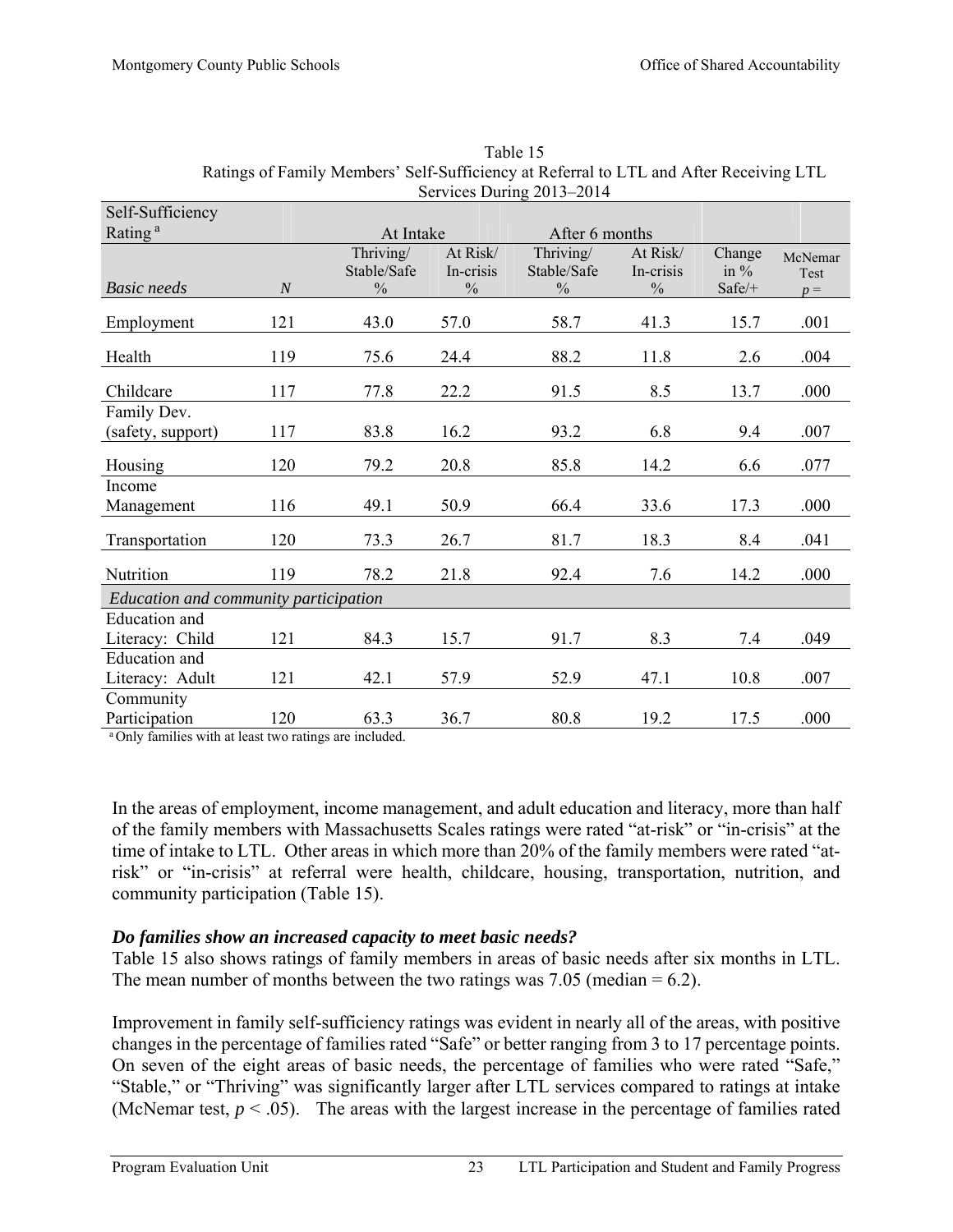"Safe" or better between intake and after receiving LTL services—ten percentage points or more were employment (43% at intake compared to 59% at 6 months), income management (49% compared to 66%), childcare (78% compared to 91%), and nutrition (78% compared to 92%) (see Table 15). Two of those areas—employment and income management—were areas with the highest percentage of "at-risk" or "in-crisis" ratings at the time of referral.

# *Do families show increased support of student's education at home and at school and increased community participation?*

**Massachusetts Scales ratings.** Table 15 shows the family members' ratings in areas of education and community participation after receiving LTL services. Statistically significantly larger percentages of families were rated "Safe," "Stable," or "Thriving" in ratings after six months compared with ratings at intake to LTL in all three areas. The largest change was observed in community participation: 81% were rated "Safe," "Stable," or "Thriving" after receiving LTL services, compared with 63% at intake, a change of 18 percentage points.

**Parent/guardian surveys.** In their responses to the end-of-year LTL survey, parents/guardians indicated their agreement that LTL helped them support their child's education. Table 16 summarizes responses to questions about these aspects of LTL participation.

| Level of Agreement With Statements on LTL Survey by Elementary and Middle School Parents: |                             |                  |               |                             |                  |               |  |  |  |
|-------------------------------------------------------------------------------------------|-----------------------------|------------------|---------------|-----------------------------|------------------|---------------|--|--|--|
| Support for Child's Education                                                             |                             |                  |               |                             |                  |               |  |  |  |
|                                                                                           | <b>Elementary School</b>    |                  | Middle School |                             |                  |               |  |  |  |
|                                                                                           | Responded Agree or          |                  |               | Responded Agree or          |                  |               |  |  |  |
|                                                                                           | Strongly Agree <sup>a</sup> |                  |               | Strongly Agree <sup>a</sup> |                  |               |  |  |  |
| Survey statement                                                                          | N                           | $\boldsymbol{n}$ | $\frac{0}{0}$ | N                           | $\boldsymbol{n}$ | $\frac{0}{0}$ |  |  |  |
| LTL has helped me know how to                                                             |                             |                  |               |                             |                  |               |  |  |  |
| communicate with teachers.                                                                | 286                         | 269              | 94.1          | 92                          | 88               | 95.7          |  |  |  |
| LTL has helped me learn ways to help                                                      |                             |                  |               |                             |                  |               |  |  |  |
| with schoolwork.                                                                          | 291                         | 274              | 94 2          | 90                          | 83               | 92.2          |  |  |  |

Table 16

<sup>a</sup> Parents responded to survey statements on a five-point scale: "Strongly Agree," "Agree," "Not Sure," "Disagree," and "Strongly Disagree." The percentage who responded "Strongly Agree" or "Agree" are shown here.

More than 90% of responding parents/guardians, both with students in elementary school and middle school, agreed that LTL helped them communicate with teachers and that LTL has helped them learn ways to help their children with schoolwork (see Table 16).

Parents'/guardians' responses to the LTL survey also indicated that their participation in LTL was helpful for their children and for their families in terms of their involvement and feelings toward school. Table 17 summarizes parents'/guardians' responses.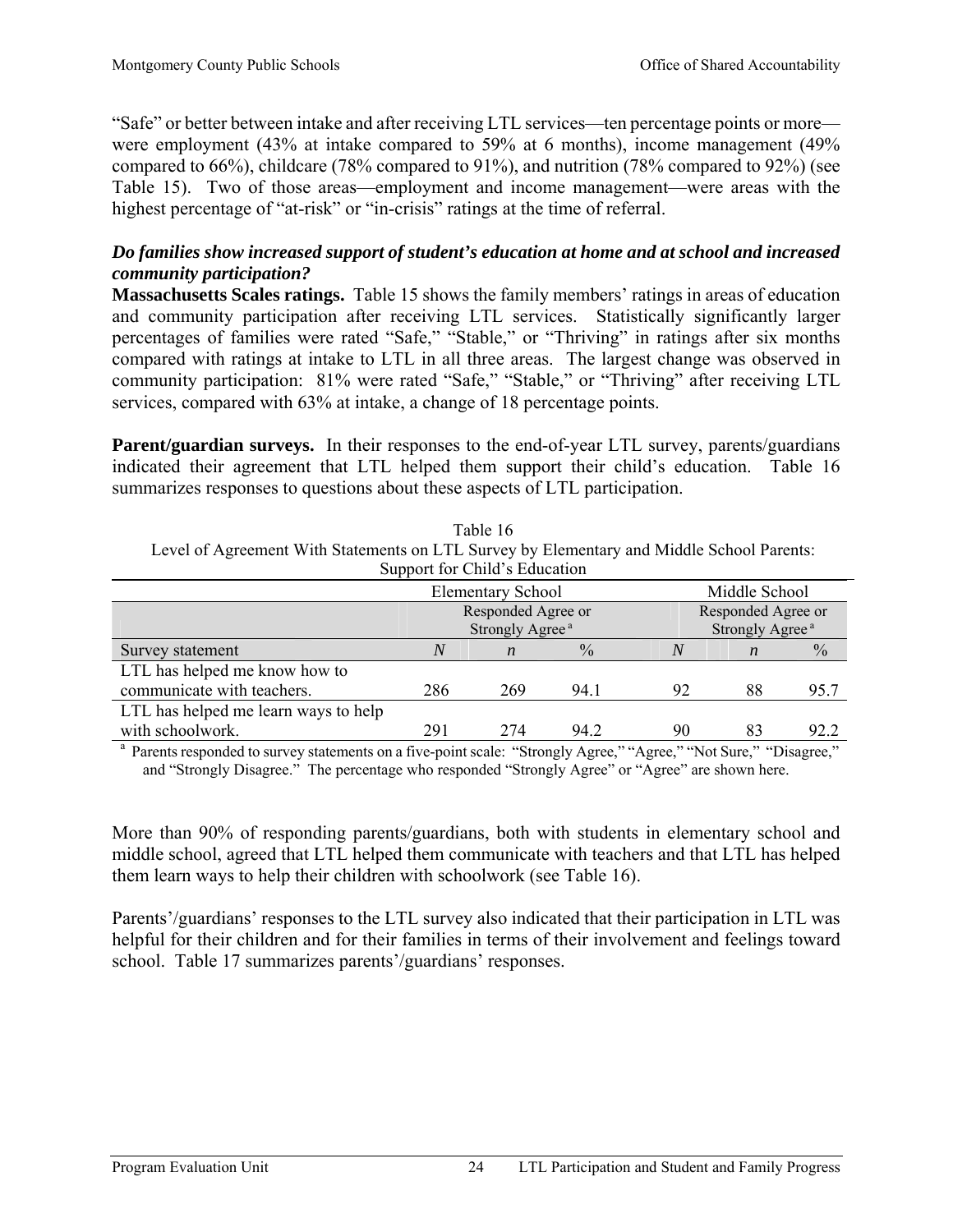|                                            | <b>Elementary School</b> |                             |               |                | Middle School               |               |  |
|--------------------------------------------|--------------------------|-----------------------------|---------------|----------------|-----------------------------|---------------|--|
|                                            | Responded Agree or       |                             |               |                | Responded Agree or          |               |  |
|                                            |                          | Strongly Agree <sup>a</sup> |               |                | Strongly Agree <sup>a</sup> |               |  |
| <b>Survey Statement</b>                    | $\overline{N}$           | $\boldsymbol{n}$            | $\frac{0}{0}$ | $\overline{N}$ | $\boldsymbol{n}$            | $\frac{0}{0}$ |  |
| LTL has helped my child feel a part of the |                          |                             |               |                |                             |               |  |
| school.                                    | 294                      | 281                         | 95.6          | 92             | 89                          | 96.7          |  |
| LTL has helped our family feel a part of   |                          |                             |               |                |                             |               |  |
| the school.                                | 299                      | 289                         | 96.7          | 91             | 87                          | 95.6          |  |
| LTL has helped my child feel good about    |                          |                             |               |                |                             |               |  |
| going to school.                           | 297                      | 281                         | 94.6          | 86             | 82                          | 95.3          |  |
| LTL has helped my child to get more        |                          |                             |               |                |                             |               |  |
| involved in school activities.             | 297                      | 283                         | 953           | 57             | 52                          | 912           |  |

Table 17 Level of Agreement With Statements on LTL Survey by Elementary and Middle School Parents: Engagement in School by Student and Family

<sup>a</sup> Parents responded to survey statements on a five-point scale: Strongly Agree, Agree, Not Sure, Disagree, and Strongly Disagree. The percentage who responded "Strongly Agree" or "Agree" are shown here.

Finally, although the data reporting participation in community education and development activities do not allow a determination of *increased* school engagement and support of students' education, an examination of these data shows that LTL schools provided a range of programs and activities for parents/guardians, and a large number of parents/guardians participated in them. Table 18 shows attendance at activities supporting parents'/guardians' involvement in education during 2013–2014.

Table 18 Community Education and Development Activities Provided by LTL During 2013–2014 School Year and Attendance by Families

|                                                                                                                                   |                                                            |                                | <b>Total Number</b> |              |  |  |  |
|-----------------------------------------------------------------------------------------------------------------------------------|------------------------------------------------------------|--------------------------------|---------------------|--------------|--|--|--|
|                                                                                                                                   |                                                            | Number of Sites                | of Sessions         | Total        |  |  |  |
|                                                                                                                                   |                                                            | <b>Offering</b>                | Offered by All      | Attendance,  |  |  |  |
| Program Type                                                                                                                      | <b>Examples of Activities</b>                              | $(25$ reporting <sup>a</sup> ) | <b>Sites</b>        | All Sessions |  |  |  |
| Adult education,                                                                                                                  | Description of MCPS resources,<br>GED, legal presentation, |                                |                     |              |  |  |  |
| skill development                                                                                                                 | computer classes, literacy                                 | 18                             | 279                 | 782          |  |  |  |
| Adult ESOL                                                                                                                        | Level I, Level II, Basic,                                  |                                |                     |              |  |  |  |
| classes                                                                                                                           | intermediate conversation                                  | 16                             | 675                 | 2,525        |  |  |  |
| Parent education                                                                                                                  | Parent coffees, parenting skills,                          |                                |                     |              |  |  |  |
| and support                                                                                                                       | empowerment, positive discipline                           | 22                             | 400                 | 2,975        |  |  |  |
| <sup>a</sup> Records were provided by 25 sites; two were combined programs (two sites serve two elementary schools each), and one |                                                            |                                |                     |              |  |  |  |

middle school had limited staffing to provide programming for 2013–2014.

*Note*. Activities listed for each program type are examples but are not all-inclusive. For some activities, the attendance counts were duplicative (participants were counted each time they attended an activity).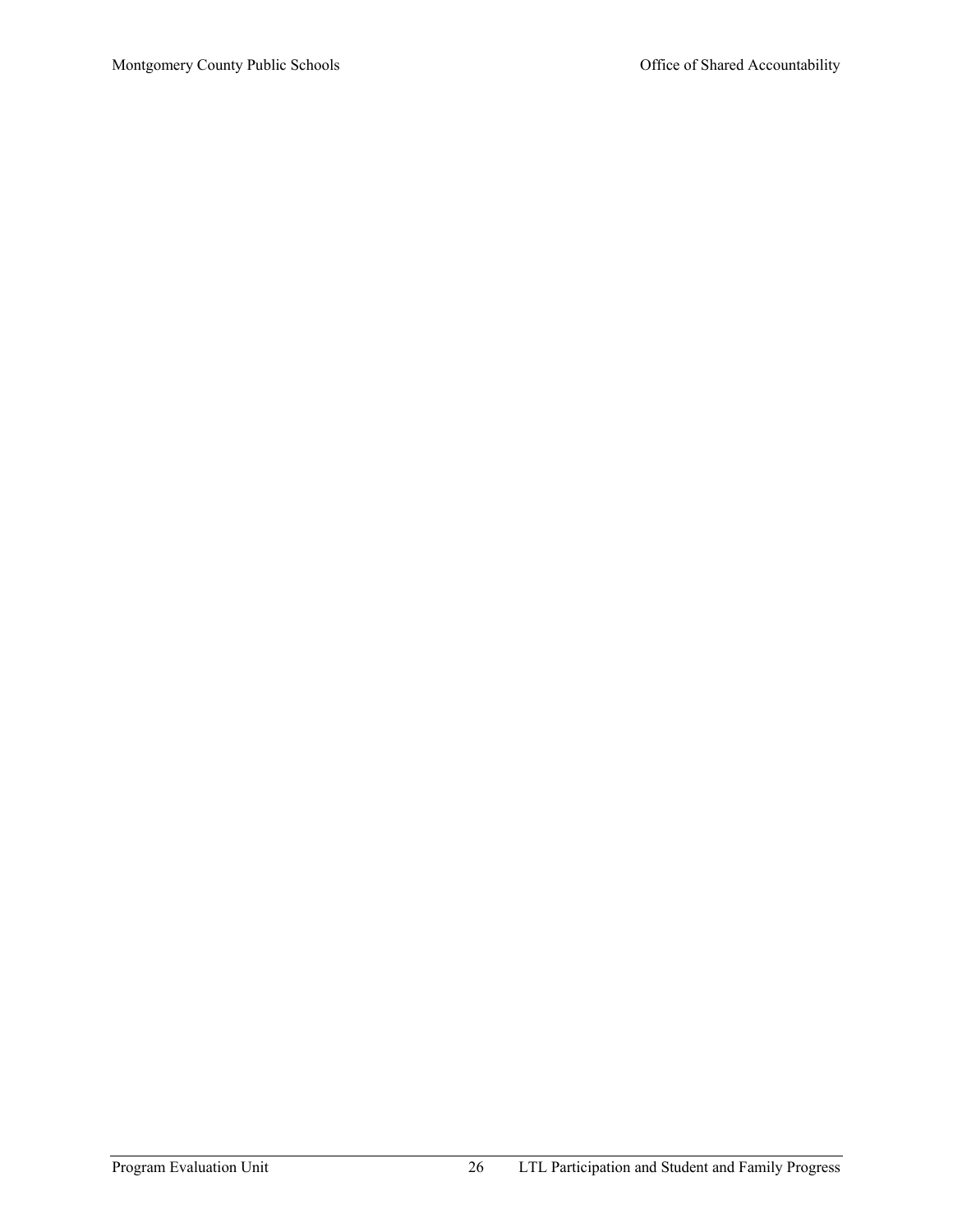# **Summary**

Students who received mental health or family case management services at an LTL site showed improvement on some measures of well-being and school engagement. Specifically, on selfratings of well-being before and after participation in LTL child/family therapy, elementary students improved on five of six scales plus an overall measure, and middle school students improved on two of five scales, plus an overall measure. Teacher ratings of students' classroom behavior were not significantly different before and after students received child/family therapy through LTL

Elementary report card grades on Work Habits were not statistically significantly different from Marking Period 1 to Marking Period 4 for students who were receiving mental health and/or family case management services in LTL during 2013–2014. Overall, only about half of the students receiving LTL services were demonstrating the Work Habits in Marking Period 4, a rate similar to Marking Period 1.

Attendance (percentage of days attended) for elementary students who participated in a recreation group through LTL was statistically significantly higher during the year of LTL participation compared to the previous year. For middle school students whose families received case management services, attendance rate was significantly lower during the LTL service year, but among middle school students who participated in recreation activities through LTL, the number of unexcused absences was significantly fewer compared with the previous year. An examination of suspension rates for students who were suspended during the year they received LTL services showed that nearly three quarters of them (72%) were not suspended during the following school year.

Families who received case management services showed improvement on several areas of selfsufficiency. Ratings on health, nutrition, family development, income management, adult education and community participation were significantly higher after receiving LTL family case management services than at referral to LTL. In addition, in response to a survey at the end of the school year, large percentages of parents/guardians (more than 90%) agreed that LTL had helped them support their student's education and feel part of the school and that LTL had helped their student feel part of school and become more involved in school activities.

# **Discussion**

Assessing the impact of an initiative such as LTL, which provides a range of services in varying combinations and amounts according to the needs of the students or their families, is full of challenges, and several of these were discussed earlier in the Limitations section. With these challenges in mind, however, the study did provide some evidence of progress on two indicators of student well-being and engagement: ratings of self-concept and school attendance. On ratings of self-concept, effects for elementary students were more pronounced than effects for middle school students. On attendance, effects differed for elementary and middle school students. Several factors may contribute to these varied findings. First, the services provided for elementary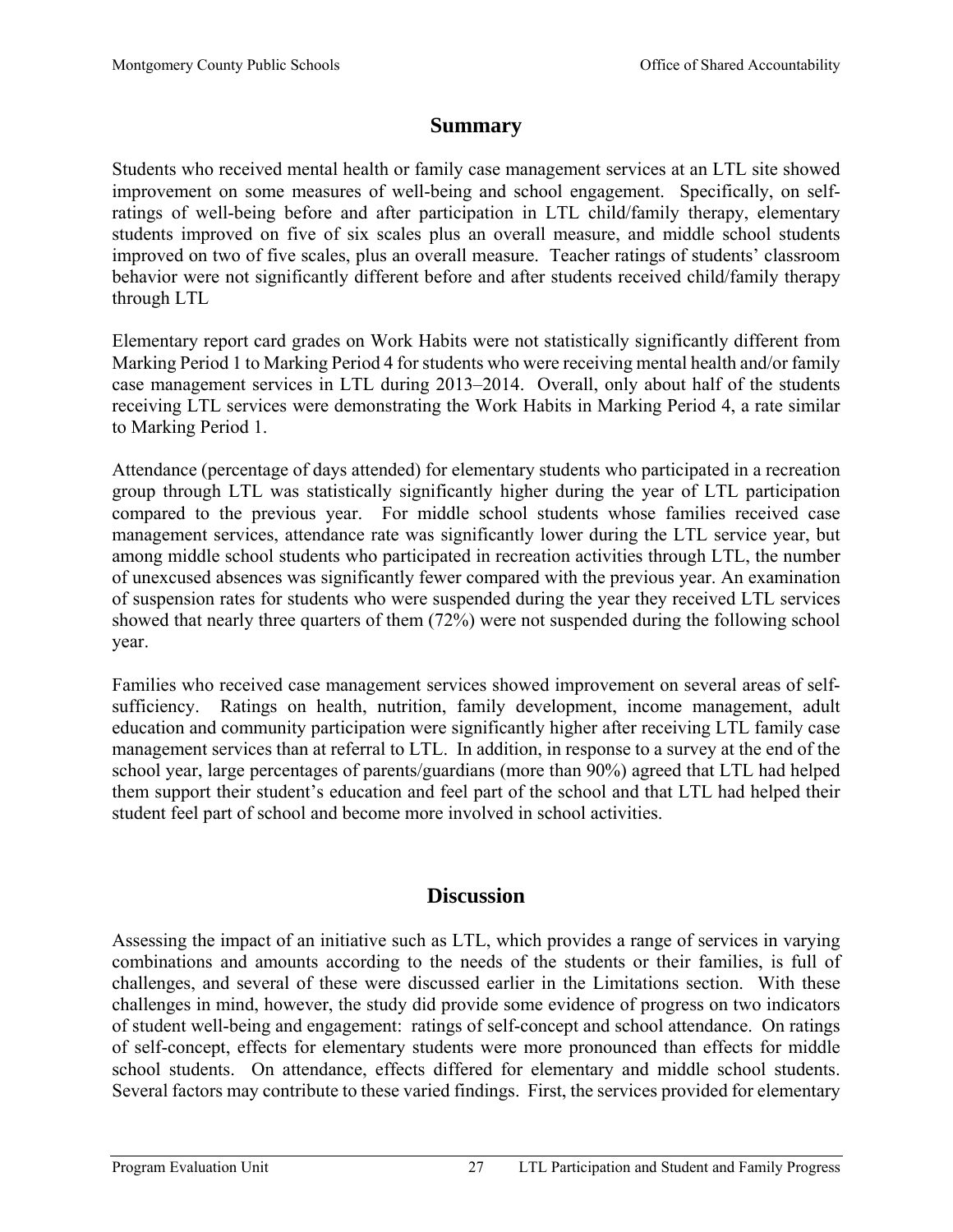students and middle school students may have differed in nature and in amount. The mean number of encounters within some of the LTL services differed for elementary and middle school students (see Appendix F, Table F-1). In addition, the middle school LTL sites have fewer full-time staff and larger school communities, so some services are by necessity scarcer. Finally, some differences in observed impact between elementary and middle school students, such as well-being and attendance, may be related to developmental differences. It is possible that some behaviors may be more readily improved with elementary students than with middle school students, particularly when the intervention includes working with parents/guardians.

Measures of family self-sufficiency before and after involvement in LTL services indicated that family members made progress in nearly all areas measured. Some areas, however, appear difficult to impact—specifically, employment, income management, and adult literacy. More than a third of the family members were still at risk or in crisis in these areas after LTL participation. These findings reinforce the understanding that families served by LTL bring challenging and complicated circumstances to the program. A unique strength of the program is its capacity to respond to multiple and changing needs of students and their families.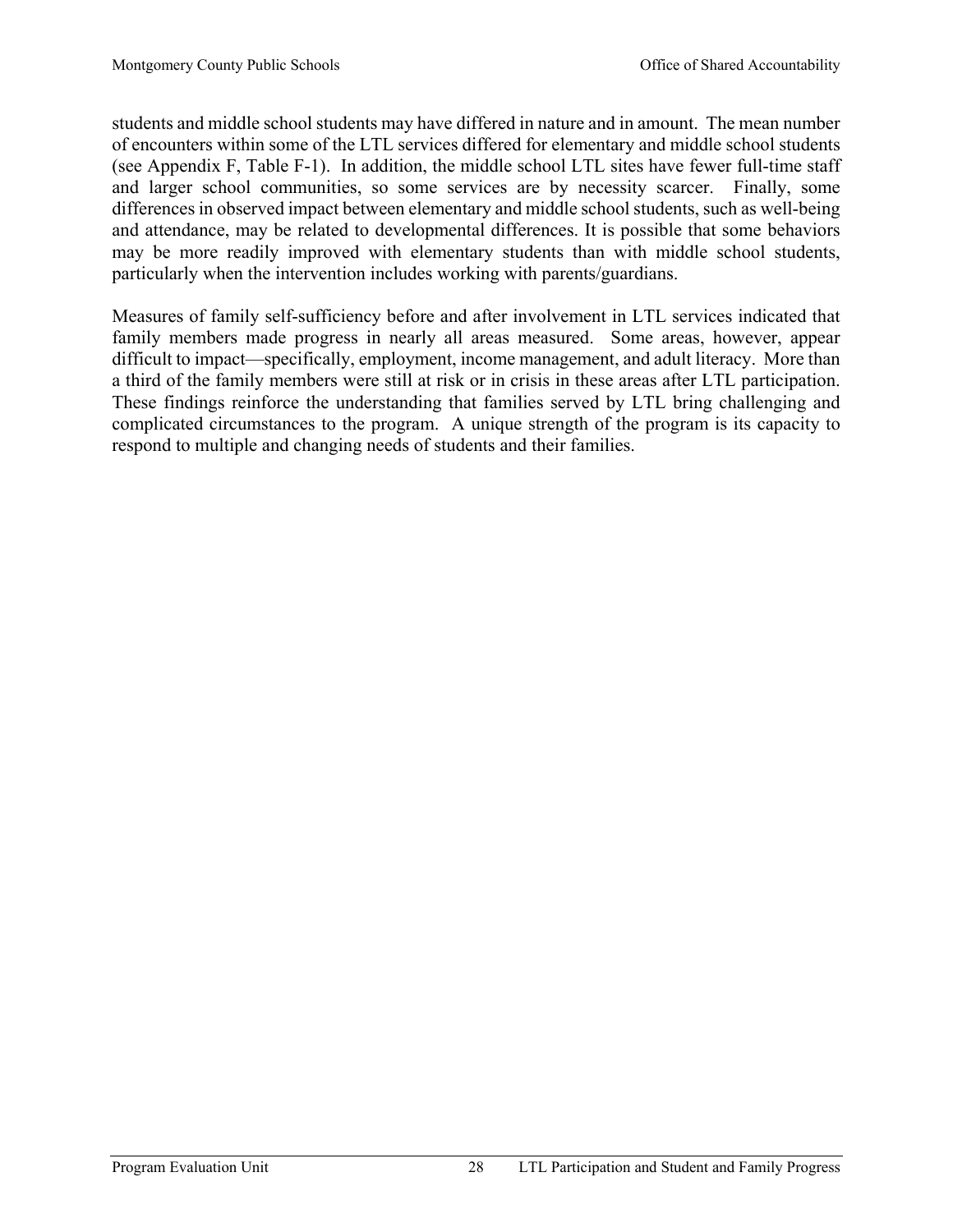# **Recommendations**

- 1. *Utilize technology to strengthen the process for therapist and case manager to receive daily feedback about the attendance of students with whom they are working*. Some evidence of improvements in attendance was observed for students receiving services in LTL sites, particularly for elementary students. Since school attendance is a key ingredient for academic success, closer, more real-time monitoring may strengthen LTL's impact on attendance. Currently, LTL staff have access via parent/guardian consent to the MCPS student database; however, the database is not updated in real time. As such, outside of biweekly team meetings and direct contact with students and family members being served, LTL staff rely on notification from teachers, counselors, or other school-based staff. Workgroups are underway between MCDHHS and MCPS to develop a data-sharing process that will allow relevant information to be accessed more efficiently.
- 2. *Explore ways to increase systematic collaboration between LTL service providers and teachers* to better understand specific issues and concerns of students who are not demonstrating skills associated with expected work habits. About one half of the students receiving mental health services and/or whose families were receiving case management at LTL sites were demonstrating the skills related to two report card work habits—Task Completion and Rules and Procedures—in Marking Period 4, a rate similar to Marking Period 1.
- 3. *Explore additional ways to support families in areas that appear most challenging to impact.* Many areas of family self-sufficiency showed statistically significant improvement after family members received LTL case management services. Some areas—such as employment and income management—did show improvement during LTL participation but remain challenging for many families. Difficult problems such as these require additional resources and innovative approaches. LTL has been looking into new partnerships with Montgomery College to expand adult education opportunities offered on-site at LTL schools in hopes of improving opportunities for employment for parents/guardians. LTL should explore additional systemic partnerships to support outcomes in these areas.
- 4. *Institute more regular and consistent administration of LTL program assessments*. A relatively small number of students who exited LTL mental health services during the 2013-2014 school year completed measures of well-being at referral and when exiting LTL services; likewise, few students had behavior ratings completed by teachers. Ratings of family self-sufficiency also were completed for a relatively small number of families who received case management services at LTL sites, although larger numbers have been collected in subsequent years. (The year reviewed in this study was only the second year for administering the family selfsufficiency scale. In order to obtain consistent baseline measures, the scale was administered only with families who were new to the program at intake, not with families who had been previously receiving LTL case management services.) Obtaining LTL measures for all students and families who receive LTL services is needed so that a more reliable summary of the status of clients' well-being can be reported, more regular feedback can be provided to program staff, and additional information is available for monitoring and adjusting services.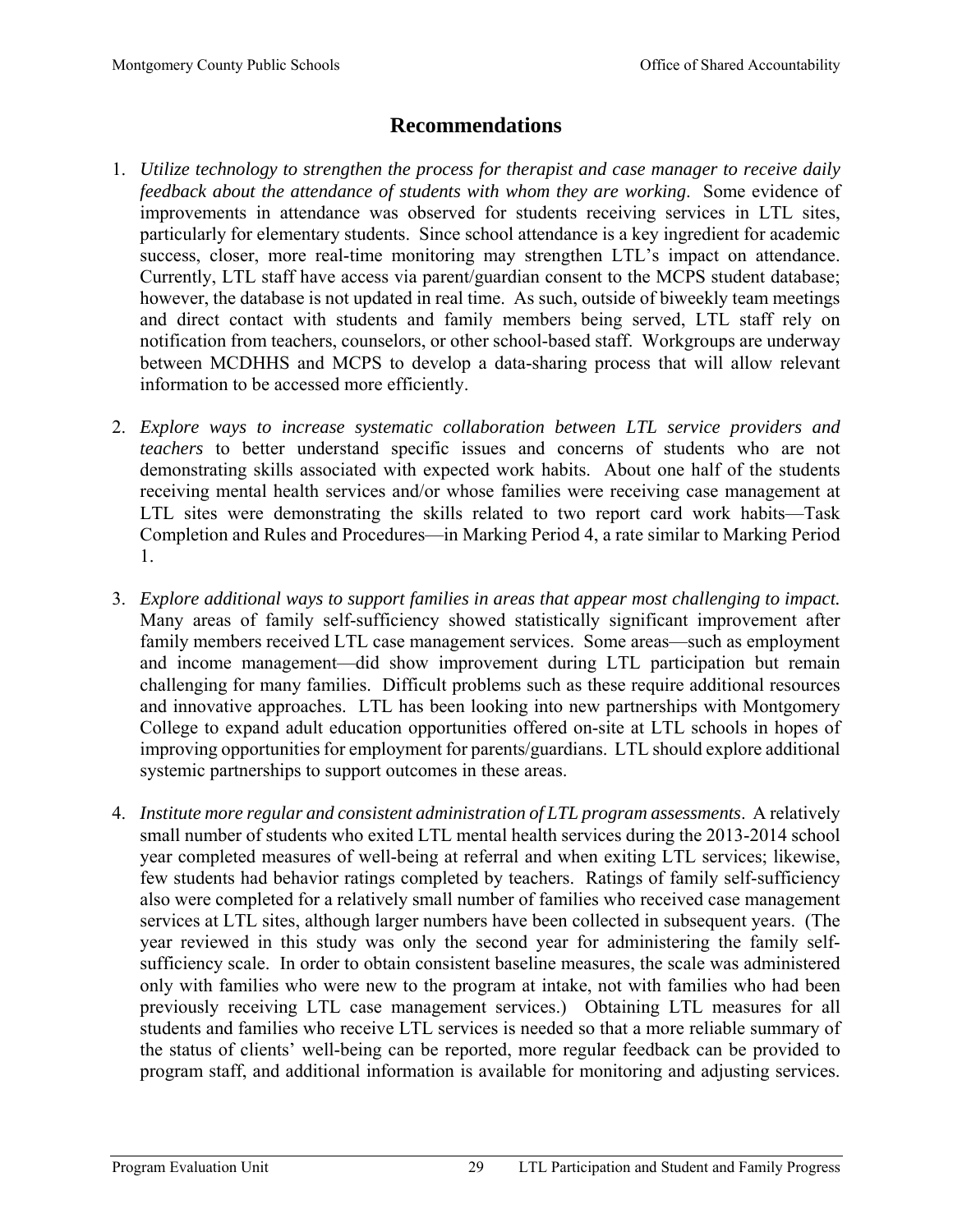LTL is currently exploring the use of new electronic assessment measures in order to achieve this improvement.

5. *Increase means for feedback from students participating in LTL services.* At the time of data collection for this study, needs surveys were administered to parents/guardians in schools with an LTL site, satisfaction surveys were administered each year to parents/guardians who received (or their children received) any LTL services, data scales were collected from students who received behavioral health services, family self-sufficiency scales were collected with families receiving case management services, and surveys for specific events and programs were collected. However, no consistent satisfaction surveys of students receiving LTL service were conducted across the initiative. It is recommended that two versions of surveys be administered at all LTL sites: (1) to a sample of *all* students in the school to identify ways to make services more accessible and target needs, interests, and ideas for groups and activities (to be coordinated with MCPS protocols for student survey administration); and (2) to students who have received any LTL service to ascertain what aspects of LTL have been most helpful and what additional services are needed. It should be noted that student needs and satisfaction surveys are now in place at LTL middle school sites, with plans underway to expand to higher elementary school grades in the future.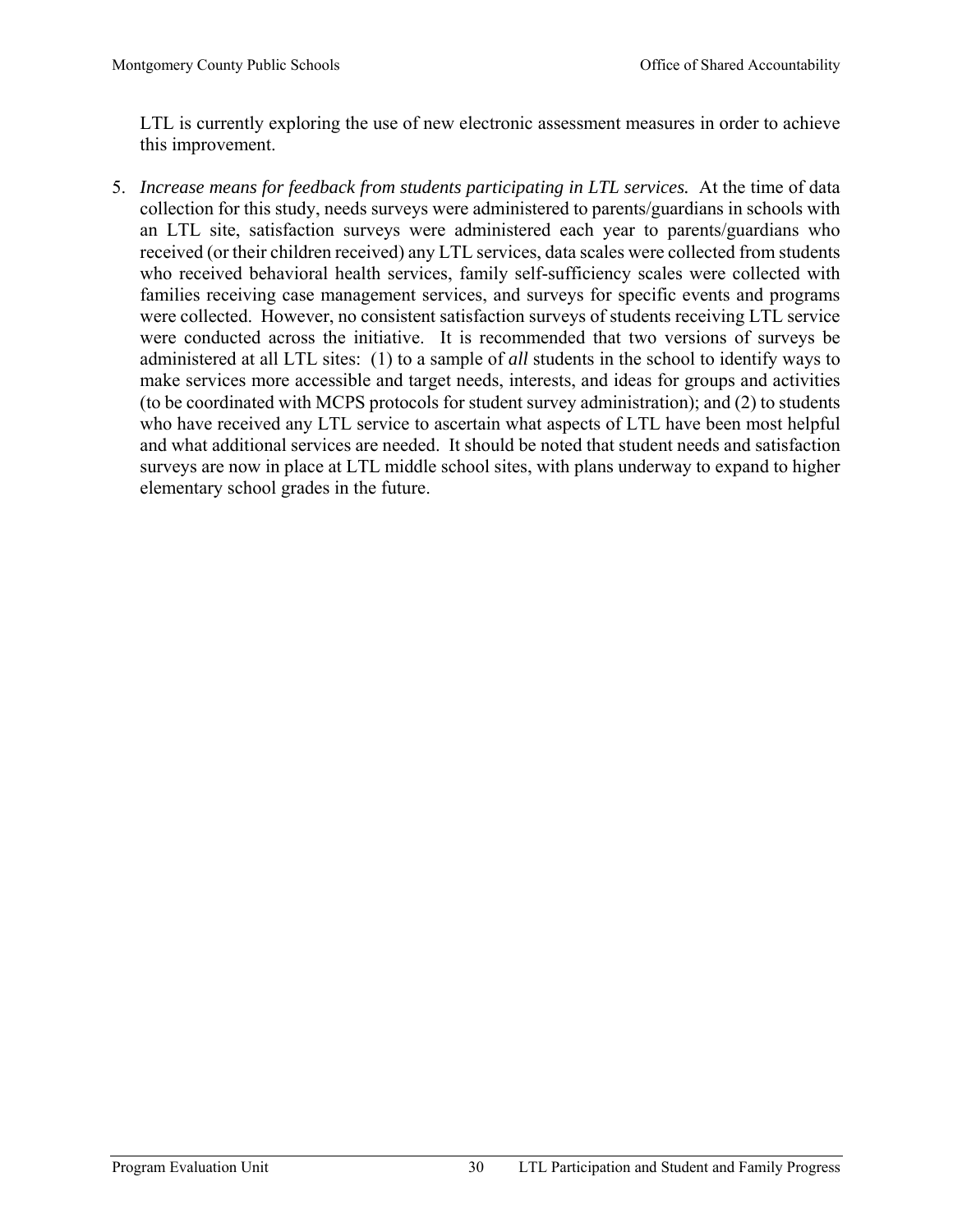# **References**

American Psychological Association. (2010). *Publication manual of the American Psychological Association* (6<sup>th</sup> ed.). Washington, DC: Author.

Anderson-Butcher, D., & Ashton, D. (2004). Innovative models of collaboration to serve children, youths, families, and communities. *Children & Schools*, Vol. 26 (1).

Barton, P. E., & Coley, R. J. (2009). *Parsing the achievement gap II.* Princeton, NJ: Educational Testing Service.

Castrechini, S., and London, R. A. (2012). *Positive student outcomes in community schools.* Center for American Progress and John W. Gardner Center for Youth and Their Communities. Retrieved February 10, 2014, from www.americanprogress.org.

Child Trends. (2014). Making the Grade: Assessing the Evidence for Integrated Student Supports. Publication #2014-07. Available at http://www.childtrends.org.

Coalition for Community Schools, *Community Schools Evaluation Toolkit.* (2009). Available at http://www.communityschools.org/resources/community\_schools\_evaluation\_toolkit.aspx.

Cohen, J. (1988). Statistical power for the behavioral sciences (2<sup>nd</sup> ed.). Hillsdale, NJ: Erlbaum.

- Eyberg, S., & Pincus, D. (1999). Eyberg Child Behavior Inventory & Sutter-Eyberg Student Behavior Inventory-Revised: Professional Manual. Odessa, FL: Psychological Assessment Resources.
- Floyd, E. M., Rayfield, A., Eyberg, S. M., & Riley, J. L. (2004). Psychometric properties of the Sutter-Eyberg Student Behavior Inventory with rural middle school and high school children. *Assessment*, *11*(1), 64–72.
- ICF International. (2010). *Communities in Schools National Evaluation: Five Year Summary.*
- Lakens, D. (2013). Calculating and reporting effect sizes to facilitate cumulative science: A practical primer for t-tests and ANOVAs. *Frontiers in Psychology*, 4:863.
- Lipsey, M. W., & Wilson, D. B. (1993). The efficacy of psychological, educational, and behavioral treatment: Confirmation from meta-analysis. *American Psychologist*, 48(12), 1181-1209.
- Massachusetts Department of Housing and Community Development. (1999). *Massachusetts Family Self-Sufficiency Scales and Ladders Assessment Form*. Retrieved June 20, 2015, from http://www.urbanministry.org/wiki/ma-family-self-sufficiency-scales-and-laddersassessment-form.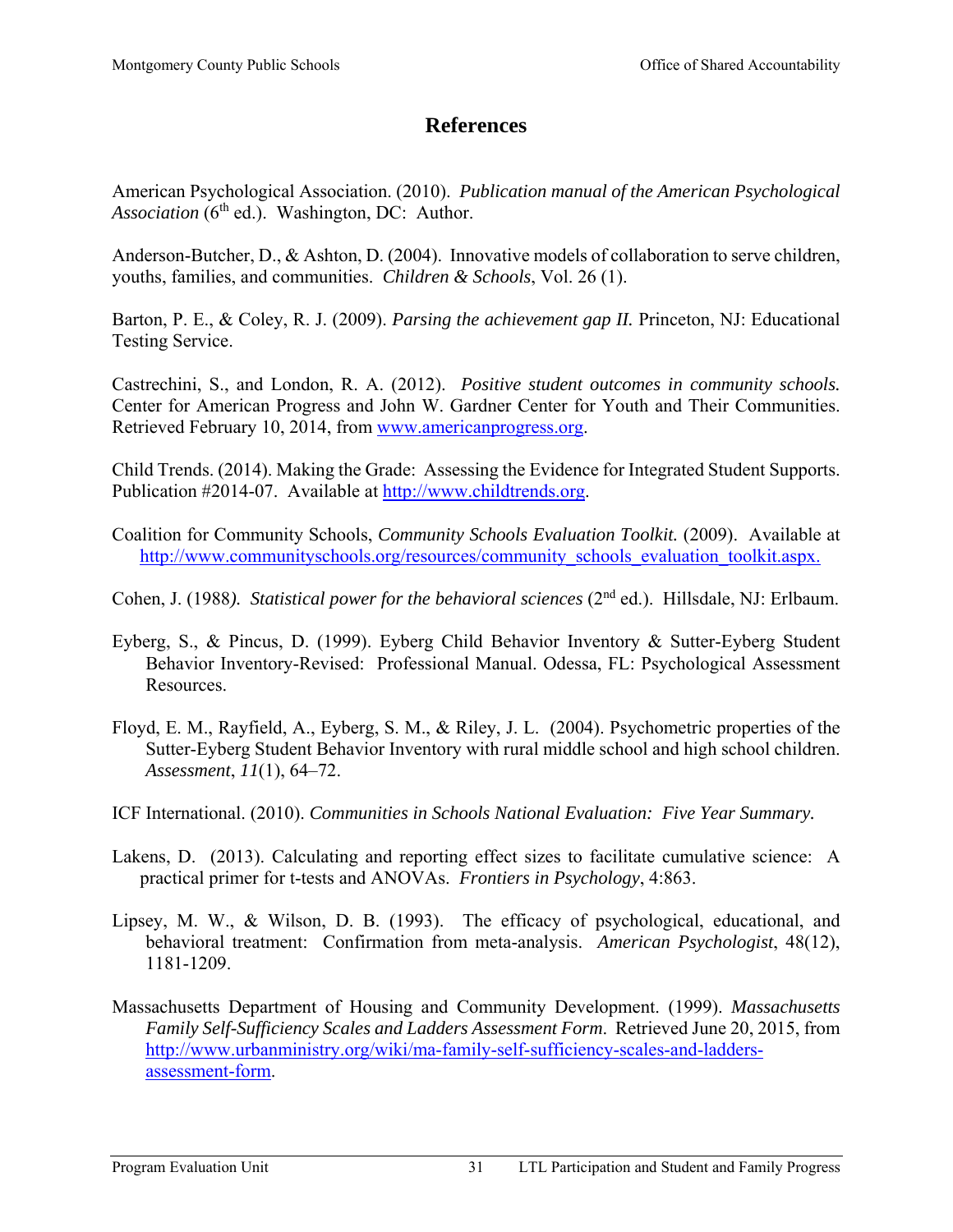- Montgomery County, Maryland, Department of Health and Human Services. (2015). Linkages to Learning. Retrieved June 8, 2015, from http://www.montgomerycountymd.gov/ HHS-Program/Program.aspx?id=CYF/CYFLinkagestolearning-p225.html.
- Morsy, L., & Rothstein, R. (2015). Five social disadvantages that depress student performance: Why schools alone can't close achievement gaps. Economic Policy Institute, Washington, D.C., June 10, 2015. http://www.epi.org.
- Piers, E. V., Harris, D. B., & Herzberg, D. S. (2002). *Piers-Harris Children's Self-Concept Scale, 2nd Edution.* Western Psychological Services*.*

Princiotta, D., Ryberg, R., Moore, K. A., Nuenks, K., Schmitz, H., & Lippman, L. (2014). Chapter III: Review of Research. In Making the Grade: Assessing the Evidence for Integrated Student Supports. Child Trends Publication #2014-07. Available at http://www.childtrends.org.

- Rosenthal, R. (1991). *Meta-analytic procedures for social research.* Newbury Park, CA: SAGE Publications, Incorporated.
- Sandstrom, H., & Huerta, S. (2013). The negative effects of instability on child development: A research synthesis. The Urban Institute, Discussion Paper 3, Low-Income Working Families.
- Valli, L., Stefanski, A., & Jacobson, R. (2014). *School-community partnerships: A typology for guiding systemic educational reform.* College Park, MD: Maryland Equity Project, University of Maryland.
- Wade, J., & Maina, N. (2015). *Evaluation of the Implementation of Linkages to Learning: Status of the Initiative in MCPS*. Rockville, MD.
- Weast, J. D. (2005). *Mental health task force report*. Memorandum to the Montgomery County Board of Education, May 10, 2005. Rockville, MD: Montgomery County Public Schools. Retrieved from http://www.montgomeryschoolsmd.org/boe/meetings/agenda/2004-05/2005-0510/mentalhealth.pdf.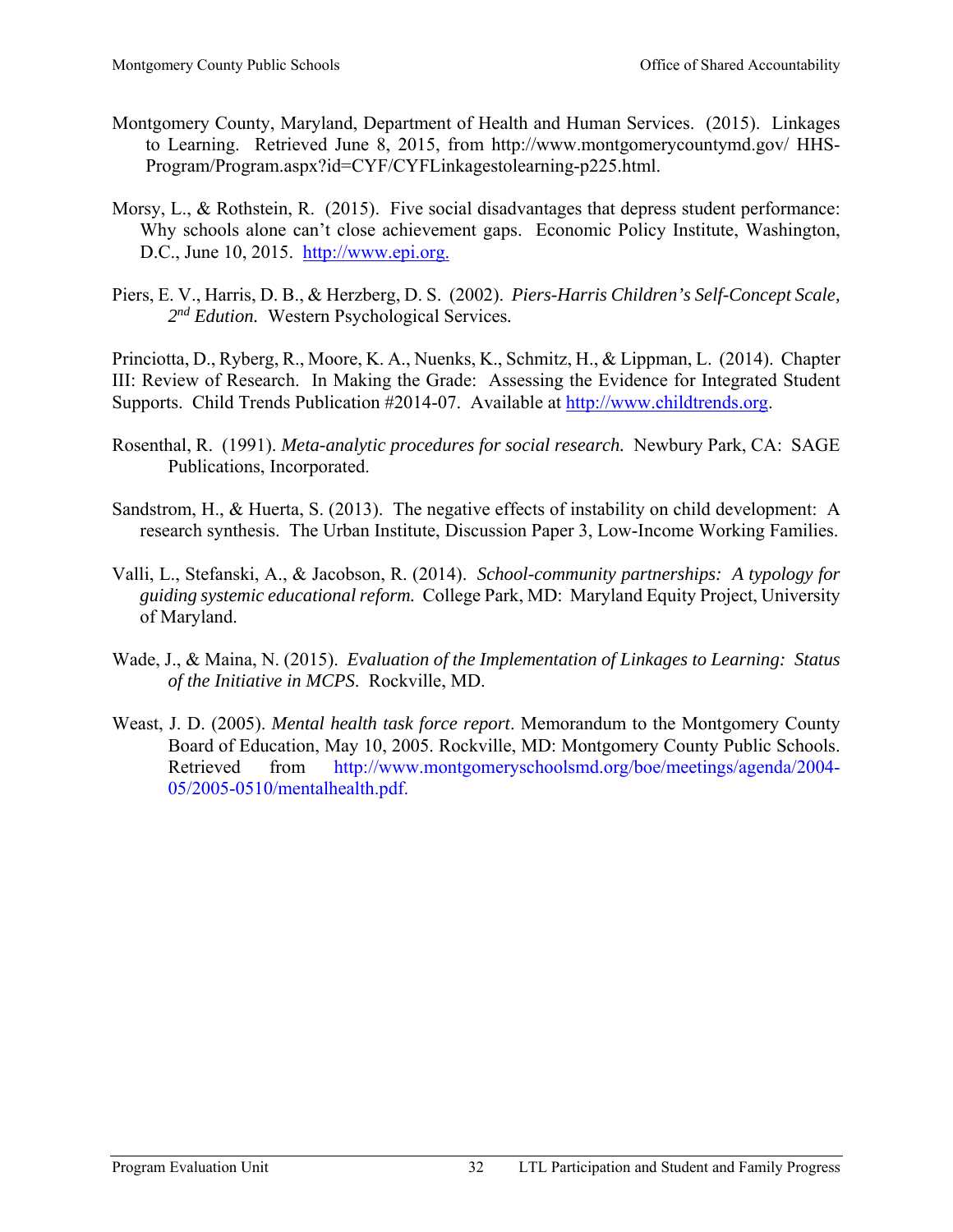# **Acknowledgements**

The authors thank Dr. Shahpar Modarresi for her contributions and support in producing and refining this evaluation report and Natalie Wolanin for her thoughtful review and comments. Much appreciation is extended to the Linkages Resource Team—Monica Martin, MCDHHS; Alyssa Sanders, representing the LTL partner agencies; and June Zillich, MCPS—for providing insight and guidance in planning and carrying out the study. Finally, we are grateful to Richon Nembhard, Maria Allendes, and the family case managers and supervisors at the LTL sites who worked diligently to compile program data files to be used in the study analyses.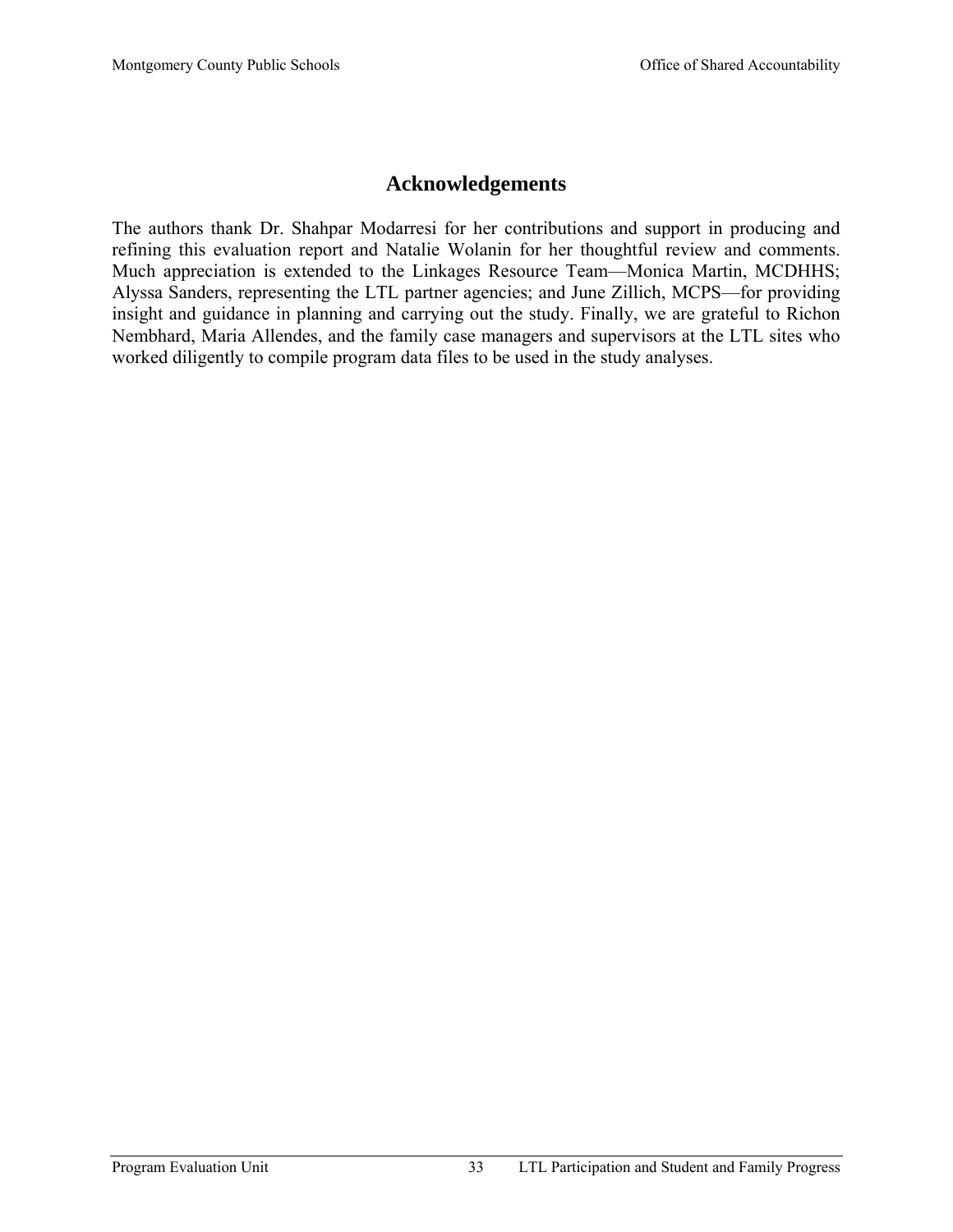| <b>Service Area</b>                                                                                                                                                                                                                         |    | <b>Outputs</b>                                                                                                                                                                                                                                                                                                                      |               | Short-term                                                                                                                                                                                            |                | Long-term                                                                                                                                                                                                                                 |  |  |
|---------------------------------------------------------------------------------------------------------------------------------------------------------------------------------------------------------------------------------------------|----|-------------------------------------------------------------------------------------------------------------------------------------------------------------------------------------------------------------------------------------------------------------------------------------------------------------------------------------|---------------|-------------------------------------------------------------------------------------------------------------------------------------------------------------------------------------------------------|----------------|-------------------------------------------------------------------------------------------------------------------------------------------------------------------------------------------------------------------------------------------|--|--|
|                                                                                                                                                                                                                                             |    |                                                                                                                                                                                                                                                                                                                                     |               | outcomes                                                                                                                                                                                              |                | outcomes                                                                                                                                                                                                                                  |  |  |
| <b>Student</b><br><b>Well-being</b><br>School health<br>Social/emotional/<br>behavioral health<br>School consultation &<br>prevention<br>Primary Care and<br>treatment (at LTL School-<br><b>Based Health Centers)</b>                      | n) | <b>Students in SBHCs receive</b><br>well visits<br>Referred students are<br>assessed and referred to<br>appropriate services<br>Referred students attend<br>psychotherapy sessions<br>LTL consults with teacher<br>about needs/action plan for<br>referred students<br>Student attends<br>recommended psychosocial<br>skills groups | ⋫             | Maximized<br>attendance/<br>minimized tardiness &<br>truancy<br>Students report<br>positive feelings of<br>well-being and<br>belonging in school<br>Students express<br>positive self-appraisal       | $\blacksquare$ | Students attend school<br>consistently<br>Students are actively<br>involved in learning and in<br>the school community                                                                                                                    |  |  |
| <b>Family Services</b><br>Family needs assessment<br>Family case management<br>(providing/linking to<br>concrete resources and<br>benefits)<br>Parent education (ESOL,<br>adult education, parenting<br>groups)                             | n) | Needs assessments<br>conducted by LTL<br>LTL completes case<br>management for families<br>Family follows resource<br>recommendations<br>Follow-ups by LTL re:<br>recommendations<br>Parent participation in<br>adult education<br>Families receive help with<br>school system                                                       | $\rightarrow$ | Families' increased ability<br>to provide for basic needs<br>Families are engaged in<br>students' education at<br>home<br>Families attend school-<br>wide events and<br>conferences                   | D              | Increased school readiness<br>Students are actively<br>involved in their school<br>Families are actively<br>involved in children's<br>education                                                                                           |  |  |
| <b>Community</b><br><b>Education and</b><br><b>Development</b><br>Community needs<br>assessment<br>Out-of-school-time<br>programs targeted to<br>community needs<br>Community-school<br>partnerships<br>Family engagement and<br>leadership | ▶  | LTL conducts community<br>needs assessment<br>School activities are<br>offered<br>Students attend after-<br>school activities<br>Community and parent<br>activities are offered<br>Parents attend school-<br>based activities<br>Partners involved with<br>schools                                                                  | ⋫             | Students feel they<br>belong in school<br>Schools are open to<br>community<br>Families participate in<br>decision-making about<br>child's learning, LTL<br>programming, and<br>school-wide governance | ⋫              | Increased school<br>readiness<br>Students are actively<br>involved in their<br>community.<br>Schools are engaged<br>with families and<br>communities<br><b>Families</b> are<br>engaged in students'<br>education at home<br>and at school |  |  |

# **Appendix A: Logic Model of Linkages to Learning**

Learning Resource Team and Casey Family Programs, model developed 2013) *Figure A-1.* Logic model for Linkages to Learning (Office of Shared Accountability, MCPS Linkages to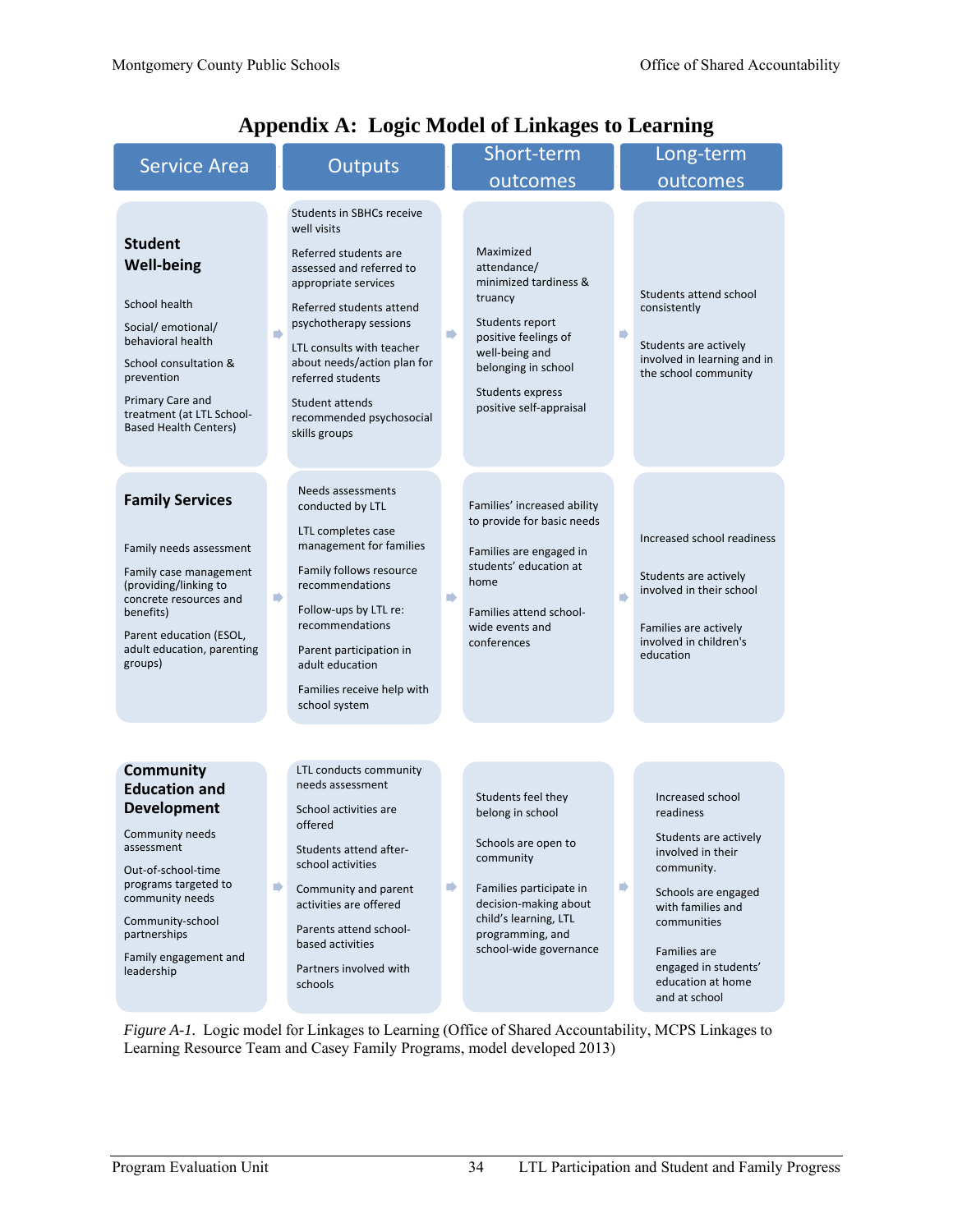# **Appendix B**

#### Table B-1 Services and Activities Offered at Linkages Sites

#### **Student well-being**

- Diagnostic assessment for social-emotional, behavioral concerns
- Child/family/group psychotherapy
- Classroom observation, teacher consultation
- Homework club, tutoring, mentoring
- Psychosocial skills development groups
- Referral and case management for children with physical and medical issues
- At SBHCs: Provision of services addressing mental health, preventive dental, and mental health needs

#### **Family services**

- Family needs assessments
- Family case management (providing/linking to concrete resources and benefits, such as: assistance obtaining clothing, furniture, food, housing; assistance with legal/immigration; medical/dental referrals; employment needs; translation and transportation assistance; assistance accessing day care)
- Parenting groups
- Help navigating school system
- Help navigating community resources

#### **Community education and development**

- Community needs assessment
- ESOL classes, adult education, family literacy programs
- Summer camp programs
- Food/clothing/toy and book drives
- Communitywide events
- After-school and evening educational support programs
- School system and community orientations for parents who are new Americans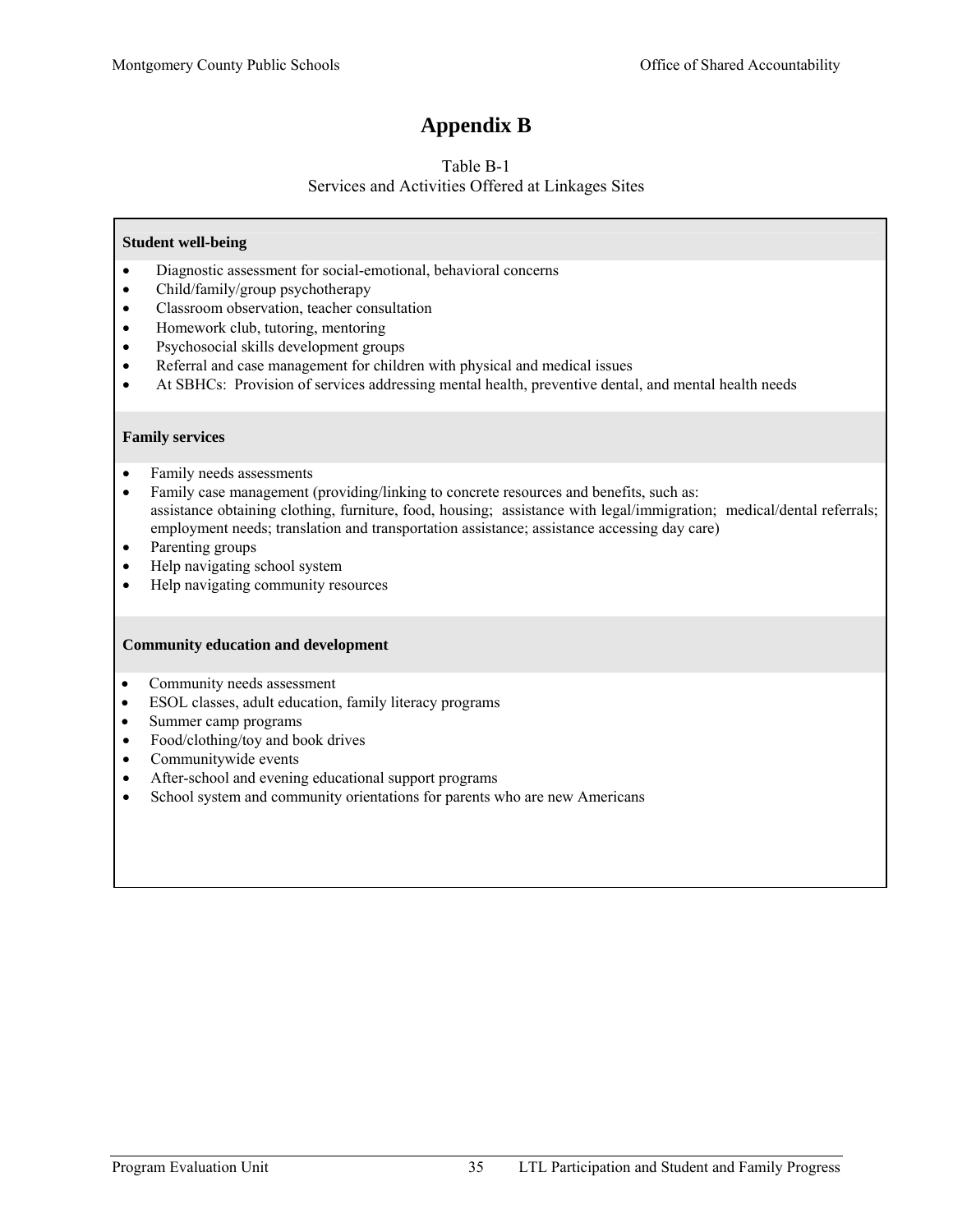# **Appendix C**

# **Linkages to Learning Collaborative Structure**



*Figure C-1*. Linkages to Learning collaborative structure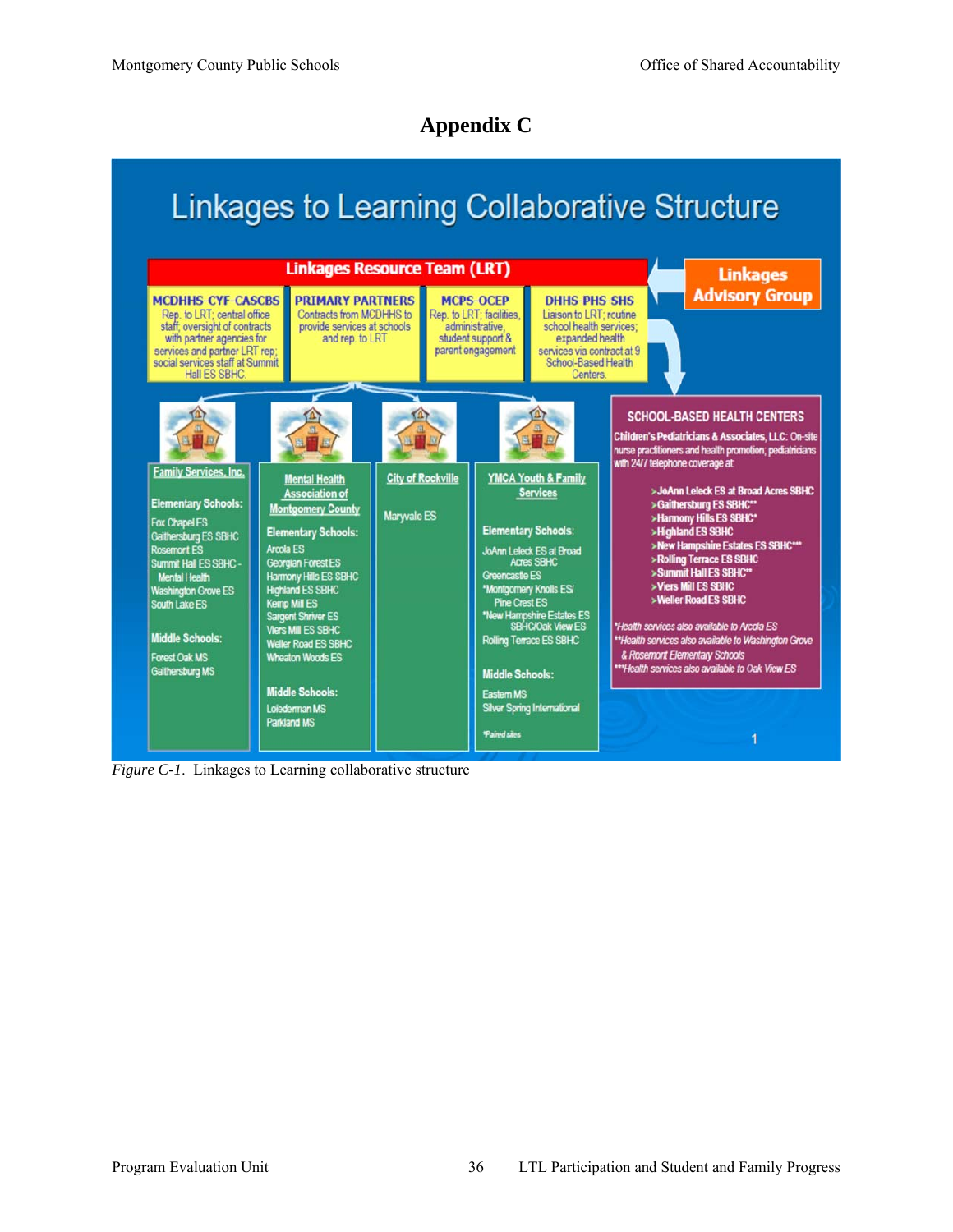# **Appendix D**

# **Calculation of Effect Sizes**

Cohen (1988) provides these guidelines for interpretation:  $d = .20$  is considered a small effect;  $d = .50$  is considered a medium effect;  $d = .80$  is considered a large effect.

Cohen's *dz* was used as an effect size estimate for the paired-samples differences. Cohen's *dz* was calculated based on the paired *t*-test value (Rosenthal, 1991).  $d_z = t / \sqrt{n}$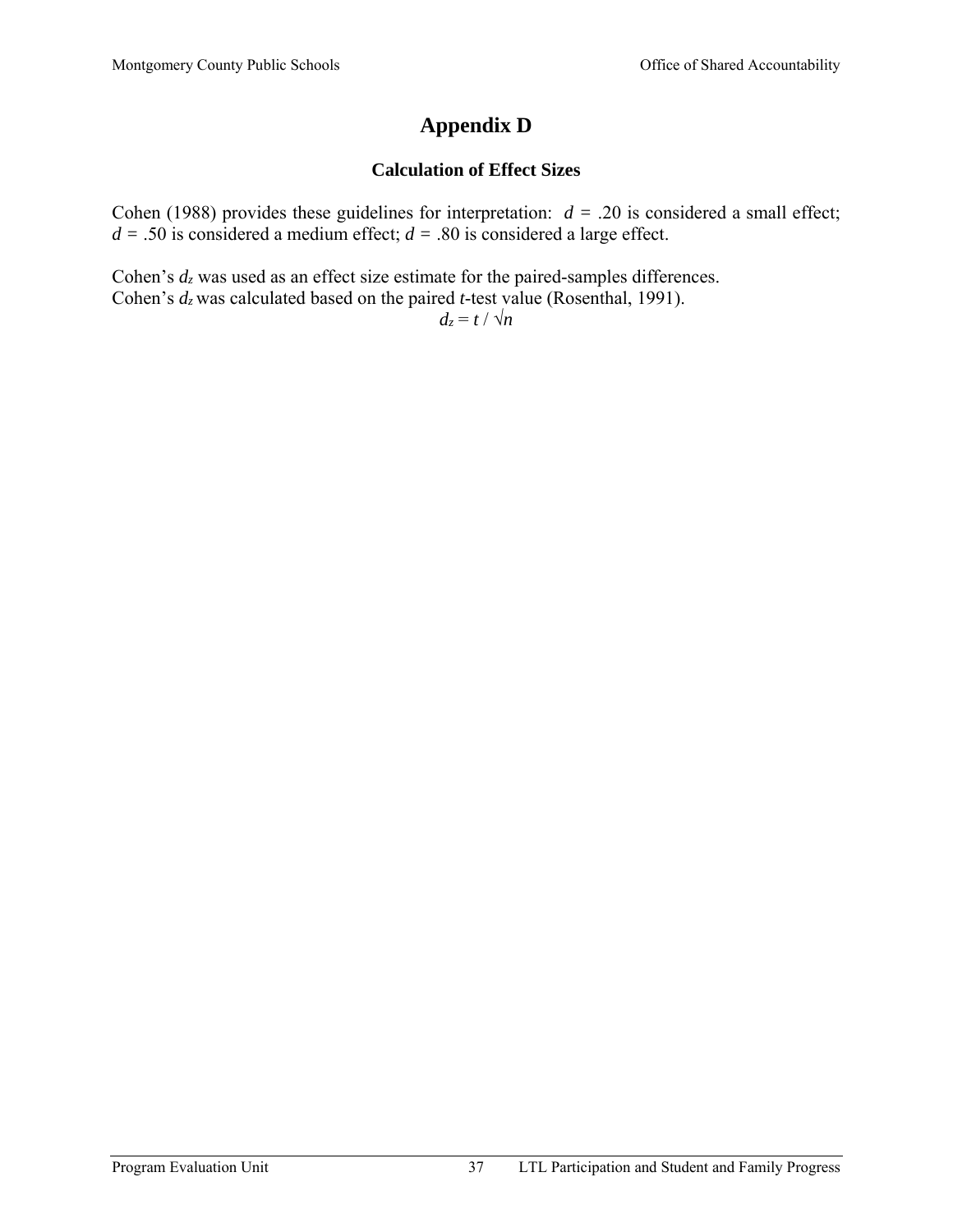# **Appendix E**

|                                                                                     |                |           | Table E-T     |            |       |         |      |         |  |
|-------------------------------------------------------------------------------------|----------------|-----------|---------------|------------|-------|---------|------|---------|--|
| Attendance Rate for Current and Previous Year by Grade                              |                |           |               |            |       |         |      |         |  |
| Students Receiving LTL Mental Health and Family Case Management Services, 2013–2014 |                |           |               |            |       |         |      |         |  |
|                                                                                     |                |           | $2013 - 2014$ |            |       |         |      |         |  |
|                                                                                     |                | 2012-2013 | (LTL Service) |            |       |         |      |         |  |
|                                                                                     |                |           |               | Paired     |       |         |      | Effect  |  |
|                                                                                     |                |           |               | Mean       | Std.  |         |      | size    |  |
| <b>Elementary School</b>                                                            | $\overline{N}$ | Mean      | Mean          | difference | error | t       |      | $(d_z)$ |  |
| Grade 1                                                                             | 139            | 94.24     | 94.79         | 0.56       | 0.39  | 1.44    | .154 | .17     |  |
| Grade 2                                                                             | 212            | 94.61     | 94.72         | 0.11       | 0.28  | 0.40    | .691 | .04     |  |
| Grade 3                                                                             | 212            | 94.73     | 95.21         | 0.48       | 0.26  | 1.85    | .065 | .18     |  |
| Grade 4                                                                             | 238            | 95.37     | 95.35         | $-0.02$    | 0.35  | $-0.06$ | .953 | .00.    |  |
| Grade 5                                                                             | 246            | 95.29     | 95.22         | $-0.07$    | 0.21  | $-0.35$ | .729 | $-.03$  |  |
| Middle School                                                                       |                |           |               |            |       |         |      |         |  |
| Grade 6                                                                             | 202            | 95.65     | 95.04         | $-0.61*$   | 0.31  | $-1.99$ | .048 | $-.20$  |  |
| Grade 7                                                                             | 185            | 94.61     | 94.39         | $-0.23$    | 0.30  | $-0.75$ | .452 | $-0.08$ |  |
| Grade 8                                                                             | 158            | 92.69     | 92.66         | $-0.04$    | 0.54  | $-0.07$ | .944 | .00     |  |

Table E-1

*Note*. Students whose intake dates were April 2014 or after were not included in analysis, and only students with attendance data for 2012–2013 and 2013–2014 were included. Previous year data for kindergarten was available only for students who attended MCPS pre-K.

| Number of Unexcused Absences for Current and Previous Year by Grade                     |                |           |               |            |       |         |      |         |  |
|-----------------------------------------------------------------------------------------|----------------|-----------|---------------|------------|-------|---------|------|---------|--|
| for Students Receiving LTL Mental Health and Family Case Management Services, 2013–2014 |                |           |               |            |       |         |      |         |  |
| $2013 - 2014$                                                                           |                |           |               |            |       |         |      |         |  |
|                                                                                         |                | 2012-2013 | (LTL Service) |            |       |         |      |         |  |
|                                                                                         |                |           |               | Paired     |       |         |      | Effect  |  |
|                                                                                         |                |           |               | Mean       | Std.  |         |      | size    |  |
| <b>Elementary School</b>                                                                | $\overline{N}$ | Mean      | Mean          | difference | error | t       |      | $(d_z)$ |  |
| Grade 1                                                                                 | 140            | 5.51      | 6.16          | $-0.65$    | 0.47  | $-1.38$ | .169 | $-.17$  |  |
| Grade 2                                                                                 | 213            | 4.95      | 5.65          | $-0.69$    | 0.38  | $-1.80$ | .073 | $-.17$  |  |
| Grade 3                                                                                 | 213            | 5.61      | 5.29          | 0.33       | 0.38  | 0.85    | .395 | .08     |  |
| Grade 4                                                                                 | 240            | 5.31      | 5.23          | 0.08       | 0.37  | 0.21    | .835 | $-.02$  |  |
| Grade 5                                                                                 | 248            | 5.26      | 5.93          | $-0.67$    | 0.31  | $-2.17$ | .031 | $-.20$  |  |
| Middle School                                                                           |                |           |               |            |       |         |      |         |  |
| Grade 6                                                                                 | 203            | 5.05      | 5.11          | $-0.06$    | 0.45  | $-0.14$ | .886 | $-.01$  |  |
| Grade 7                                                                                 | 187            | 6.48      | 5.40          | 1.08       | 0.58  | 1.86    | .064 | .14     |  |
| Grade 8                                                                                 | 161            | 8.30      | 7.00          | 1.30       | 0.73  | 1.78    | .077 | .14     |  |

Table E-2

*Note*. Students whose intake dates were April 2014 or after were not included in analysis, and only students with attendance data for 2012–2013 and 2013–2014 were included. Previous year data for kindergarten were available only for students who attended MCPS pre-K.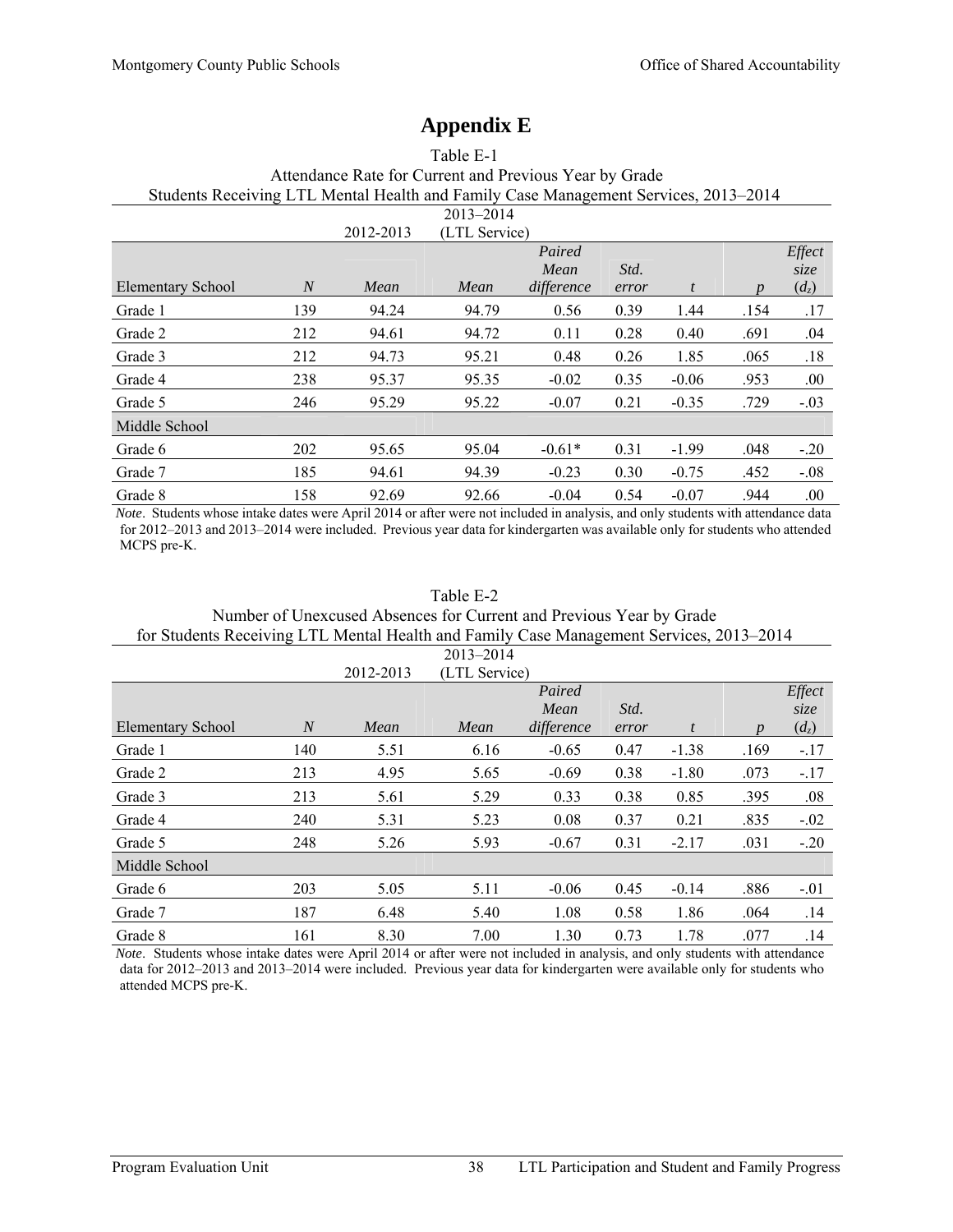| During 2013-2014                          |                                       |          |               |               |               |               |               |
|-------------------------------------------|---------------------------------------|----------|---------------|---------------|---------------|---------------|---------------|
|                                           |                                       |          | Thriving      | Stable        | Safe          | At-risk       | In-crisis     |
| Self-Sufficiency Rating <sup>a</sup>      |                                       | $\cal N$ | $\frac{0}{0}$ | $\frac{0}{0}$ | $\frac{0}{0}$ | $\frac{0}{0}$ | $\frac{0}{0}$ |
| <b>Basic</b> needs                        |                                       |          |               |               |               |               |               |
| Employment                                | At intake                             | 121      | 4.1           | 11.5          | 27.9          | 43.4          | 13.1          |
|                                           | After LTL services                    |          | 5.8           | 13.2          | 39.7          | 35.5          | 5.8           |
| Health                                    | At intake                             | 120      | 19.0          | 19.8          | 36.4          | 17.4          | 7.4           |
|                                           | After LTL services                    |          | 18.3          | 35.0          | 35.0          | 8.3           | 3.3           |
| Childcare                                 | At referral                           | 118      | 25.8          | 40.8          | 10.8          | 15.0          | 7.5           |
|                                           | After LTL services                    |          | 29.7          | 44.1          | 17.8          | 8.5           | 0.0           |
| Family Dev.<br>(Safety,<br>relationships, | At intake                             | 118      | 10.7          | 28.9          | 42.1          | 15.7          | 2.5           |
| support)                                  | After LTL services                    |          | 16.9          | 36.4          | 39.8          | 6.8           | 0.0           |
| Housing                                   | At intake                             | 121      | 6.6           | 24.8          | 47.9          | 18.2          | 2.5           |
|                                           | After LTL services                    |          | 9.9           | 28.9          | 47.1          | 11.6          | 2.5           |
| Income                                    | At intake                             | 118      | 1.7           | 8.5           | 39.0          | 35.6          | 15.3          |
| Management                                | After LTL services                    |          | 0.0           | 21.8          | 44.5          | 27.7          | 5.9           |
| Transportation                            | At intake                             | 120      | 17.2          | 26.2          | 29.5          | 22.1          | 4.9           |
|                                           | After LTL services                    |          | 20.0          | 32.5          | 29.2          | 14.2          | 4.2           |
| Nutrition                                 | At intake                             | 119      | 7.7           | 11.8          | 58.8          | 21.0          | 0.8           |
|                                           | After LTL services                    |          | 15.6          | 12.3          | 64.8          | 7.4           | 0.0           |
|                                           | Education and community participation |          |               |               |               |               |               |
| <b>Education</b> and<br>Literacy:         | At intake                             | 121      | 17.4          | 39.7          | 27.3          | 14.0          | 1.7           |
| Child                                     | After LTL services                    |          | 22.1          | 42.6          | 27.0          | 8.2           | 0.0           |
| Education and                             | At intake                             | 121      | 7.4           | 9.1           | 25.6          | 41.3          | 16.5          |
| Literacy: Adult                           | After LTL services                    |          | 8.2           | 17.2          | 27.0          | 40.2          | 7.4           |
| Community                                 | At intake                             | 120      | 2.5           | 12.5          | 48.3          | 33.3          | 3.3           |
| Participation                             | After LTL services                    |          | 5.7           | 18.00         | 56.6          | 19.7          | 0.0           |

Table E-3 Ratings of Family Members' Self-Sufficiency at Referral to LTL and After Receiving LTL Services

<sup>a</sup> Only families with at least two ratings are included.